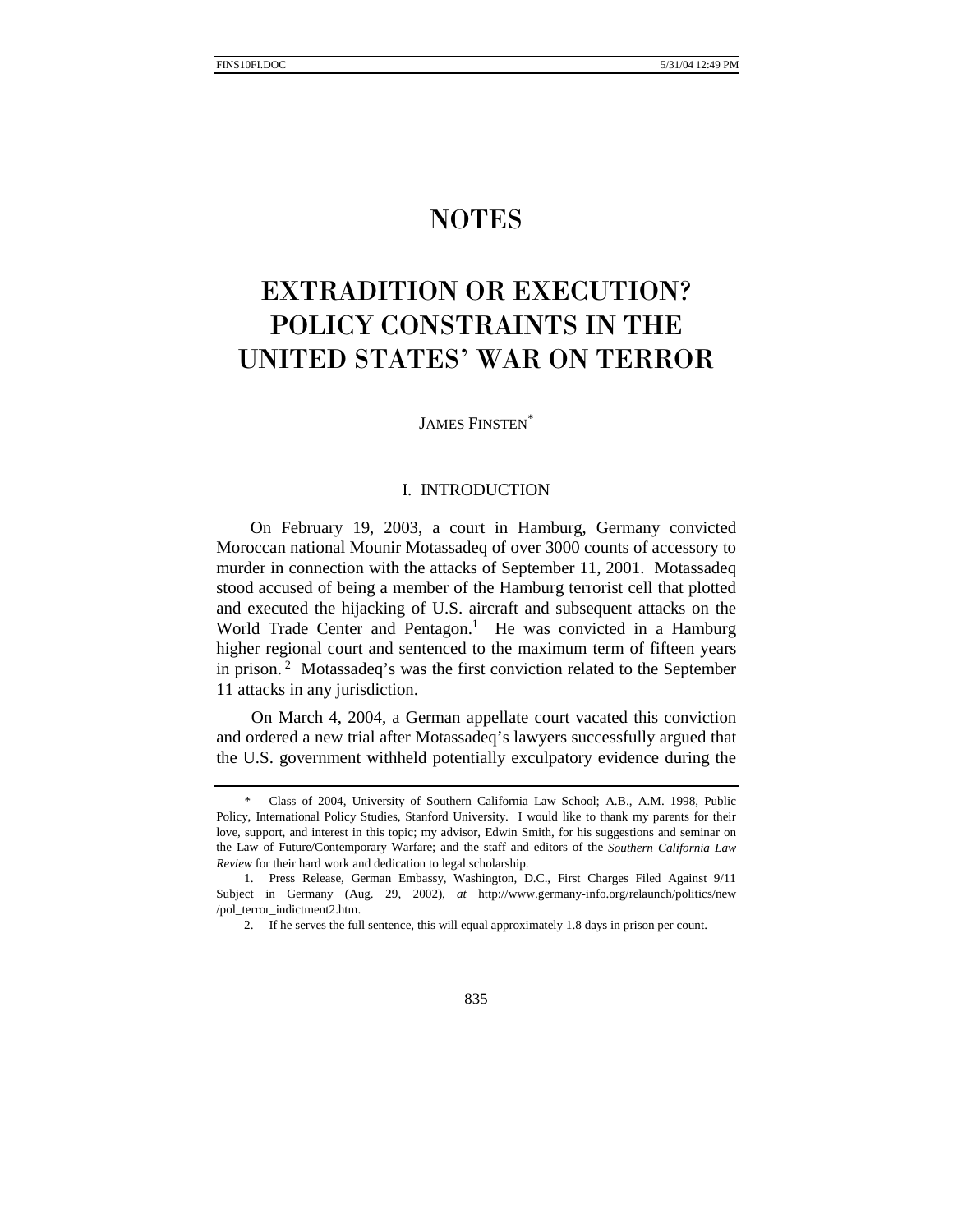first trial. $3$  In citing the failure of the United States to cooperate with the German courts, Judge Klaus Tolksdorf, presiding judge of the five-judge panel, stated that "'under the German law, all available evidence must be made available . . . [and] the justice system could not bend to accommodate security concerns stemming from international efforts to fight terrorism. . . . [T]he fight against terrorism cannot be a wild, unjust war.'"4

Given that the murders took place on American soil and that the vast majority of victims were American citizens, it may come as a surprise to the American public that their government did not attempt to extradite Motassadeq so that he could face trial in U.S. courts. After all, the United States has held Zacharias Moussaoui since prior to September 11 and charged him with six counts of conspiracy in the aftermath of the attacks.<sup>5</sup> President George Bush himself promised "to pursue the terrorists in cities and camps and caves across the earth."6 The United States was willing to pursue regime change in Afghanistan and indefinitely detain al-Qaida suspects in Cuba, and it would stand to reason that the United States would seek custody of anyone who was suspected of aiding the perpetrators of September 11.

Only two and a half weeks after Motassadeq was arrested in Hamburg, U.S. Attorney General John Ashcroft held a joint press conference in Berlin with German Interior Minister Otto Schily. After a series of introductory remarks by Attorney General Ashcroft and Interior Minister Schily, focusing mainly on German-American cooperation in the freshly launched war on terrorism, the attorney general was asked about Motassadeq:

Question: There is a gentleman, Mr. Motassadeq, who is in custody here, who is accused of participating and planning in preparation of the 11 September events. Is that someone that you would like to try in the United States and has Germany expressed any concerns about him facing a potential death penalty?

 <sup>3.</sup> Desmond Butler, *German Court Overturns Conviction in 9/11 Case*, N.Y. TIMES, Mar. 4, 2004, at A1. *See also infra* Part V.C.

 <sup>4.</sup> Ariel Cohen, *Blind Justice Is Deadly*, TECH CENT. STATION, Mar. 17, 2004, *at*  http://www.techcentralstation.com/031704E.html (first omission in original).

 <sup>5.</sup> Zacharias Moussaoui currently faces charges in the Eastern District of Virginia, but the Department of Justice ("DOJ") has repeatedly suggested that he could eventually face charges in a military tribunal instead. *See infra* Part V.B.

 <sup>6.</sup> President George W. Bush, President's Remarks to the Nation (Sept. 11, 2002), *available at* http://www.whitehouse.gov/news/releases/2002/09/20020911-3.html.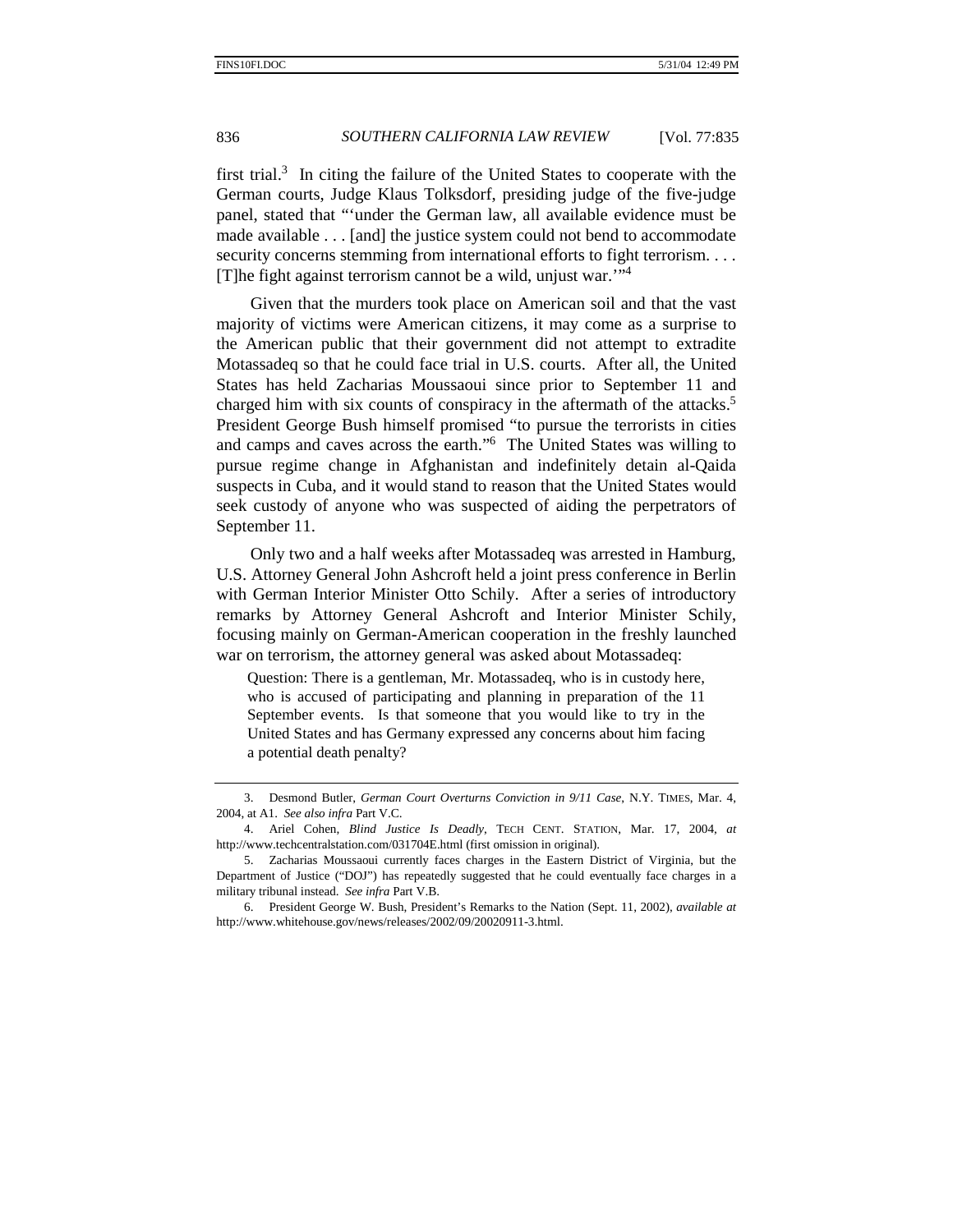Attorney General Ashcroft: I just might indicate that we did not discuss individuals that are in German custody today and are not in a position to do so at this time.<sup>7</sup>

Soon after, the U.S. Department of Justice ("DOJ") made a strategic decision to cooperate with the German prosecution to a certain degree, yet no attempt has been made to extradite Motassadeq. The United States has a solid jurisdictional claim, as the trial court eventually concluded that Motassadeq aided the terrorists both during their time in Germany and after they had arrived in the United States.<sup>8</sup> The reason that the United States did not seek extradition of Motassadeq is alluded to by the questioner: Germany, along with an ever-increasing number of other nations, is loath to extradite any suspect to the United States if the suspect may face execution.<sup>9</sup>

Since the Supreme Court reinstated capital punishment in  $1976$ ,<sup>10</sup> the United States has been at odds with the vast majority of industrialized nations, including those in the European Union, which made abolition of capital punishment a condition for admission.<sup>11</sup> By the late 1980s, this divergence in attitude toward capital punishment began to have serious effects on the ability of the U.S. government to extradite certain suspects (those potentially eligible for execution) from Europe.<sup>12</sup> Although bilateral disputes over extradition of death-penalty-eligible suspects are nothing new, the late 1980s marked the first period in which the issue received considerable attention in supranational legal venues.

 7. Press Conference, Attorney General Transcript, News Conference with German Interior Minister Otto Schily (Dec. 14, 2001), *at* http://www.usdoj.gov/ag/speeches/2001/ 1214newsconferencewithschilyberlin.htm [hereinafter Ashcroft Press Conference].

9. *See generally* Alan Clarke, *Terrorism, Extradition, and the Death Penalty*, 29 WM. MITCHELL L. REV. 783, 793–808 (2003) (documenting an international drift toward a per se rule precluding extradition where capital punishment may be applied).

10*. See* Gregg v. Georgia, 428 U.S. 153, 169 (1976) (holding that state death penalty statutes do not invariably amount to cruel and unusual punishment in violation of the Eighth and Fourteenth Amendments to the U.S. Constitution).

 11. *See* Rudolph J. Gerber & Peter J. O'Connor, *Capital Punishment Is Bad Public Policy*, ARIZ. ATT'Y, Nov. 2002, at 12, 16 (discussing the negative impact of the death penalty on U.S. diplomatic relations with European nations). One example of this has been the behavior of the Turkish government vis-à-vis captured Kurdish leader Abdullah Ocalan, former head of the outlawed Kurdistan Workers Party. After Ocalan's arrest, a Turkish court sentenced him to death in June 1999. Turkey, which has been seeking admission to the European Union, commuted Ocalan's sentence to life imprisonment and abolished the death penalty in 2002. *See* Nora V. Demleitner, *The Death Penalty in the United States: Following the European Lead?*, 81 OR. L. REV. 131, 137–38 (2002).

 12. Ethan A. Nadelmann, *The Evolution of United States Involvement in the International Rendition of Fugitive Criminals*, 25 N.Y.U. J. INT'L L. & POL. 813, 835–36 (1993).

<sup>8.</sup> *See infra* Part V.C.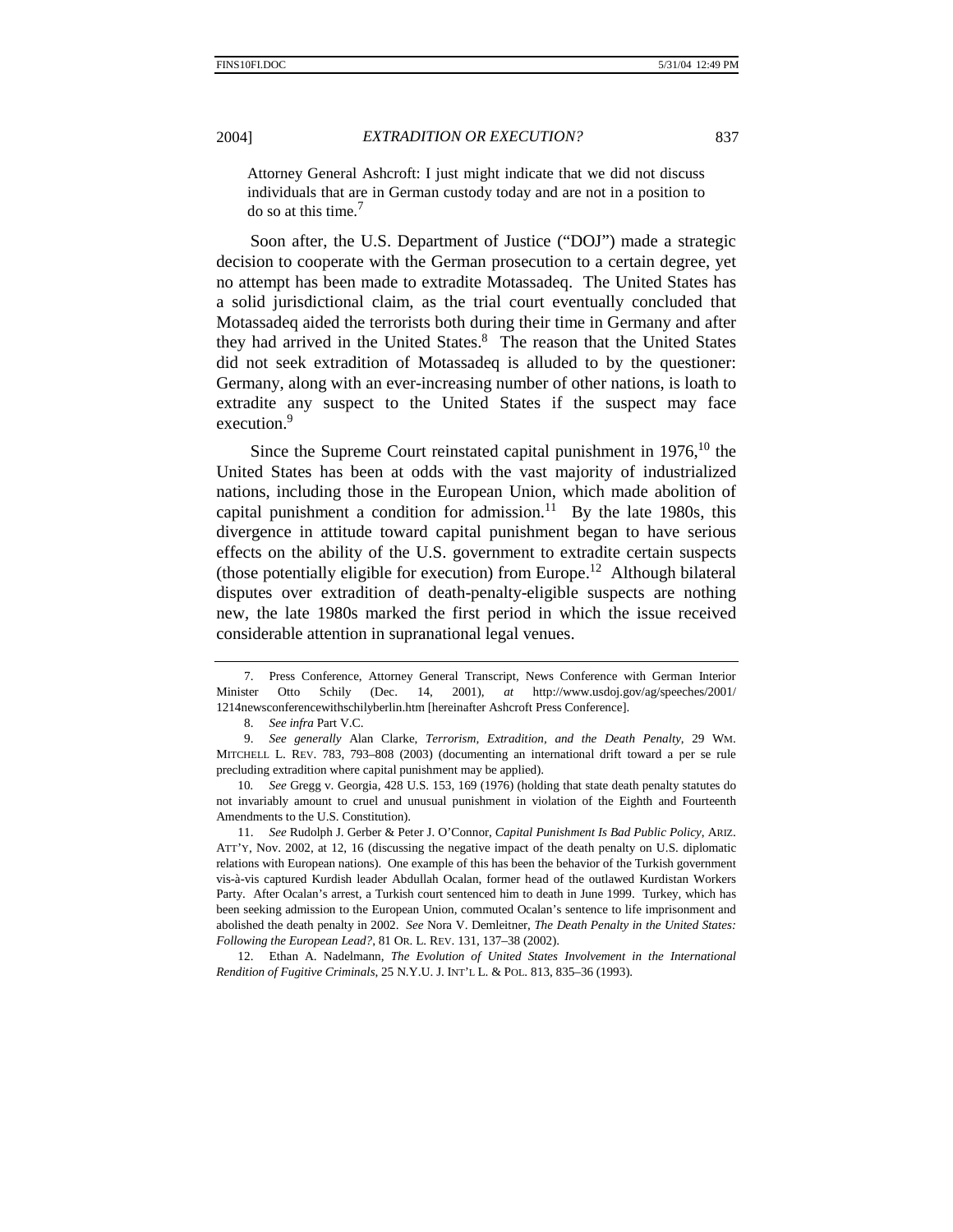The first supranational attempt to constrain the power of the United States to extradite capital suspects came in *Soering v. United Kingdom*, a European Court of Human Rights' ("ECHR") decision.13 In *Soering*, the court held that extradition to the United States from a European nation would violate Article 3 of the European Convention on Human Rights ("Convention") if the suspect faced the possibility of execution.<sup>14</sup> During the ensuing decade, attitudes hardened on both sides as the United States increased the rate of executions,<sup>15</sup> while opposition to capital punishment grew in Europe and other parts of the world. In 1996, the U.S. Congress enacted the Antiterrorism and Effective Death Penalty Act ("AEDPA"), drawing an explicit policy connection between capital punishment and terrorism and paving the way for more conflict with international courts. The dispute would erupt in the International Court of Justice ("ICJ"), which issued a 2001 opinion finding the United States in violation of the Vienna Convention on Consular Relations ("Vienna Convention").16

After September 11, the world faces a much larger number of criminal suspects sought by the United States in connection with terrorist attacks. Suspects have been apprehended throughout the United States, Europe, Africa, Asia, and the Middle East, and it is likely that this trend will continue for the foreseeable future. The United States' ability to seek the death penalty against these suspects in its own courts, however, depends on *where* such suspects are apprehended. Suspects who are apprehended in Europe, like Motassadeq, will likely be tried in Europe, even if their crimes were committed in the United States. Suspects apprehended in the United States, like Moussaoui, could eventually face the death penalty in U.S. courts,  $17$  but this policy is already jeopardizing investigative cooperation between the United States and its allies in the war on terror. International legal decisions have made it unlikely that suspects captured in Europe (or other jurisdictions that oppose capital punishment) will be extradited to the

 <sup>13.</sup> Soering v. United Kingdom, 11 Eur. Ct. H.R. 439 (1989).

<sup>14.</sup> *See id. See also infra* Part II.

<sup>15.</sup> *See* Daniel J. Sharfstein, *European Courts, American Rights: Extradition and Prison Conditions*, 67 BROOK. L. REV. 719, 740 (2002) (noting that about five times as many people were executed in the United States in 1999 than in 1989, the year of the *Soering* decision).

 <sup>16.</sup> LaGrand Case (F.R.G. v. U.S.), 2001 I.C.J. 140 (June 27, 2001), *available at* http://www.icjcij.org/icjwww/idocket/igus/igusjudgment/igus\_ijudgment\_20010625.htm.

 <sup>17.</sup> At present, it appears that Moussaoui is less likely to face execution, as the district court recently precluded the death penalty due to the government's refusal to allow Moussaoui the opportunity to depose certain witnesses currently being detained by the government in connection with the terrorist attack. *See* United States v. Moussaoui, 282 F. Supp. 2d 480, 487 (E.D. Va. 2003). *See also infra* Part V.B.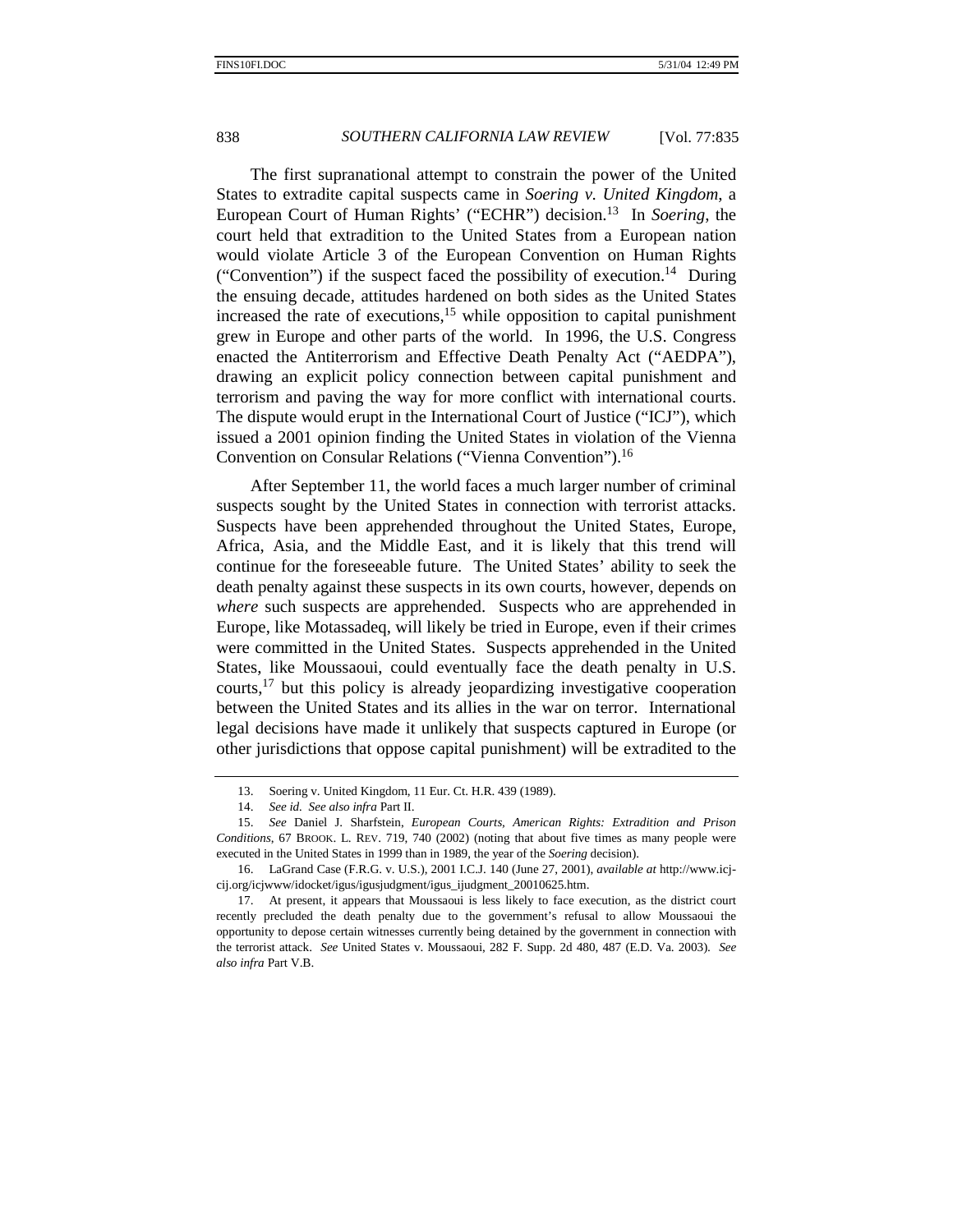United States unless the death sentence is removed from the prosecutorial arsenal.

This Note explores the dispute between the United States and its allies over capital punishment in the context of the war on terror. It focuses on constraints relating to the death penalty that may hinder the war on terror and avoids a normative analysis of capital punishment. The United States has already lost in at least two major international fora, the ECHR and the ICJ, as well as in numerous national courts outside of Europe, including South Africa and Canada. Though these decisions had ostensibly nothing to do with terrorism (except the South African case),  $18$  they will severely limit the United States' ability to extradite suspected terrorists if they face possible execution. These decisions may indicate future minefields in the war on terror.

The United States must choose its battles over the death penalty wisely. Assuming that the current administration wishes to keep the death penalty as a sentencing option for terrorism suspects (as all indications would suggest), it must take steps to avoid the development of an ironclad per se rule barring extradition. The prosecutorial role of the executive branches (at both the state and federal levels)<sup>19</sup> has led them to press for the death penalty without regard for international considerations, and U.S. courts have granted less deference to international tribunals in this context than in virtually any other area of international law.<sup>20</sup> Even so, these international decisions have already had a constraining effect on both legal outcomes in U.S. courts and the federal government's ability to investigate and prosecute the war on terror.<sup>21</sup> If they wish to stand their ground on the death penalty for terrorists, U.S. policymakers in both the executive and judicial branches should keep these constraints in mind and minimize friction over the issue by abiding by the treaties to which the United States

<sup>18.</sup> *See infra* Part V.A.

 <sup>19.</sup> Although the DOJ has taken the lead in virtually all terrorism investigations, international cases such as *Soering* and the *LaGrand Case* have been exclusively rooted in murder prosecutions at the state level.

<sup>20.</sup> *See* Roger P. Alford, *Federal Courts, International Tribunals, and the Continuum of Deference*, 43 VA. J. INT'L L. 675, 683–85, 775–91 (2003) (describing the "No Deference" model toward international human rights tribunals in capital punishment cases as the far end of a continuum of varying degrees of deference that federal courts afford international tribunals). Although Roger Alford's analysis is limited to federal courts, state courts (as well as state executives, vis-à-vis state governors' powers of clemency) have also shown extreme indifference to international considerations in the death penalty context. *See infra* Part III (discussing states' refusals to defer to ICJ orders in the cases of Angel Breard, Walter and Karl LaGrand, and Carlos Avena).

<sup>21.</sup> *See infra* Part V.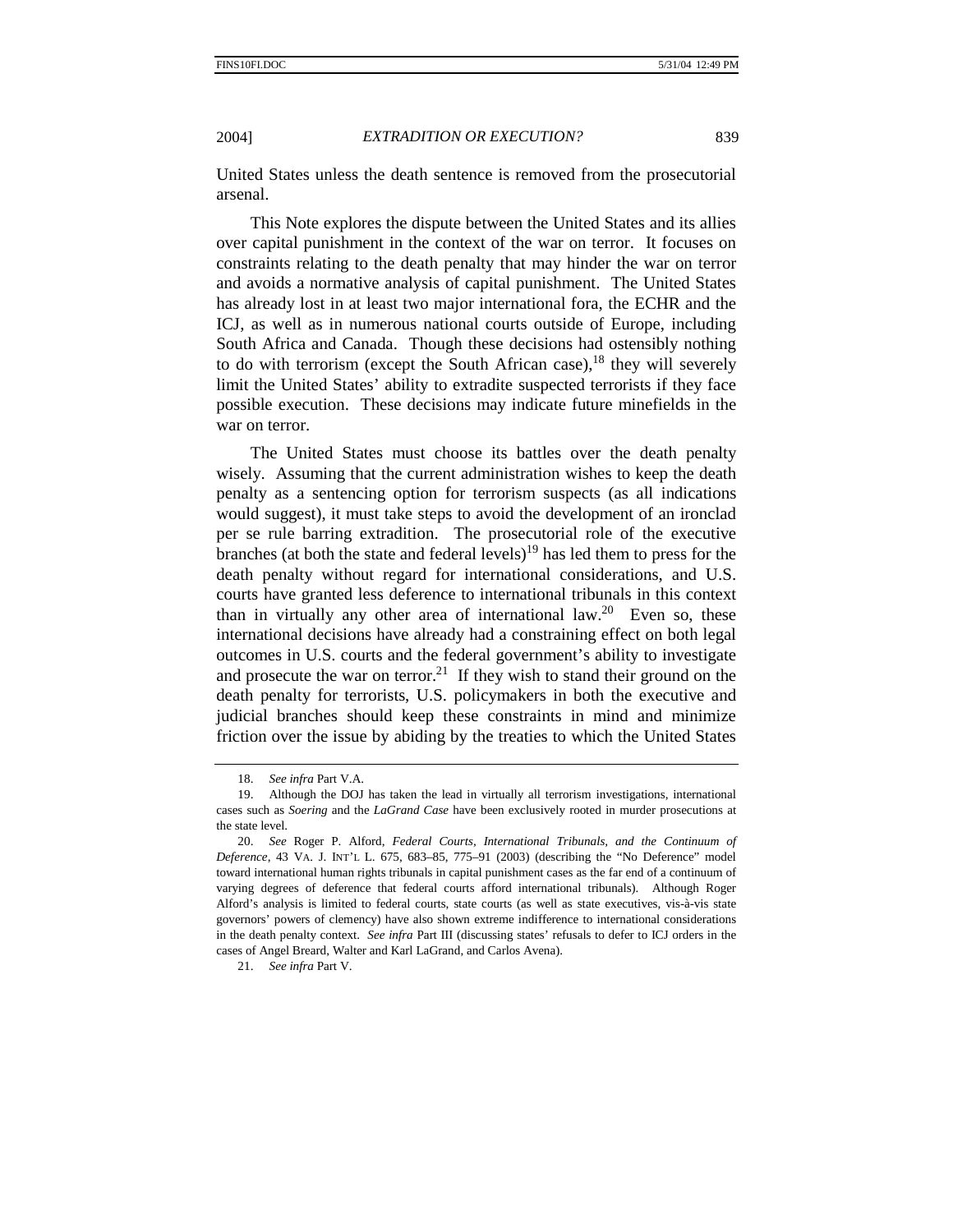is already a signatory, while continuing to press for extradition in cases of national interest.

This Note begins by exploring the international case law prior to September 11, which would later constrain the United States' response to terrorism. Part II examines the *Soering* ruling in the ECHR, which studied the "death row phenomenon" and held that extradition of capital suspects to the United States would violate Article 3 of the Convention. This case led to increased resistance to extradition from Europe to the United States, but had little effect on U.S. jurisprudence. Part III discusses cases in the ICJ concerning violations of the Vienna Convention. These cases involve foreign nationals facing execution in the United States. Part III.A focuses on the U.S. Supreme Court's rejection of the ICJ's Provisional Order, which paved the way for the execution of Paraguayan national Angel Breard. Part III.B analyzes the ICJ's ruling in the *LaGrand Case*, in which the ICJ ruled against the United States, finding that it had violated both the ICJ's own Order Indicating Provisional Measures and the Vienna Convention after the United States executed Karl and Walter LaGrand. Part III.C discusses *Mexico v. United States*, which addresses the same issues.

The remainder of this Note discusses these cases in the context of U.S. terrorism policy. Part IV discusses the United States' response to terrorism, beginning with AEDPA, and shows how provisions of this legislation would later conflict with ICJ rulings. Part V focuses on three cases evolving out of the war on terror, those of Khalfan Khamis Mohamed, Zacharias Moussaoui, and Mounir Motassadeq. Part VI concludes by drawing implications for the United States, foreign governments hoping to eliminate the use of capital punishment, international legal bodies like the ECHR and ICJ, and the terrorists themselves. This Note demonstrates that the dispute over capital punishment is already hampering the international war on terrorism, and it threatens to undermine the legitimacy of the international legal system.

# II. THE ECHR'S DECISION IN *SOERING V. UNITED KINGDOM* AND ITS IMPACT ON INTERNATIONAL DEATH PENALTY JURISPRUDENCE

International disputes regarding extradition and capital punishment are nothing new to U.S. policymakers. Extradition is typically a two-party process between the extraditing nation and the nation seeking custody, and as such, it has historically been governed by bilateral rather than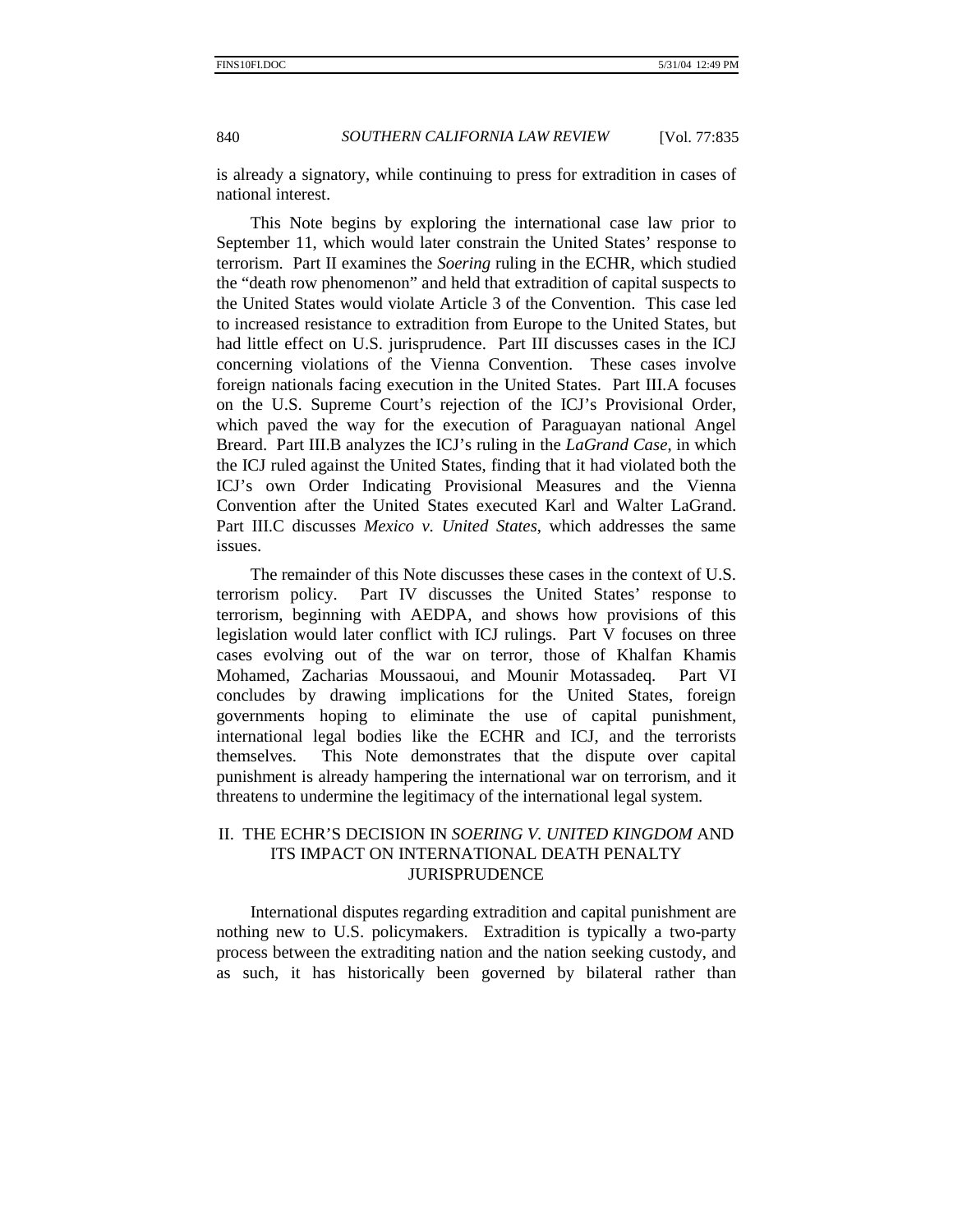international treaties.<sup>22</sup> In the past, when a country objected to the practice of capital punishment, the United States sometimes "include[d] a provision in extradition treaties formally acknowledging the right of a requested state not to extradite a fugitive unless the U.S. government promised to forego the death penalty," but resisted attempts to include waivers of capital punishment in the treaties themselves.<sup>23</sup> An early example of this policy occurred in the 1920s, when attempts by the United States to extradite convicted Italian-American mobsters were successfully opposed by Italy until their death sentences were commuted to life imprisonment.<sup>24</sup> Bilateral disputes continue to this day; however, in 1988, the European Commission on Human Rights ("Commission") and the ECHR raised the issue in a supranational forum for the first time.

### A. *SOERING V. UNITED KINGDOM:* FACTS AND PROCEDURAL HISTORY

The ECHR placed the first important constraint on the ability of the United States to extradite and execute in its 1989 decision *Soering v. United Kingdom*. 25 By the time the ECHR rendered its opinion, *Soering* had weaved its way through three levels of British courts and the Commission. State prosecutors in three countries fought first in national (British) and then international (ECHR) courts.<sup>26</sup> These parallel legal proceedings require a detailed discussion of the procedural history of this case.

Jens Soering was a German national wanted in Bedford County, Virginia for the March 1985 murders of his girlfriend's parents, William and Nancy Haysom.27 Soering and his girlfriend, Elizabeth Haysom, fled to Great Britain, were arrested in April 1985, and were subsequently convicted of check fraud.<sup>28</sup> While in British custody, Soering was interviewed by a Bedford County Sheriff investigator. During the interview, Soering provided details of the planning and commission of the

<sup>22.</sup> *See generally* Nadelmann, *supra* note 12, at 814, 820–28 (discussing the history of extradition treaties as "the preferred means of obtaining fugitives from abroad").

<sup>23.</sup> *Id.* at 836. 24. *Id*. at 835.

 <sup>25.</sup> Soering v. United Kingdom, 11 Eur. Ct. H.R. 439 (1989).

 <sup>26.</sup> All of these were pretrial proceedings and, thus, took place without any factual finding by a jury regarding the charges of capital murder.

<sup>27.</sup> *Soering*, 11 Eur. Ct. H.R. at 443.

<sup>28.</sup> *Id.* Elizabeth Haysom was extradited to the United States on May 8, 1987, after the Federal Republic of Germany filed a competing extradition application for Jens Soering. She later pled guilty to accessory to murder charges and was sentenced to ninety years of imprisonment. Presumably, West Germany did not file an extradition petition for Haysom because she was not a West German citizen. *See id.* at 445.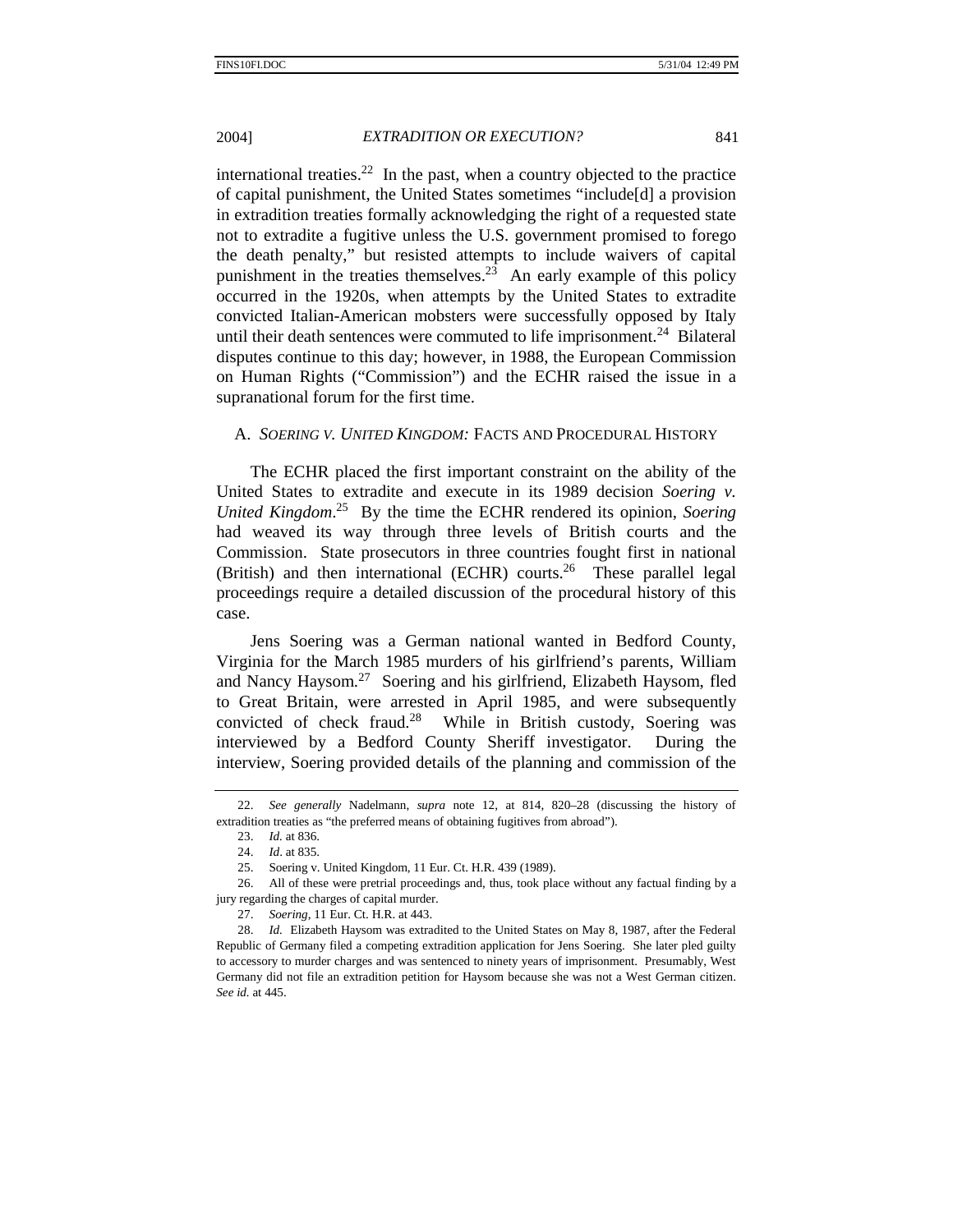murder, including an attempt to set up an alibi, indicating premeditation.<sup>29</sup> After a federal grand jury indicted Soering for capital murder, the United States formally requested his extradition from the United Kingdom pursuant to the Extradition Treaty of 1972 between the United States and the United Kingdom.<sup>30</sup>

Two things occurred shortly after the formal U.S. extradition request. First, the British Embassy in Washington, D.C. formally raised the issue of capital punishment. Noting that the death penalty had been abolished in Great Britain, the British government requested that "in the event of Mr. Soering being surrendered and being convicted of the crimes for which he has been indicted . . . the death penalty, if imposed, will not be carried out."31 Second, after a West German prosecutor interviewed Soering while in British custody during late 1986, a local court in Bonn issued a warrant for Soering's arrest in connection with the Haysom murders, and on March 11, 1987, the Federal Republic of Germany filed a competing request for Soering's extradition.<sup>32</sup> Capital punishment had been abolished in West Germany since 1949, and Soering would not have faced a death sentence had the event that the court granted the West German petition.<sup>33</sup>

Shortly thereafter, the United States formally requested extradition to the United States in preference to the West German request.<sup>34</sup> This led to extradition proceedings in a British Magistrate Court, which ruled on June 16, 1987, in favor of the United States' petition.35

Soering continued to fight extradition on two parallel tracks. First, he appealed unsuccessfully in the British courts, culminating with the secretary of state's signature of a warrant ordering extradition to the United States on August 3, 1988.<sup>36</sup> The warrant was never carried out, however, because Soering filed an application to the Commission a month earlier.<sup>37</sup>

<sup>29.</sup> *Id.* at 443.

<sup>30.</sup> *Id.* at 444.

<sup>31.</sup> *Id.*

<sup>32.</sup> *Id.*

 <sup>33.</sup> Regina C. Donnelly, Soering v. United Kingdom: *Whether the Continued Use of the Death Penalty in the United States Contradicts International Thinking?*, 16 NEW ENG. J. ON CRIM. & CIV. CONFINEMENT 339, 343 (1990).

<sup>34.</sup> *Soering*, 11 Eur. Ct. H.R. at 445.

<sup>35.</sup> *Id.* at 447 ("The Chief Magistrate . . . committed the applicant to await the Secretary of State's order for his return to the United States.").

<sup>36.</sup> *Id.* Soering's petitions were rejected by the Divisional Court on December 11, 1987, and by the House of Lords on June 30, 1988. *Id.*

 <sup>37.</sup> Soering first had to petition the European Commission on Human Rights ("Commission") before the case could be heard in the European Court of Human Rights ("ECHR"). This is because individuals do not have standing to bring cases before the court directly, even though they can directly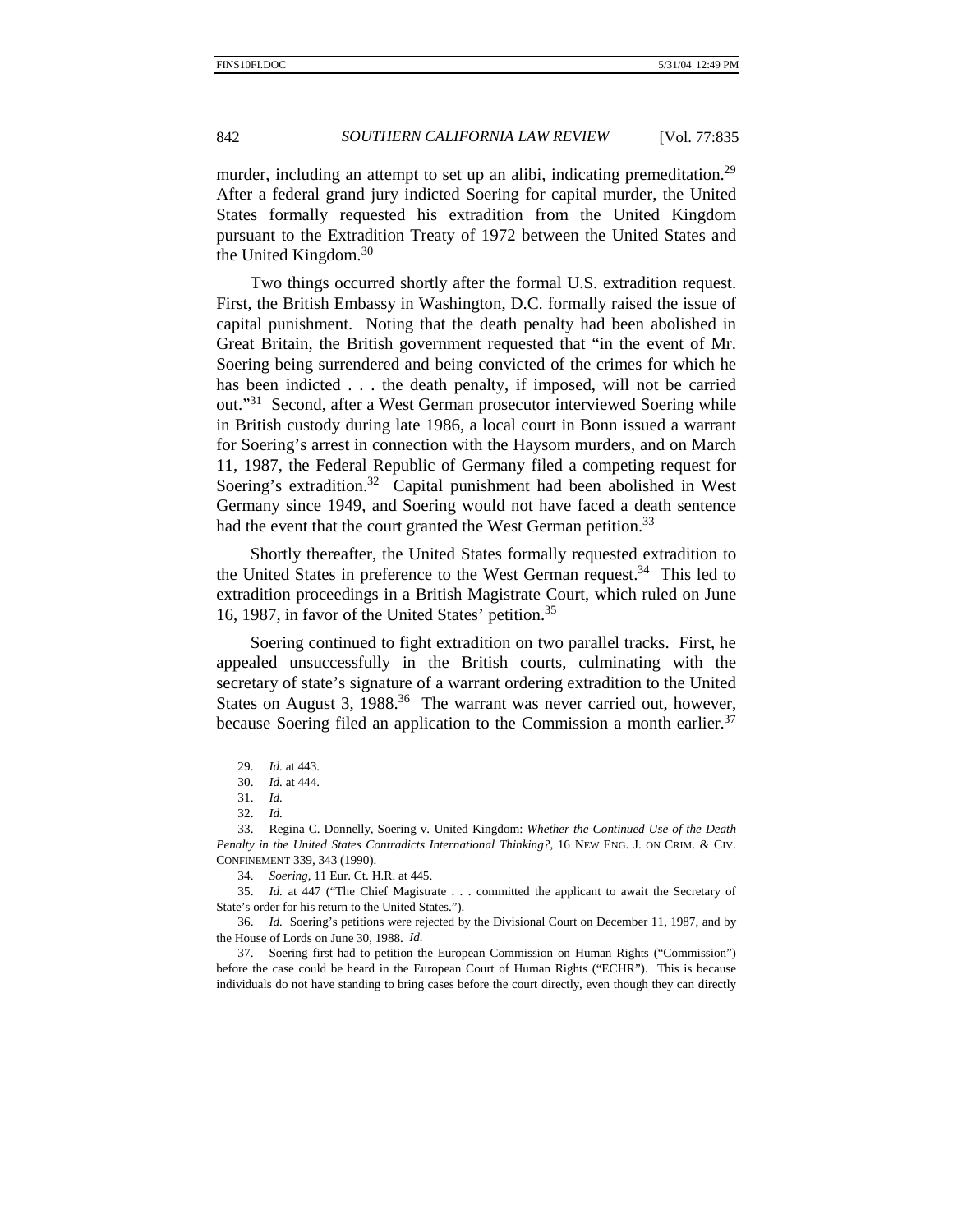This application, filed on July 8, alleged that, should Soering be extradited to the United States, "there was a serious likelihood that he would be sentenced to death."<sup>38</sup> Such a sentence would expose him to a death row phenomenon, which he claimed would breach Articles 3, 6, and 13 of the Convention.39 On August 11, the Commission issued a provisional measure formally advising the British not to extradite Soering to the United States until it could rule on the matter. $40$  On January 19, 1989, the Commission declared that while there would be no violation of Article 3 or 6 in the event of extradition to the United States, Soering had been denied an effective remedy under Article  $13<sup>41</sup>$  Both Britain and West Germany subsequently referred the case to the ECHR, which issued its decision on July 7, 1989.42

### B. THE ECHR'S OPINION

In a unanimous opinion, the ECHR held that "the Secretary of State's decision to extradite the applicant to the United States would, if implemented, give rise to a breach of Article  $3$ ,  $43$  which states that "[n]o one shall be subjected to torture or to inhuman or degrading treatment of punishment."44 The court accepted Soering's argument that the possible implementation of a death sentence would subject him to a death row

The applicant's main argument was that . . . the risk of exposure to the "death row phenomenon" constituted a breach of Article 3 of the Convention. He also argued that there would be a breach of Article 6 if he were extradited and that, contrary to Article 13, there was no effective remedy available under British law to enable him satisfactorily to challenge the extradition order.

*Id.*

41. Donnelly, *supra* note 33, at 344.

44. European Convention, *supra* note 39, art. 3.

petition the Commission, which then has the power to refer matters to the ECHR. *See* Holly Dawn Jarmul, *The Effect of Decisions of Regional Human Rights Tribunals on National Courts*, 28 N.Y.U. J. INT'L L. & POL. 311, 329 (1996).

<sup>38.</sup> *Soering*, 11 Eur. Ct. H.R*.* at 463.

<sup>39.</sup> *Id.* at 439. *See* European Convention for the Protection of Human Rights and Fundamental Freedoms, *opened for signature* Nov. 4, 1950, art. 3, 213 U.N.T.S. 221 (entered into force Sept. 3, 1953) [hereinafter European Convention] ("No one shall be subjected to torture or inhuman or degrading treatment or punishment."). *See also* John Andrews & Ann Sherlock, *Extradition, Death Row and the Convention*, 1990 EUR. L. REV. 87, 88.

<sup>40.</sup> *See Soering*, 11 Eur. Ct. H.R. at 463.

<sup>42.</sup> *Id.* at 346.

<sup>43.</sup> *Soering*, 11 Eur. Ct. H.R. at 478. The court additionally held that extradition to the United States would not violate Article 6 of the European Convention on Human Rights ("Convention") and that Soering was not denied an effective legal remedy in violation of Article 13. *Id.* at 479, 482. The court did, however, award Soering legal fees of £26,752.80 and  $F5,030.60$  in light of his successful Article 3 complaint. *Id.* at 483.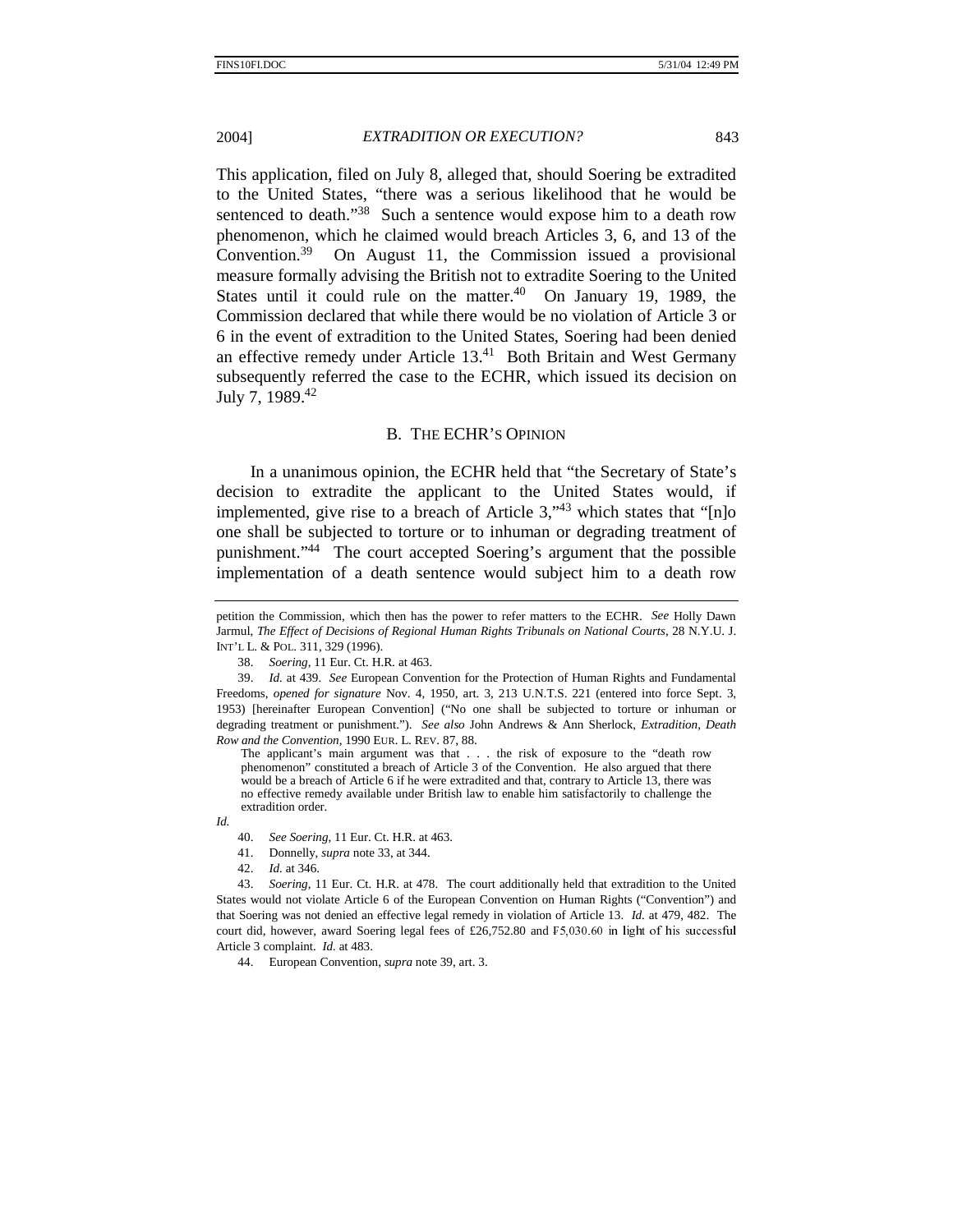phenomenon, which would constitute torture, inhuman, or degrading punishment.<sup>45</sup>

In its holding, the ECHR maneuvered around Article 2 of the Convention, which expressly permitted capital punishment.<sup>46</sup> It further conceded that "Article 3 cannot be interpreted as generally prohibiting the death penalty."47 Instead, the court focused on the relative age of Article 2 and evolving standards of decency within Europe toward outlawing capital punishment.48 The court pointed to the then-unratified Sixth Protocol to the Convention, which abolished capital punishment in all nations that ratified it.49 Although the ECHR "avoided the issue of the validity of the use of the death penalty in the United States,"<sup>50</sup> it turned specifically to implementation of capital punishment in Virginia and whether the conditions of death row inmates violated the Convention.<sup>51</sup>

After an exhaustive review of Virginia's death penalty laws and practices, the ECHR specifically addressed the following in reaching its conclusion that extradition to the United States would breach Article 3: (1) length of detention prior to execution,<sup>52</sup> (2) conditions on death row,<sup>53</sup>

1. Everyone's right to life shall be protected by law. No one shall be deprived of his life intentionally save in the execution of a sentence of a court following his conviction of a crime for which this penalty is provided by law.

- a. in defence of any person from unlawful violence;
- b. in order to effect a lawful arrest or to prevent the escape of a person lawfully detained;
- c. in action lawfully taken for the purpose of quelling a riot or insurrection.

European Convention, *supra* note 39, art. 2.

47. *Soering*, 11 Eur. Ct. H.R. at 474.

48. *Id.* at 484.

The second sentence of Article 2(1) of the Convention was adopted, nearly forty years ago, in particular historical circumstances, shortly after the Second World War. In so far as it still may seem to permit . . . capital punishment in time of peace, it does not reflect the contemporary situation, and is now overridden by the development of legal conscience and practice.

*Id.* Such punishment is not consistent with the present state of European civilization. *Id.* 

49. *Id.* at 484–85. *See also* Donnelly, *supra* note 33, at 349. Significantly, the original version of Protocol Six included a provision (not applicable in *Soering*, but quite applicable in the post-September 11 world) that allowed the death penalty "in respect of acts committed in time of war or of imminent threat of war." European Convention for the Protection of Human Rights and Fundamental Freedoms, *supra* note 39, art. 5. The wartime exception was eliminated from the Convention last year. *See infra* Part VI.

50. Donnelly, *supra* note 33, at 349.

- 52. *Soering*, 11 Eur. Ct. H.R. at 475–76.
- 53. *Id.* at 476.

<sup>45.</sup> *Soering*, 11 Eur. Ct. H.R. at 478–80.

<sup>46.</sup> *See* Jarmul, *supra* note 37, at 361. Article 2 reads:

<sup>2.</sup> Deprivation of life shall not be regarded as inflicted in contravention of this article when it results from the use of force which is no more than absolutely necessary:

<sup>51.</sup> *Id.* at 350.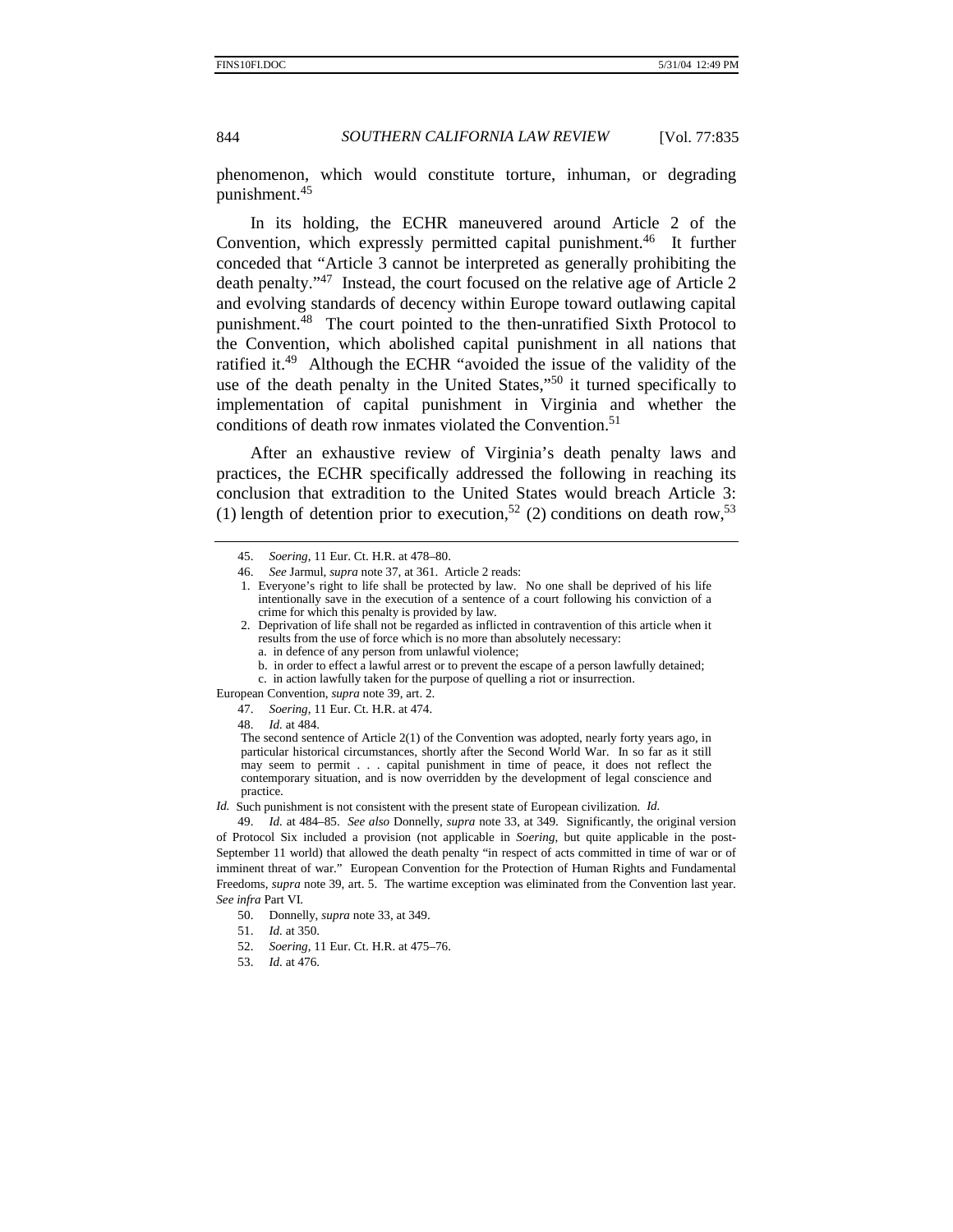(3) applicant's age and mental state,<sup>54</sup> and (4) possibility of extradition to West Germany.<sup>55</sup> In particular, the court seemed highly concerned about the average six- to eight-year wait<sup>56</sup> that a condemned prisoner would spend on Virginia's death row "and the anguish and mounting tension of living in the ever-present shadow of death." $57$  The court noted that much of this time is "in a sense largely of the prisoner's own making in that he takes advantage of all avenues of appeal which are offered to him by Virginia law,"58 but that, "however well-intentioned and even potentially beneficial"59 Virginia's procedural safeguards regarding the death penalty appellate process, it still would constitute torture, inhuman, or degrading conduct.

### C. *SOERING*'S IMPACT

*Soering* is one of the most widely commented decisions issued by the  $ECHR<sub>1</sub><sup>60</sup>$  though its long-term impact remains somewhat unclear. Soering himself was eventually extradited to the United States after Britain sought and received assurances that he would not be executed.<sup>61</sup> These assurances, which had specifically been withheld prior to the ECHR's  $decision<sub>1</sub><sup>62</sup>$  indicate that U.S. officials were forced to recognize the authority of the court's opinion, at least in this case. $63$  The United States would be forced to forfeit capital punishment in seeking the extradition of capital murder suspects from Europe on more occasions in the future.

 60. *See* Sharfstein, *supra* note 15, at 722–23 (noting that over 200 scholarly articles have been written on *Soering* in the past decade).

61. Jarmul, *supra* note 37, at 363.

62. *See Soering*, 11 Eur. Ct. H.R. at 446 ("[T]he Virginia authorities have informed the United Kingdom Government that Mr. Updike was not planning to provide any further assurances and intended to seek the death penalty in Mr. Soering's case . . . .").

63. *See* Jarmul, *supra* note 37, at 362–63 ("It is clear, however, that the ECHR's decision in this case did have an extraterritorial effect on the U.S. domestic law because the U.S. courts could not sentence Soering as they wished.").

<sup>54.</sup> *Id.* at 476–77.

<sup>55.</sup> *Id.* at 477–78.

 <sup>56.</sup> This six- to eight-year wait was noted by numerous commentators on the *Soering* case as one of the most important rationales for the verdict. *See* Andrews & Sherlock, *supra* note 39, at 91; Donnelly, *supra* note 33, at 350; Jarmul, *supra* note 37, at 362.

<sup>57.</sup> *Soering*, 11 Eur. Ct. H.R. at 476.

<sup>58.</sup> *Id.* at 475.

<sup>59.</sup> *Id.*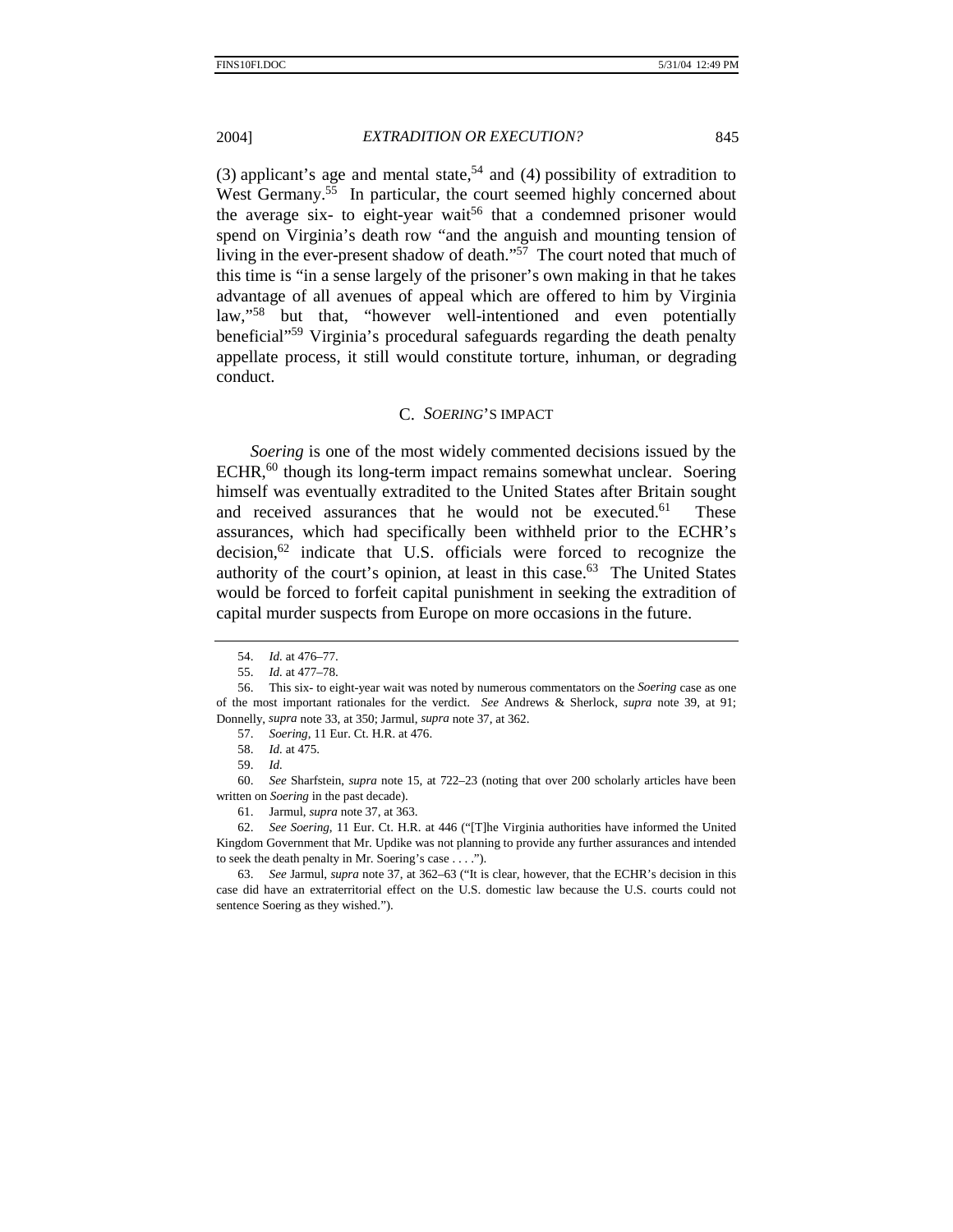### 1. *Soering*'s Effect on Extradition to the United States

*Soering*'s effect in Europe was immediate and powerful. One of the first cases to cite it came from the Dutch Supreme Court, which, in March 1990, prevented the extradition of Sergeant Charles Short, a U.S. serviceman accused of killing his wife while stationed in Holland.<sup>64</sup> Just as in *Soering*, Short was eventually extradited to the United States after government officials provided assurances that he would not be executed.65

The rule since *Soering* and the case involving Sergeant Short has been that fugitives apprehended in European countries will not be extradited to the United States unless it agrees to withdraw capital punishment from the prosecutorial arsenal.66 This rule, known by some as the "*Soering* principle,"67 has been applied by various European courts, whether or not they cite *Soering* directly. For example, in 1996, the Italian Constitutional Court struck down portions of the 1983 U.S.-Italy Extradition Treaty to prevent the extradition of Pietro Venezia, an Italian national who had murdered a Florida tax collector named Donald Bonham and then fled to Italy.68 Although the Italian court did not explicitly cite *Soering* in its opinion, "it is unlikely that *Venezia* was decided in a vacuum."<sup>69</sup>

Other high profile examples of this policy include France's refusal to extradite Ira Einhorn to Pennsylvania<sup>70</sup> and James C. Kopp to New York<sup>71</sup> until the death penalty was waived. Both Einhorn and Kopp fled to France after becoming suspects in capital murder cases and were convicted of murder in the United States after U.S. authorities waived the death penalty. Perhaps more importantly from a precedential standpoint, in 2001, the Canadian Supreme Court, in *United States v. Burns*, held that "in the absence of exceptional circumstances, which we refrain from trying to

 <sup>64.</sup> Nadelmann, *supra* note 12, at 837. This case was also significant in its involvement of military justice and jurisdictional arrangements, which had previously been the subject of a NATO Status of Forces Agreement. *See also* Sharfstein, *supra* note 15, at 737.

<sup>65.</sup> *See* Nadelmann, *supra* note 12, at 837.

 <sup>66.</sup> *See* Demleitner, *supra* note 11, at 145.

 <sup>67.</sup> Colin Warbrick, *The Principles of the European Convention on Human Rights and the Response of States to Terrorism*, 2002 EUR. HUM. RTS. L. REV. 287, 296–97.

 <sup>68.</sup> Mark E. DeWitt, *Extradition Enigma: Italy and Human Rights vs. America and the Death Penalty*, 47 CATH. U. L. REV. 535, 565–67, 570 (1998).

<sup>69.</sup> *Id.* at 582.

<sup>70.</sup> *See* Sharfstein, *supra* note 15, at 729.

<sup>71.</sup> *See* John J. Goldman, *Abortion Foe Says Slaying Was Unintended*, L.A. TIMES, Mar. 18, 2003, at A23 ("As part of the extradition agreement with French authorities, prosecutors had agreed not to seek the death penalty.").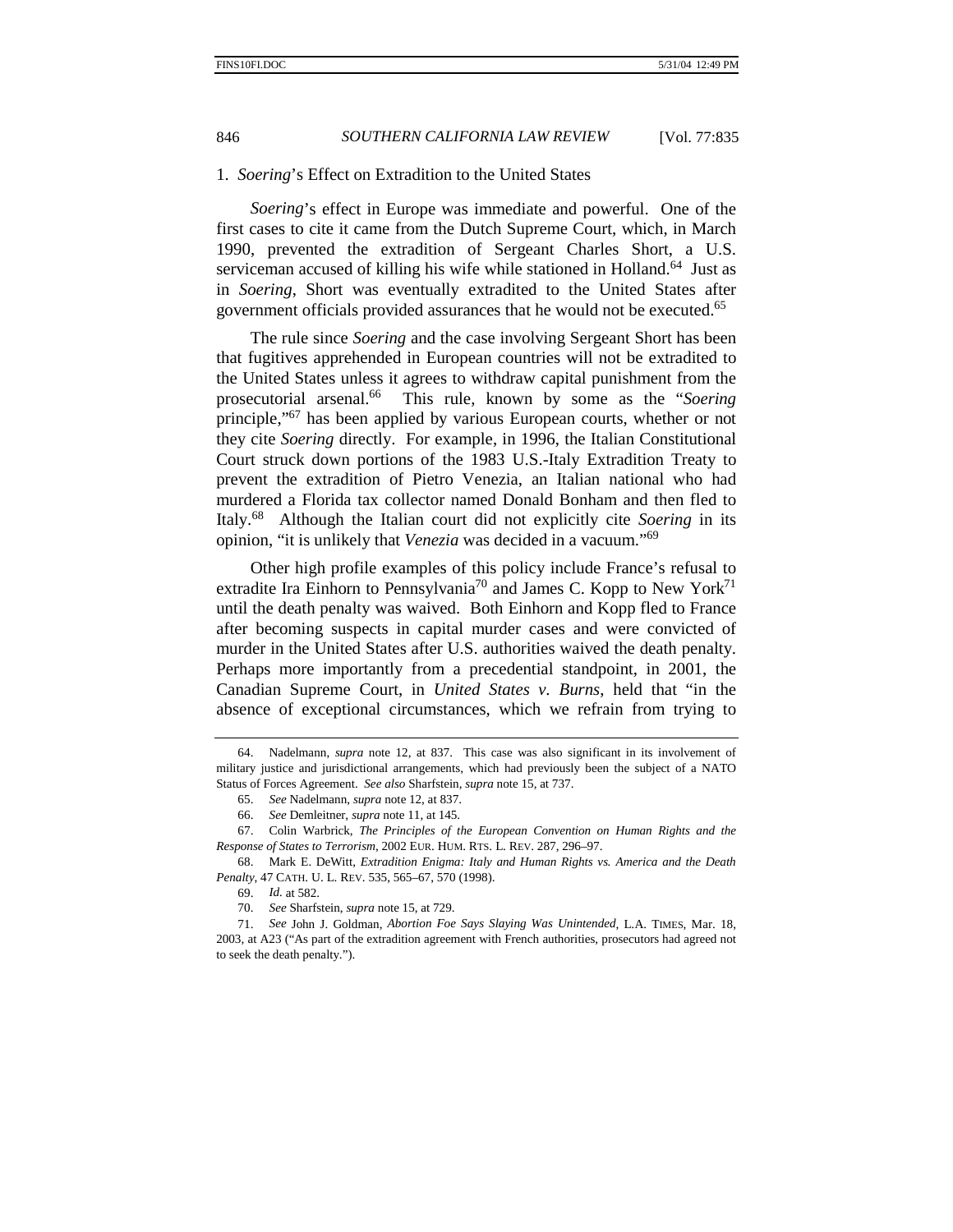anticipate, assurances in death penalty cases are always constitutionally required."<sup>72</sup>

*Soering*'s impact may extend beyond extraterritorial constraints on capital punishment. At least one U.S. commentator warns that the ECHR's concern regarding prison conditions in the United States could threaten a much broader class of extraditable suspects.<sup>73</sup> While noting that the bulk of attention has been focused on capital punishment, Daniel Sharfstein argues that the scope of *Soering* could be expanded to prevent extradition to anyone facing prison in the United States, if they could successfully argue that U.S. prison conditions were "inhuman or degrading treatment."74 In the least, such an attempt to expand the scope of *Soering* could drastically affect the ability of the United States to rely on bilateral extradition agreements and force an expensive reexamination of U.S. prison conditions.

### 2. *Soering*'s Impact on U.S. Courts and Policymakers

Although European courts relied on *Soering* to alter national and international policies regarding extradition, U.S. courts took limited notice of the ECHR's ruling. It was cited twice by Justice Stephen Breyer as persuasive authority in dissents from denials of certiorari in death penalty cases and four more times by Judge Jack Weinstein of the Eastern District of New York.75 One of Judge Weinstein's opinions was overruled by the Second Circuit, which specifically objected to his application of *Soering*. 76

While U.S. courts have been less than enthusiastic in their embrace of *Soering*, commentators and U.S. policymakers took notice of the case,

 <sup>72.</sup> United States v. Burns, 1 S.C.R. 283, 323 (2001). *Burns* reversed a post-*Soering* case where the Canadian Supreme Court had found that extradition of death-penalty-eligible defendants to the United States was permissible under the Canadian Charter of Rights. *See generally* Clarke, *supra* note 9, at 798–803. Alan Clarke notes, however, "Of course terrorists from al-Qaeda might constitute those 'exceptional circumstances' reserved in the opinion." *Id*. at 799.

<sup>73.</sup> *See* Sharfstein, *supra* note 15, at 745 ("Compared to extraditions involving capital cases, a much larger number of defendants would be entitled to assurances. These assurances would be far more intrusive . . . and would force the United States to admit . . . that it has violated the rights of thousands of prisoners.").

<sup>74.</sup> *See id.*

<sup>75.</sup> *See id.* at 738. The two cases in which Justice Stephen Breyer cited *Soering* were *Knight v. Florida*, 528 U.S. 990 (1999) (Breyer, J., dissenting), and *Elledge v. Florida*, 525 U.S. 944 (1998) (Breyer, J., dissenting). According to Daniel Sharfstein, "of the four [opinions by Judge Weinstein], only *Ahmad v. Wigen*, 726 F. Supp. 389, 413–15 (E.D.N.Y. 1989), can be said to rely in any way on *Soering*'s reasoning." Sharfstein, *supra* note 15, at 738 n.61.

 <sup>76.</sup> Sharfstein, *supra* note 15, at 738. *See* Ahmad v. Wigen, 910 F.2d 1063, 1067 (2d Cir. 1990) ("The interests of international comity are ill-served by requiring a foreign nation . . . to satisfy a United States district judge concerning the fairness of its laws and the manner in which they are enforced.").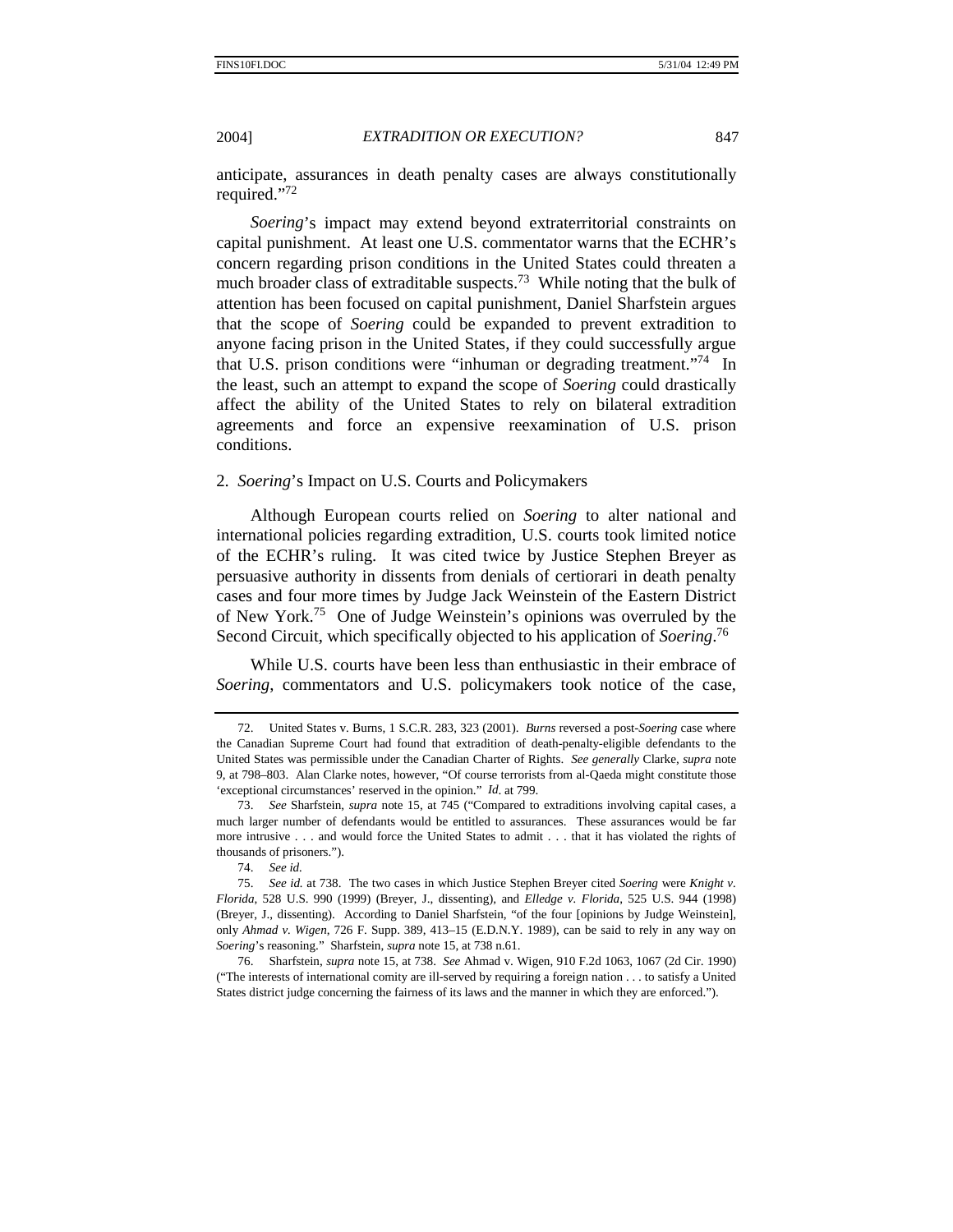particularly the similarity between Article 3 of the Convention and the Eighth Amendment prohibition against cruel and unusual punishment.<sup>77</sup> Article 3 reads that "[n]o one shall be subjected to torture or inhuman or degrading treatment or punishment,"<sup>78</sup> while the Eighth Amendment states, "Excessive bail shall not be required, nor excessive fines imposed, nor cruel and unusual punishment inflicted."79 This similarity cropped up in another international context when the United States ratified the International Covenant on Civil and Political Rights ("Covenant"), Article 7 of which prohibits "torture or . . . cruel, inhuman or degrading treatment or punishment."80 Although the language mimics Article 3 of the Convention (a document to which the United States is not a party), the United States entered a formal reservation to the clause specifying that it would interpret the language as "identical to the Due Process Clauses and the Eighth Amendment to the Constitution."81 The court held that capital punishment is not inherently a violation of the Eighth Amendment, and, as a result, this reservation attempts to prevent capital punishment (or prison conditions, for that matter) from being considered a violation of the Covenant.

# III. THE ICJ'S BATTLE AGAINST CAPITAL PUNISHMENT IN THE UNITED STATES: CONSULAR NOTIFICATION

Whether or not *Soering* will eventually lead to consequences for U.S. prison conditions, it clearly has had a constraining effect on the ability of the United States to extradite capital suspects. Nonetheless, it has not led to a reduction in capital punishment in the United States. The pace of executions increased in the aftermath of *Soering*, and lawmakers have expanded the scope of the federal death penalty, particularly vis-à-vis terrorism. $82$  International opponents of the death penalty, while continuing to fight extradition to the United States, have expanded their fight to include individuals already in U.S. custody.

<sup>77.</sup> *See* Andrews & Sherlock, *supra* note 39, at 92 ("[I]n the instant case, it was not clear whether the guarantee against cruel and unusual punishment in the United States Constitution covered the same area as Article 3 of the Convention.").

 <sup>78.</sup> European Convention, *supra* note 39, art. 3.

 <sup>79.</sup> U.S. CONST. amend. VIII.

 <sup>80.</sup> International Covenant on Civil and Political Rights, Mar. 23, 1976, 999 U.N.T.S 171.

 <sup>81.</sup> Demleitner, *supra* note 11, at 141–42. This reservation, specifically designed to allow for continued United States' practice of capital punishment, was rejected by the European Parliament, which considers it to be incompatible with the International Covenant on Civil and Political Rights. *See id*.

<sup>82.</sup> *See infra* Part IV.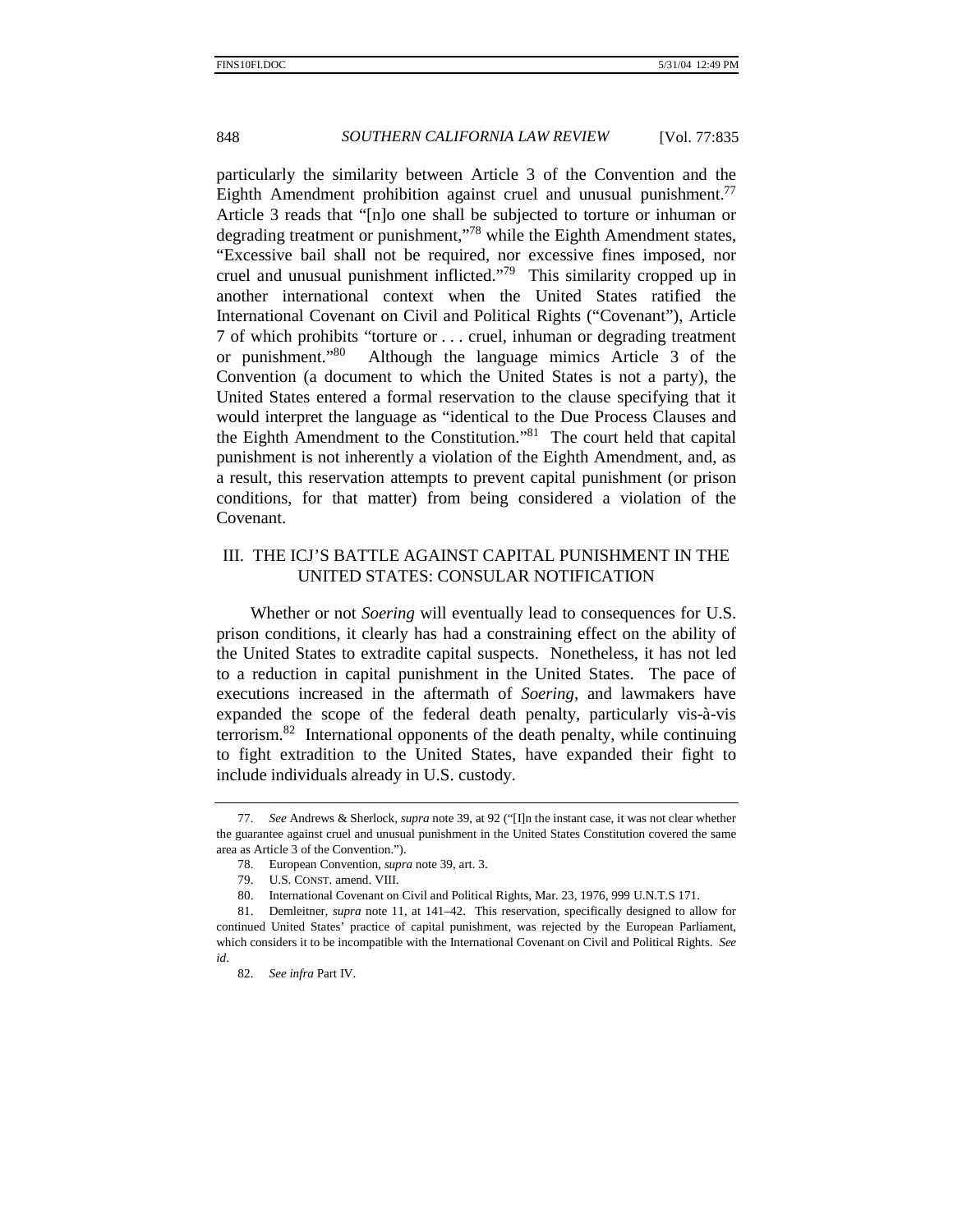The main battleground has been the ICJ. Sometimes known as the World Court, the ICJ is the primary judicial body of the United Nations, and its jurisdiction includes disputes over international conventions and treaties.83 Article 36 of the Vienna Convention provides that foreign suspects have a right to notify their consulate at their arrest or indictment.<sup>84</sup> Currently, there are over 100 foreign prisoners on death row in the United States, and the overwhelming majority of these cases include serious questions about whether U.S. authorities properly informed them of their rights.<sup>85</sup> To date, there have been three concerted attempts to address these questions in the ICJ. The first was completely unsuccessful and was withdrawn after the defendant was executed; the second was also unsuccessful in stopping the execution, but led to a dramatic decision against the United States; the third also went against the United States, this time before any executions had occurred.

84. *See* Vienna Convention on Consular Relations, *opened for signature* Apr. 18, 1961, art. 36, 21 U.S.T. 77, 79 (entered into force Mar. 19, 1967). Article 36 reads:

<sup>83.</sup> *See* Statute of the International Court of Justice, June 26, 1945, art. 36, 59 Stat. 1055, *available at* http://www.icj-cij.org/icjwww/ibasicdocuments/ibasictext/ibasicstatute.htm. *See also* Cara S. O'Driscoll, Comment, *The Execution of Foreign Nationals in Arizona: Violations of the Vienna Convention on Consular Relations*, 32 ARIZ. ST. L.J. 323, 324–25 (2000); Jennifer Lynne Weinman, Note, *The Clash Between U.S. Criminal Procedure and the Vienna Convention on Consular Relations: An Analysis of the International Court of Justice Decision in the* LaGrand Case, 17 AM. U. INT'L L. REV. 857, 872 (2002).

<sup>1.</sup> With a view to facilitating the exercise of consular functions relating to nationals of the sending State:

a. consular officials shall be free to communicate with nationals of the sending State and to have access to them. Nationals of the sending State shall have the same freedom with respect to communication with and access to consular officials of the sending State;

b. if he so requests, the competent authorities of the receiving State shall, without delay, inform the consular post of the sending State if, within its consular district, a national of that State is arrested or committed to prison or to custody pending trial or is detained in any other manner. Any communication addressed to the consular post by the person arrested, in prison, custody or detention shall also be forwarded by the said authorities without delay. The said authorities shall inform the person concerned without delay of his rights under this sub-paragraph;

c. consular officials shall have the right to visit a national of the sending State who is in prison, custody or detention, to converse and correspond with him and to arrange for his legal representation. They shall also have the right to visit any national of the sending State who is in prison, custody or detention in their district in pursuance of a judgment.

*Id.*

 <sup>85.</sup> Weinman, *supra* note 83, at 861 ("Of the one hundred twenty-three foreigners on death row in the United States, only four were promptly told that they could seek assistance from their consulate.").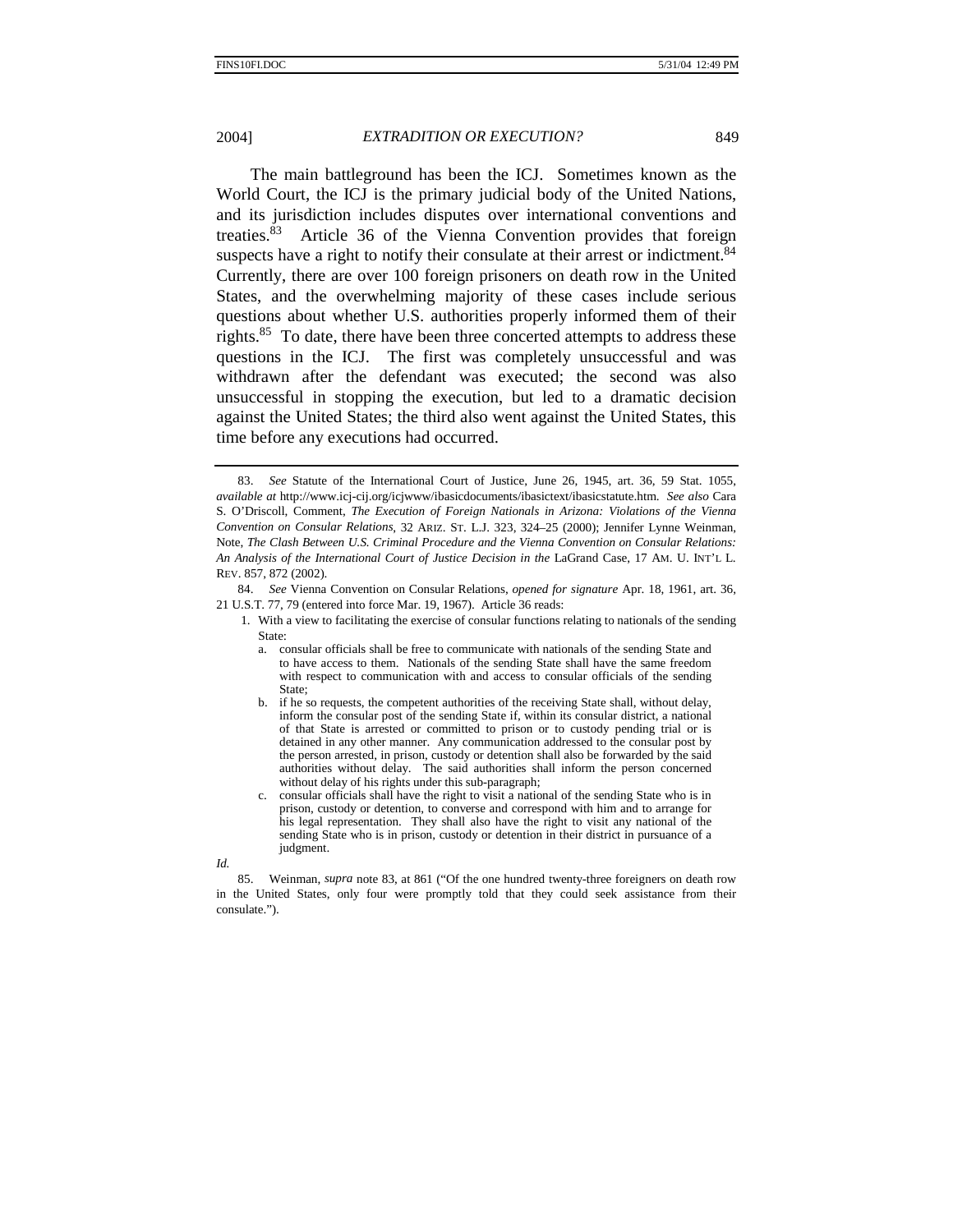### A. *PARAGUAY V. UNITED STATES*: A PRELUDE

The first case in which the ICJ addressed alleged U.S. violations of the Vienna Convention's capital punishment provisions involved an unsuccessful appeal by Paraguay in 1998. Dual Argentinean and Paraguayan national Angel Breard was convicted and sentenced to death in Virginia for the February 1992 attempted rape and murder of Ruth Dickie.<sup>86</sup> After unsuccessfully appealing his conviction to the Supreme Court of Virginia $87$  and the Supreme Court of the United States,  $88$  Breard filed unsuccessful petitions for writ of habeas corpus, first in state court, and then in federal district court.<sup>89</sup> He was given an execution date of April 14, 1998.90

Breard contended that his convictions and sentences should be vacated because the United States had not properly advised him of his consular rights under the Vienna Convention.<sup>91</sup> The district court, however, held that because he had not raised the consular-notification issue in state court, the issue was procedurally defaulted and barred from federal court.<sup>92</sup> In affirming the district court's judgment, the Fourth Circuit Court of Appeals held that "Breard is entitled to no relief on his Vienna Convention claim."<sup>93</sup>

As Breard's April 14 execution date approached, his native Paraguay stepped forward, introducing a new appeal to the ICJ on April 3. The petition charged that the United States had violated the Vienna Convention and that it had an international legal obligation to suspend the doctrine of procedural default.<sup>94</sup> Less than a week later, the ICJ issued an order directing the United States to "take all measures at its disposal" to ensure that Breard was not executed until the ICJ could hear the case.<sup>95</sup>

Coming as it did five days before Breard's scheduled execution, the ICJ's order proved to be too late. On the day of the execution, the U.S. Supreme Court denied Breard's appeal of the Fourth Circuit's ruling.<sup>96</sup> The

 <sup>86.</sup> Breard v. Pruitt, 134 F.3d 615, 617 (4th Cir. 1998).

<sup>87.</sup> Breard v. Commonwealth, 445 S.E.2d 670 (Va. 1994).

<sup>88.</sup> Breard v. Virginia, 513 U.S. 971 (1994).

<sup>89.</sup> *See* Breard v. Netherland, 949 F. Supp. 1255, 1260 (E.D. Va. 1996).

<sup>90.</sup> *See* Breard v. Greene, 523 U.S. 371, 372 (1998).

<sup>91.</sup> *See Pruitt*, 134 F.3d at 618–19.

<sup>92.</sup> *See Netherland*, 949 F. Supp. at 1263.

<sup>93.</sup> *Pruitt*, 134 F.3d at 620.

 <sup>94.</sup> Concerning the Vienna Convention on Consular Relations (Para. v. U.S.), 1998 I.C.J. 99, ¶ 5(1), 5(3) (Summary of the Order of Apr. 9, 1998), *available at* http://212.153.43.18/icjwww/ idocket/ipaus/ipauseframe.htm.

<sup>95.</sup> *Id.* ¶ 41.

<sup>96.</sup> *See* Breard v. Greene, 523 U.S. 371, 378 (1998) (per curiam).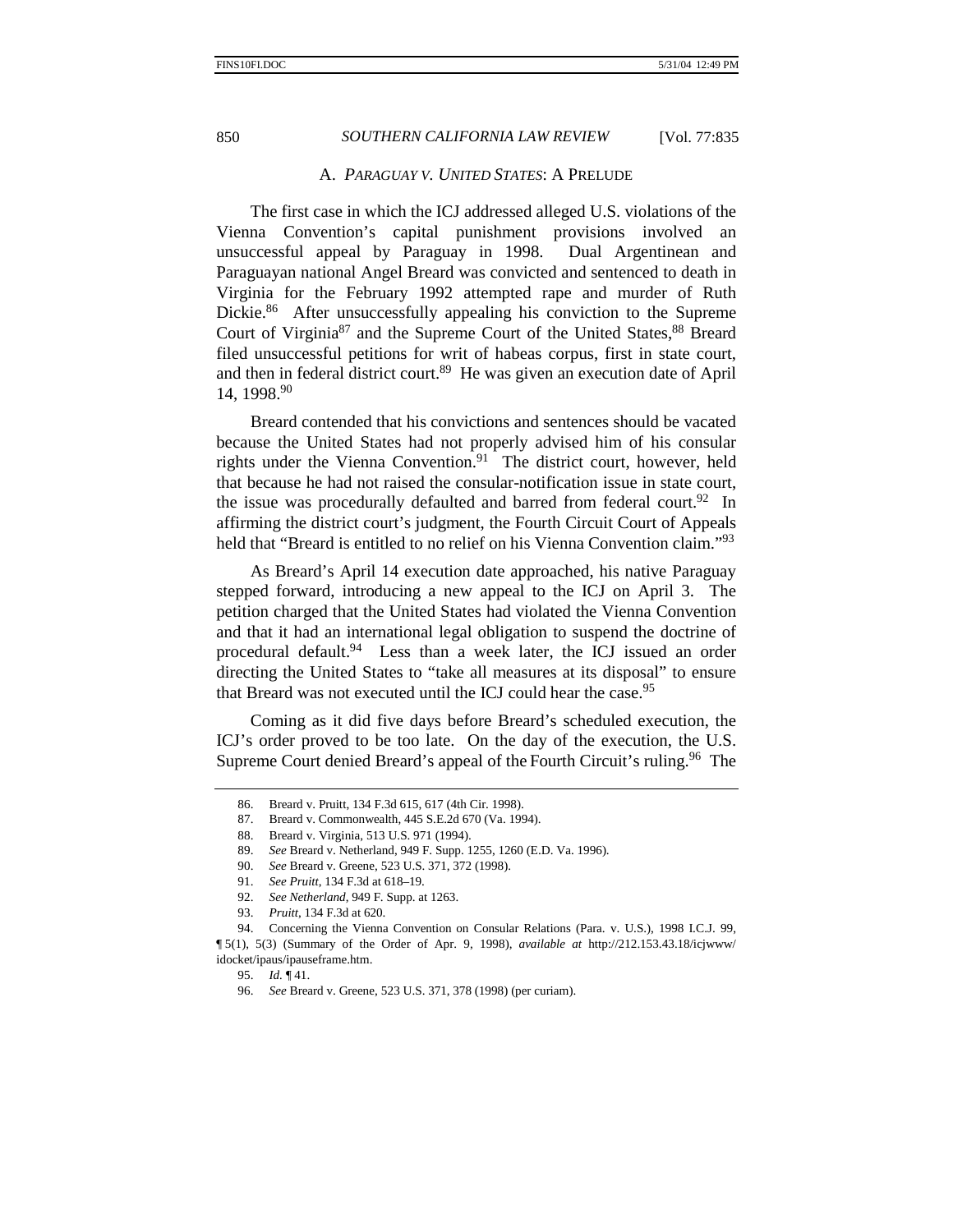per curiam opinion cited *Wainright v. Sykes*<sup>97</sup> in shutting the door to Breard's federal habeas claim. Furthermore, it claimed that as part of AEDPA, Congress codified a provision specifically denying habeas petitions to plaintiffs alleging they are being held in violation of international treaty.98 Interestingly, the Court did note the ICJ's interest in the case, suggesting that the Governor of Virginia could still stay the execution pending its outcome, but it refused to issue the stay itself.<sup>99</sup> Breard was executed later that day, and Paraguay withdrew the case from the ICJ docket. $100$ 

### B. THE *LAGRAND CASE*

The ICJ would not have to wait long before getting another chance to address the same issue. Less than a year later, it confronted a similar set of facts under nearly identical circumstances. Although the outcome was equally unsatisfactory for the individuals in question, this time the ICJ had an opportunity to respond to the U.S. Supreme Court.

Walter and Karl LaGrand were both convicted of first degree murder, first degree attempted murder, attempted armed robbery, and kidnapping in an Arizona court on February 17, 1984, in connection with a botched bank robbery two years earlier.<sup>101</sup> The two brothers were born in Germany, but moved to the United States with their mother when they were still young children.<sup>102</sup> Though they were German nationals, the German consulate was not aware of their convictions until 1992, when it was approached by the brothers themselves. The LaGrands learned of their consular rights from independent sources, without notification from U.S. officials.<sup>103</sup> For its part, the United States did not formally notify the LaGrands of their right to consular access until December 21, 1998, almost fifteen years after their original convictions.<sup>104</sup> By the time of consular notification, both the

 <sup>97.</sup> Wainright v. Sykes, 433 U.S. 72, 86–87 (1977) (holding that assertions of error must first be raised in state court in a habeas proceeding).

<sup>98.</sup> *Greene*, 523 U.S. at 375–76. It is significant that Congress linked terrorism, the death penalty, and the denial of federal habeas fora in its 1996 legislation. *See infra* Part IV.

<sup>99.</sup> *See Greene*, 523 U.S. at 378 ("If the Governor wishes to wait for the decision of the ICJ, that is his prerogative. But nothing in our case law allows us to make that choice for him.").

<sup>100.</sup> *See* Weinman, *supra* note 83, at 861–62.

<sup>101.</sup> *See* LaGrand Case (F.R.G. v. U.S.), 2001 I.C.J. 140, ¶ 14 (June 27, 2001), *available at* http://www.icj-cij.org/icjwww/idocket/igus/igusjudgment/igus\_ijudgment\_20010625.htm.

<sup>102.</sup> *See id.* ¶ 13.

<sup>103.</sup> *See id.* ¶ 22.

<sup>104.</sup> *See id.* ¶ 24. From the record, it is not clear whether Angel Breard was ever formally notified of his consular rights, though he raised the issue for the first time in federal court. *See supra* cases accompanying notes 86–99.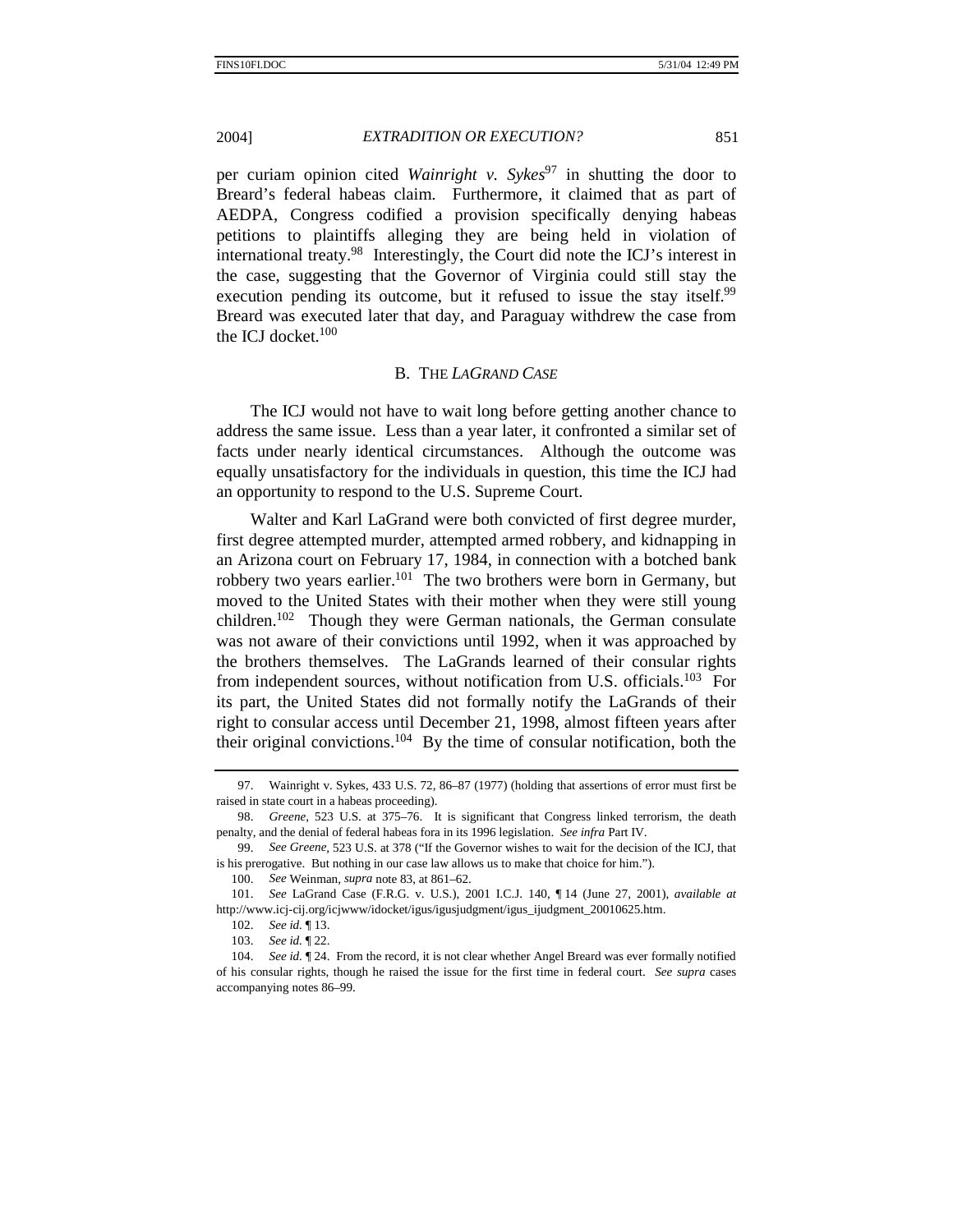district court and the Ninth Circuit ruled that the issue had been procedurally defaulted.105 In January 1999, the Arizona Supreme Court set Karl and Walter LaGrand's execution dates for February 24 and March 3, respectively.<sup>106</sup>

The German government tried desperately to stop the executions by appealing directly to U.S. officials. In late January, letters were sent from the German foreign minister and minister of justice to the U.S. secretary of state and attorney general, and in early February, a second set were sent from the German chancellor to President Bill Clinton and the governor of Arizona.<sup>107</sup> Significantly, these letters focused on the German government's general opposition to capital punishment, and the issue of consular notification was not raised in any of these letters until February 22, two days before Walter LaGrand was to be executed.<sup>108</sup> Efforts at this point proved unsuccessful, and Walter LaGrand was executed on February 24.<sup>109</sup>

On March 2, Germany filed suit in the ICJ, alleging violations of the Vienna Convention and sought indication of provisional measures barring the execution of Karl LaGrand.<sup>110</sup> The following day, the ICJ issued an order instructing the United States to halt the execution of Karl LaGrand until it could hear the case.<sup>111</sup> The order was almost identical to the one issued eleven months earlier by the ICJ in the *Breard* case, <sup>112</sup> as was the Supreme Court's response.

Germany immediately brought action in the U.S. Supreme Court seeking enforcement of the ICJ's order, but the Supreme Court, in a per curiam opinion, declined to exercise its original jurisdiction, paving the way for Karl LaGrand's execution.<sup>113</sup> This opinion cited the Court's more extensive holding in *Breard* and sardonically noted that "the United States

<sup>105.</sup> *See LaGrand Case*, 2001 I.C.J. 140, ¶ 23.

<sup>106.</sup> *See id.* ¶ 25.

<sup>107.</sup> *See id.* ¶ 26.

<sup>108.</sup> *See id.*

<sup>109.</sup> *Id.* ¶ 29.

<sup>110.</sup> *Id.* ¶ 1.

<sup>111.</sup> *Id.* ¶ 32.

<sup>112.</sup> *Compare id*., *with* Concerning the Vienna Convention on Consular Relations (Para. v. U.S.), 1998 I.C.J. 99, ¶ 41 (Summary of the Order of Apr. 9, 1998), *available at* http://212.153.43.18/icjwww/ idocket/ipaus/ipauseframe.htm. The only major difference is that in *LaGrand*, the ICJ added an additional clause instructing the "Government of the United States of America" (presumably the federal government) to "transmit this Order to the Governor of the State of Arizona." *LaGrand Case*, 2001 I.C.J. 140, ¶ 32*.* This may have been in response to the U.S. Supreme Court's insistence that it had no power to bind the governor of Virginia in *Breard*. *See supra* notes 89–92 and accompanying text.

<sup>113.</sup> *See* F.R.G. v. United States, 526 U.S. 111 (1999) (per curiam).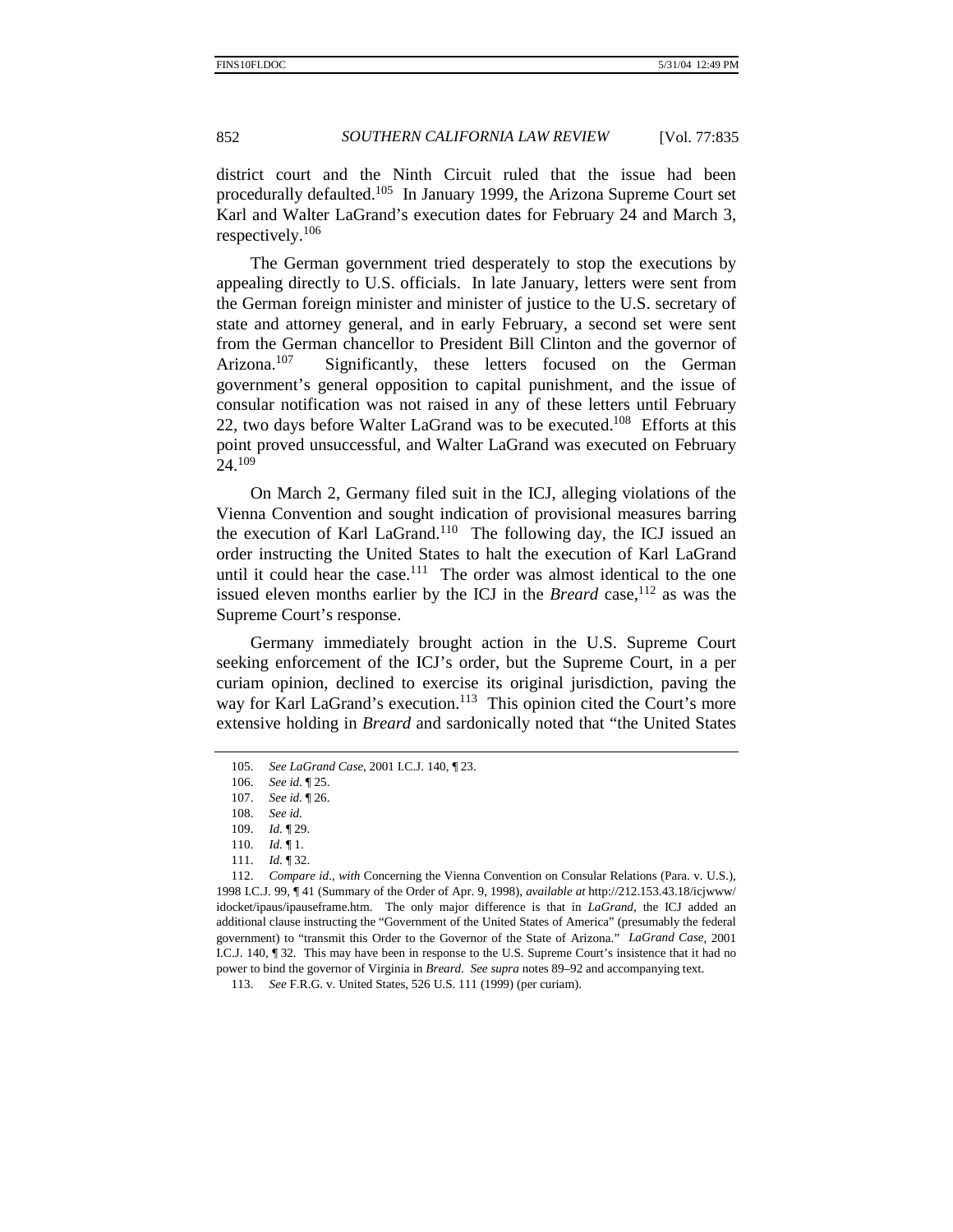has not waived its sovereign immunity." $114$  It further objected to the "tardiness of the pleas," noting that they came "within only two hours of a scheduled execution."<sup>115</sup> Hours after the Court issued its opinion, Karl LaGrand was executed. Due to the time difference between the ICJ in the Hague, the U.S. Supreme Court in Washington, D.C., and Karl LaGrand in Arizona, the case was heard in the ICJ and the Supreme Court on the same calendar day as LaGrand's execution.

Neither Germany nor the ICJ accepted the outcome of the events in the United States. The ICJ was effectively denied any chance to address the Supreme Court's rejection of its order in *Breard* after Paraguay withdrew the case subsequent to Breard's execution.<sup>116</sup> This time, Germany did not withdraw the case and instead pushed for further proceedings. More than two years after Karl LaGrand's execution, the ICJ issued its judgment, critically holding that the United States had violated its order indicating provisional measures, $117$  and further, that it violated Article 36, paragraphs 1 and 2, of the Vienna Convention.<sup>118</sup> The opinion specifically addressed the doctrine of procedural default, claiming that while the rule itself does not violate the Vienna Convention, it cannot be used to bar claims of denial of consular assistance.<sup>119</sup> The ICJ, however, spent most of its opinion addressing the binding nature of its own provisional measures.<sup>120</sup> Essentially, the ICJ viewed its order as the equivalent of a U.S. preliminary injunction and believed that it should have had the effect of stopping the execution. Its frustration with the United States' disregard for the order was palpable:

The Court notes that the United States has acknowledged that, in the case of the LaGrand brothers, it did not comply with its obligations to give consular notification. The United States has presented an apology to Germany for this breach. The Court considers however that an apology

<sup>114.</sup> *Id.* at 112.

<sup>115.</sup> *Id.*

 <sup>116.</sup> Press Release, International Court of Justice, Case Removed from the Court's List at the Request of Paraguay (Nov. 11, 1998), *at* http://www.icj-cij.org/icjwww/ipresscom/iPress1998 /ipr9836.htm.

<sup>117.</sup> *See LaGrand Case*, 2001 I.C.J. 140, ¶ 128(5).

<sup>118.</sup> *See id.* ¶ 128(3)–(4).

<sup>119.</sup> *See id.* ¶¶ 90–91.

<sup>120</sup>*. See id.* ¶¶ 92–113. This portion of the opinion is particularly opaque, delving into the minutia of Article 41 of the ICJ's statute, including a dispute between the French and English versions of the document. This dispute sheds some light on etymology of the confusing term "Request for the Indication of Provisional Measures." *Id.* A mind-numbing example comes from paragraph 106: "The language of the first paragraph of the English version was then made to conform to the French text: thus the word 'suggest' was replaced by 'indicate,' and 'should' by 'ought to.' However, in the second paragraph of the English version, the phrase 'measures suggested' remained unchanged." *Id.* ¶ 106.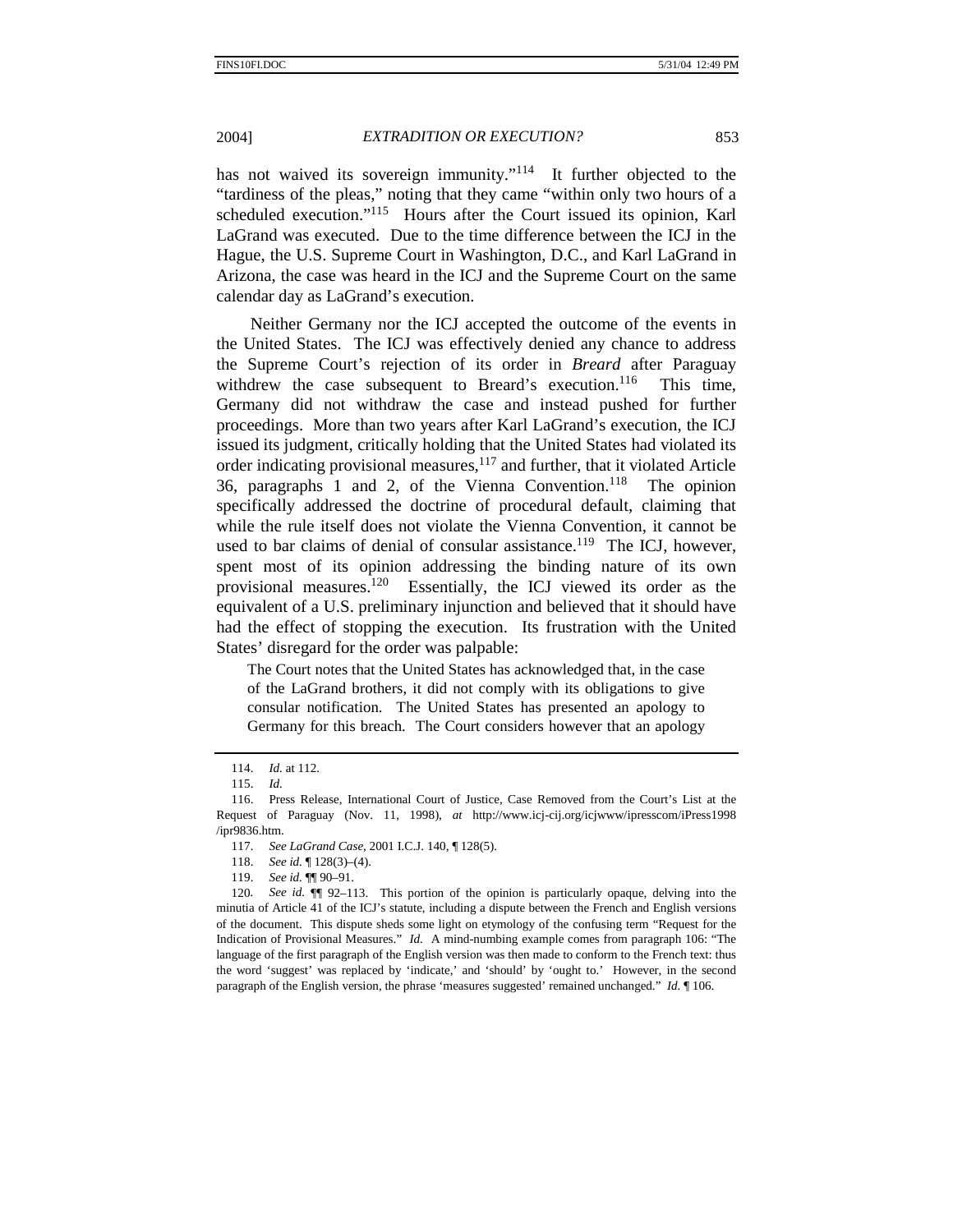is not sufficient in this case, and would not be in other cases where foreign nationals have not been advised without delay of their rights under Article 36, paragraph 1 of the Vienna Convention and have been subjected to prolonged detention or sentenced to severe penalties.<sup>121</sup>

It may seem that the court circumvented the direct issue of capital punishment, limiting its holding to the violation of the Vienna Convention. The court could not avoid the issue, however, when trying to fashion a remedy.122 Although the German government did not view the ICJ proceedings as a death penalty matter and focused its arguments almost exclusively on the Vienna Convention, after its victory, it spun the court's decision as a blow to capital punishment in the United States.<sup>123</sup> Indeed, it seems quite unlikely that the Germans would have brought proceedings in the ICJ if the LaGrands had not been facing execution. The ICJ's decision, therefore, is viewed by some as a potentially major victory for opponents of capital punishment.<sup>124</sup> Nonetheless, Germany's victory in the case was pyrrhic, at least from the standpoint of Walter and Karl LaGrand. Like Paraguay a year earlier, it had brought its case too late for anyone other than the U.S. Supreme Court to consider the ICJ's order. Recently, however, the ICJ took up the matter for the third time.

### C. TAKE THREE: *MEXICO V. UNITED STATES*

On January 9, 2003, the United States was again sued in the ICJ, this time by Mexico, acting on behalf of fifty-four of its nationals incarcerated on death row in the United States.<sup>125</sup> All the nationals were capital murder

<sup>121.</sup> *Id.* ¶ 123.

<sup>122.</sup> *See* Amanda E. Burks, *Consular Assistance for Foreign Defendants: Avoiding Default and Fortifying a Defense*, 14 CAP. DEF. J. 29, 45 (2001) ("The I.C.J. has proved helpless to enforce its orders in decisions like that of the *LaGrand Case*. . . . The inherent problem with remedy for the I.C.J. in that case, as of the date of its final opinion, was the fact that both LaGrand brothers had been executed.").

<sup>123.</sup> *See* Demleitner, *supra* note 11, at 149 ("Even though Germany did not style the *LaGrand* case as an attack on the death penalty, after the World Court's final ruling . . . German politicians expressed the hope that the decision would lead the United States to reconsider its retentionist stance.").

<sup>124.</sup> *See* William A. Schabas, *The ICJ Ruling Against the United States: Is It Really About the Death Penalty?*, 27 YALE J. INT'L L. 445, 451 (2002).

*LaGrand* is of immense assistance here in its suggestion that interim measures to prevent irreparable harm, preserving the status quo in cases which cannot otherwise be corrected by a final decision, are an inherent function of adjudicative bodies. . . . To this extent, then, the *LaGrand* decision is very much about capital punishment . . . .

*Id.*

<sup>125.</sup> *See* Concerning Avena and Other Mexican Nationals (Mex. v. U.S.), 2003 I.C.J. 128, ¶¶ 2, 9 (Feb. 5, 2003), *available at* http://212.153.43.18/icjwww/idocket/imus/imusorder/imus\_iorder \_20030205.pdf.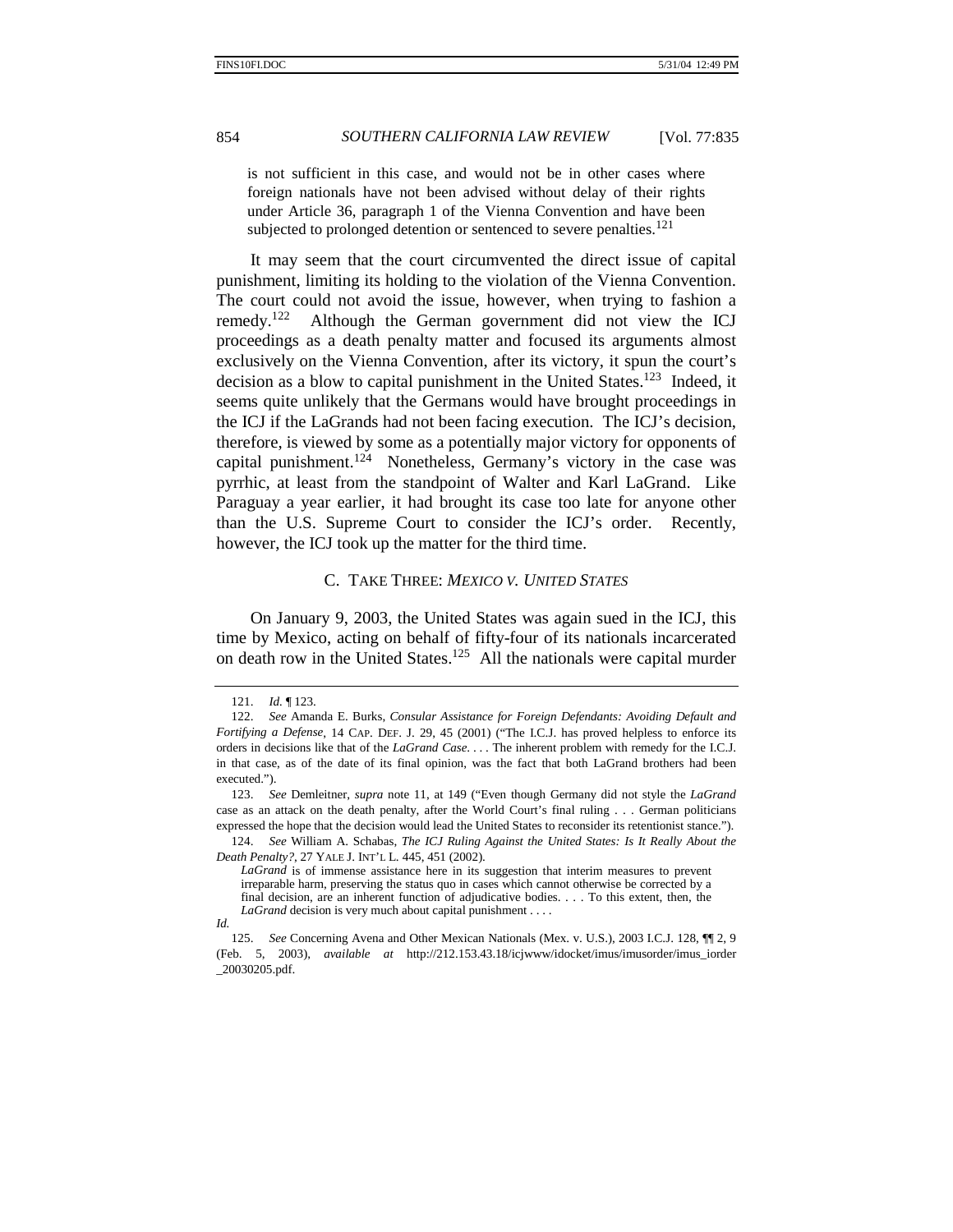convicts,126 and all alleged that the United States had violated their rights pursuant to Article 36 of the Vienna Convention.<sup>127</sup> Mexico's petition identified three nationals, Cesar Roberto Fierro Reyna, Roberto Moreno Ramos, and Osvaldo Torres Aguilera, who "risk execution in the next few months" unless the ICJ indicated provisional measures.<sup>128</sup> Obviously, Mexico's argument was largely predicated on the ICJ's findings in the LaGrand decision.<sup>129</sup>

The ICJ heard oral arguments on January 21, 2003, and issued a unanimous order two weeks later. Though the ICJ limited the operative portion of its order to the three Mexican nationals facing the most immediate threat of execution,<sup>130</sup> the second part of the order kept the door open for application to the other named subjects. Although the text is almost identical to orders preceding it in *LaGrand* and *Breard*, this time the ICJ acted while there was still time for appeals to consider the order.<sup>131</sup> In the previous two cases, the ICJ's order came on the day of or before the scheduled execution.

On March 31, 2004, the ICJ issued its judgment in *Mexico v. United States*. 132 Citing liberally from *LaGrand*, 133 the court found that the United States breached Article 36, paragraph 1(a) and (c) against all the Mexican prisoners, and Article 36, paragraph 2 with regard to Fierro Reyna, Moreno Ramos, and Torres Aguilera. $134$  Still, the ICJ stopped short of ordering the vacating of convictions and sentences of all the named subjects in Mexico's

 <sup>126.</sup> Frederic J. Frommer, *Minneapolis Lawyer Fights to Stop Execution of Mexicans*, A.P. WIRE, Mar. 10, 2003, *at* http://www.kansascity.com/mld/kansascity/news/breaking\_news/5356155.htm ("Mexico's case is actually on behalf of all 51 nationals on death row—all convicted murderers . . . ."). There is some confusion here about the number of Mexican nationals on death row. Frederic Frommer seems to be excluding the three facing imminent execution. *See id.* The ICJ's order repeatedly talks of fifty-four nationals. *See Concerning Avena and Other Mexican Nationals*, 2003 I.C.J. 128, ¶¶ 2, 8(1), 24. Three of these defendants, however, were serving on the Illinois death row, and the outgoing governor of Illinois commuted their sentences. *See id.* ¶ 24. Mexico, therefore, withdrew the three from its request. *See id.*

<sup>127.</sup> *See id.* ¶ 2 (identifying forty-nine cases where no attempt was made to comply with the Vienna Convention, four cases where consular notification was delayed, and one case where it was given in connection with charges other than capital murder).

<sup>128.</sup> *Id.* ¶¶ 28, 59(a).

<sup>129.</sup> *See id.* ¶ 45 (noting Mexico's argument that clemency procedures in the United States "cannot and [do] not satisfy this Court's mandate [in the *LaGrand Case*]").

<sup>130.</sup> *Id.* ¶ 59.

<sup>131.</sup> *See* Frommer, *supra* note 126 (noting that none of the three convicts had been assigned an execution date).

 <sup>132.</sup> Concerning Avena and Other Mexican Nationals (Mex. v. U.S.), 2004 I.C.J. 128 (Judgment of Mar. 31, 2004), *available at* http://212.153.43.18/icjwww/idocket/imus/imusframe.htm.

<sup>133.</sup> *See id.* ¶¶ 34, 37, 39–40, 46, 50, 99, 111–14, 128–50.

<sup>134.</sup> *Id.* ¶ 152. For the relevant portions of Article 36, see *supra* note 84.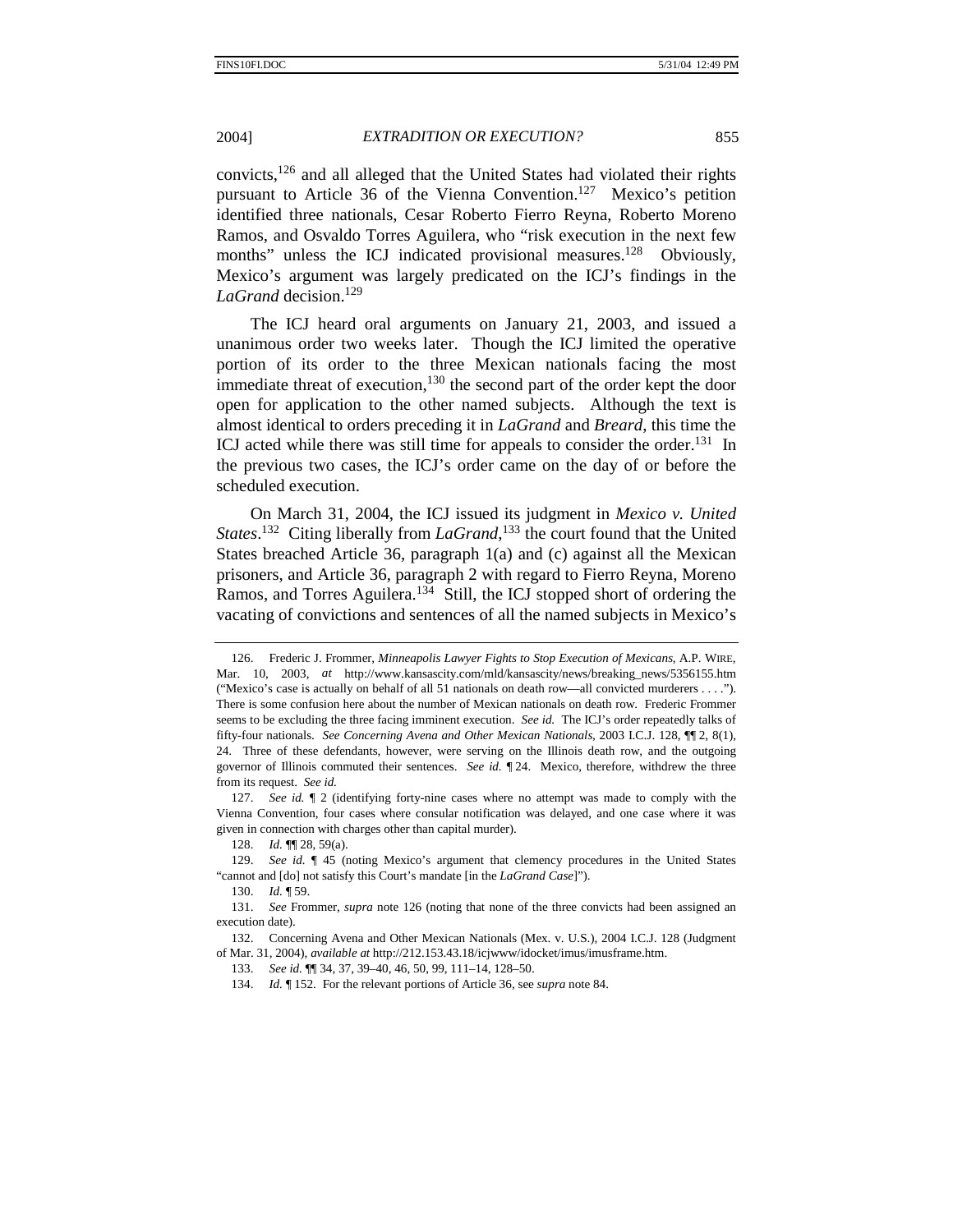complaint.135 In observing that "review and reconsideration of conviction and sentence . . . is the appropriate remedy for breaches of Article 36" and noting that such review "has not [yet] been carried out [in these three cases]," the court concluded that "it is for the United States to find [such] an appropriate remedy."<sup>136</sup>

It will not take long for the effect of the ICJ's ruling to be known in U.S. courts. Although the United States previously disregarded ICJ provisional orders on this issue, it has not yet executed a prisoner contrary to an ICJ judgment.<sup>137</sup> Osvaldo Torres Aguilera is currently scheduled to be executed on May 18, 2004.<sup>138</sup> Last November, the U.S. Supreme Court denied certiorari in the case, but seemed to leave the door open pending the ICJ's ruling.<sup>139</sup> Now that the ICJ has ruled, one would expect Torres Aguilera's attorneys to press the issue again in further appeals.

# IV. U.S. TERRORISM POLICY AND CAPITAL PUNISHMENT

Neither *Soering* nor the ICJ cases have any obvious connection to terrorism, as they both involve instances of "ordinary" capital murder. Both of these cases, however, have ties to and implications for U.S. terrorism policy. *Soering* was present in the minds of U.S. lawmakers who drafted the primary antiterrorism legislation of the 1990s—AEDPA.<sup>140</sup> This legislation was the trigger for the dispute between the ICJ and the U.S. Supreme Court. The significance of these ties was realized even more so on September 11.

Interestingly, at least one of AEDPA's key sponsors was well aware of the ECHR's ruling in *Soering* long before final passage of the bill. As early as 1991, Senator Arlen Specter of Pennsylvania, who cosponsored

<sup>135.</sup> *Id.* ¶¶ 115–25, 152.

<sup>136.</sup> *Id.* ¶ 152.

 <sup>137.</sup> There was no final ruling in *Breard* because Paraguay dropped the case after the execution. The judgment in *LaGrand* came more than two years after the executions. *See supra* text accompanying notes 96–100, 114.

 <sup>138.</sup> Siobhan Morrissey, *World Court: Review Death Row Cases*, ABA J. E-REPORT, Apr. 9, 2004, *at* http://www.abanet.org/journal/ereport/a9mexican.html.

 <sup>139.</sup> *See* Torres v. Mullin, 124 S. Ct. 562, 565 (2003) (Breyer, J., dissenting) ("Depending on how the ICJ decides Mexico's related case against the United States, and subject to further briefing in light of that decision, I may well vote to grant certiorari in this case. Consequently, I would defer consideration of this petition.").

<sup>140.</sup> *See* Antiterrorism and Effective Death Penalty Act of 1996, Pub. L. No. 104-132, 110 Stat. 1214 (1996). For a criticism of the Antiterrorism and Effective Death Penalty Act of 1996 ("AEDPA"), particularly regarding its effects on habeas corpus, see generally Mark Tushnet & Larry Yackle, *Symbolic Statutes and Real Laws: The Pathologies of the Antiterrorism and Effective Death Penalty Act and the Prison Litigation Reform Act*, 47 DUKE L.J. 1 (1997).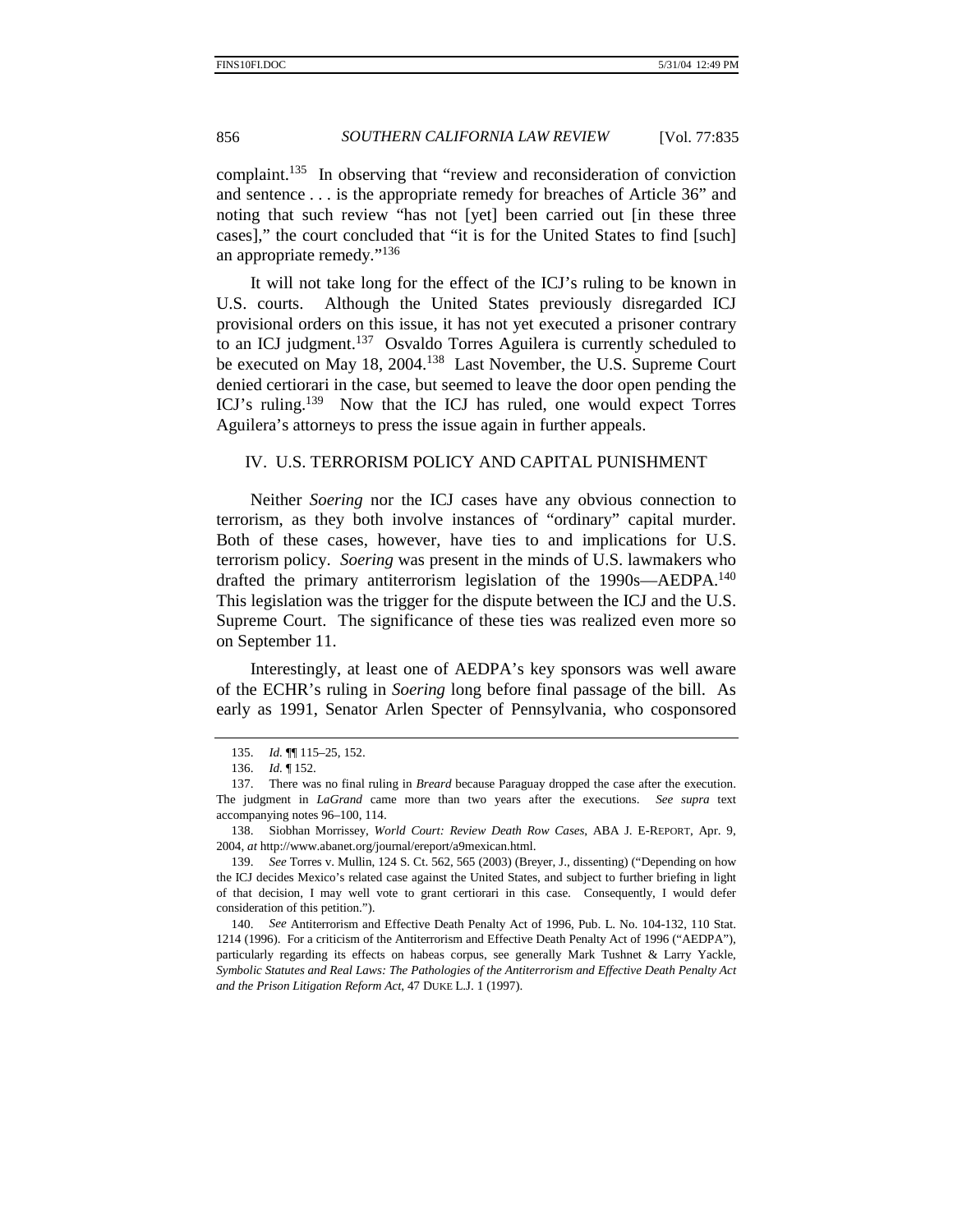AEDPA and previous versions of the legislation, feared the impact of the *Soering* decision on the ability of the United States to implement the death penalty.141 Senator Specter and his compatriots, however, predicted that a terrorism death penalty statute would not cause significant extraditionrelated problems with other nations.<sup>142</sup> As the case of at least one September 11 terrorist will illustrate, Senator Specter and his colleagues may have underestimated international opposition to the death penalty and its repercussions for the United States.<sup>143</sup>

Large sections of the U.S. Code were rewritten when President Bill Clinton signed AEDPA in April 1996. Although consideration of terrorism and capital punishment legislation began much earlier,<sup>144</sup> AEDPA was passed largely as a response to the attack on the Alfred P. Murrah Federal Building in Oklahoma City.<sup>145</sup> The legislation addressed a plethora of topics, including assistance and restitution for victims of terrorism, $146$ prohibitions against terrorist fundraising, $147$  implementation of the plasticexplosives convention, $148$  and funding for various federal agencies, among others.149 The hodge-podge of measures has been described as a "symbolic statute"—a law motivated by political expediency and grandstanding that was inevitably accompanied by unanticipated, and often negative, policy repercussions.150

144. *See* Specter, *supra* note 141, at 739 (calling for death penalty provisions for terrorists who commit murder).

146. *See* Antiterrorism and Effective Death Penalty Act of 1996, Pub. L. No. 104-132, 110 Stat. 1214 (1996) (codified as amended in scattered sections of 26 U.S.C., 28 U.S.C., and 42 U.S.C.).

<sup>141.</sup> *See* Arlen Specter, *The Time Has Come for a Terrorist Death Penalty Law*, 95 DICK. L. REV. 739, 756–57 (1991) (discussing the "troublesome case" of Jens Soering). Senator Arlen Specter's understanding of the case seems limited, however, as he incorrectly stated that "British officials sought and received an assurance from Virginia authorities that the death penalty would not be used." *Id.* at 756*.* In fact, although the British did seek such assurances, not one was granted. The only assurance made was that Britain's views opposing the death penalty would be presented before the judge at the time of sentencing. *See* Soering v. United Kingdom, 11 Eur. Ct. H.R. 439, 445 (1989).

<sup>142.</sup> *See* Specter, *supra* note 141, at 757 ("The problem of extradition . . . in no way undermines the need for a death penalty for terrorists. Such a death penalty would give federal prosecutors an added tool. . . . They can use it or, if a foreign country objects to extradition, they can agree not to seek the death penalty.").

<sup>143.</sup> *See infra* Part V.B.

<sup>145.</sup> *See* Weinman, *supra* note 83, at 882. The attack in Oklahoma City occurred on April 19, 1995, a year to the week before the passage of AEDPA. Until September 11, the Oklahoma City attack was the worst terrorist attack ever on U.S. soil. *See* BBC News Online, *History of Attacks on U.S. Personnel* (Aug. 8, 1998), *at* http://news.bbc.co.uk/1/low/world/americas/147237.stm.

<sup>147.</sup> *See id*. (codified as amended in scattered sections of 8 U.S.C., 22 U.S.C., and 49 U.S.C.).

<sup>148.</sup> *See* 18 U.S.C. §§ 841–45 (2000); 19 U.S.C. § 1595 (2000).

<sup>149.</sup> *See* 15 U.S.C. § 2207 (2000); 18 U.S.C. § 3059(b); 28 U.S.C. § 531 (2000).

<sup>150.</sup> *See* Tushnet & Yackle, *supra* note 140, at 2–3.

<sup>[</sup>S]ometimes, perhaps often, legislators enact statutes to make a point, or to be able to tell their constituents that they have done something about a problem. We call these *symbolic* statutes.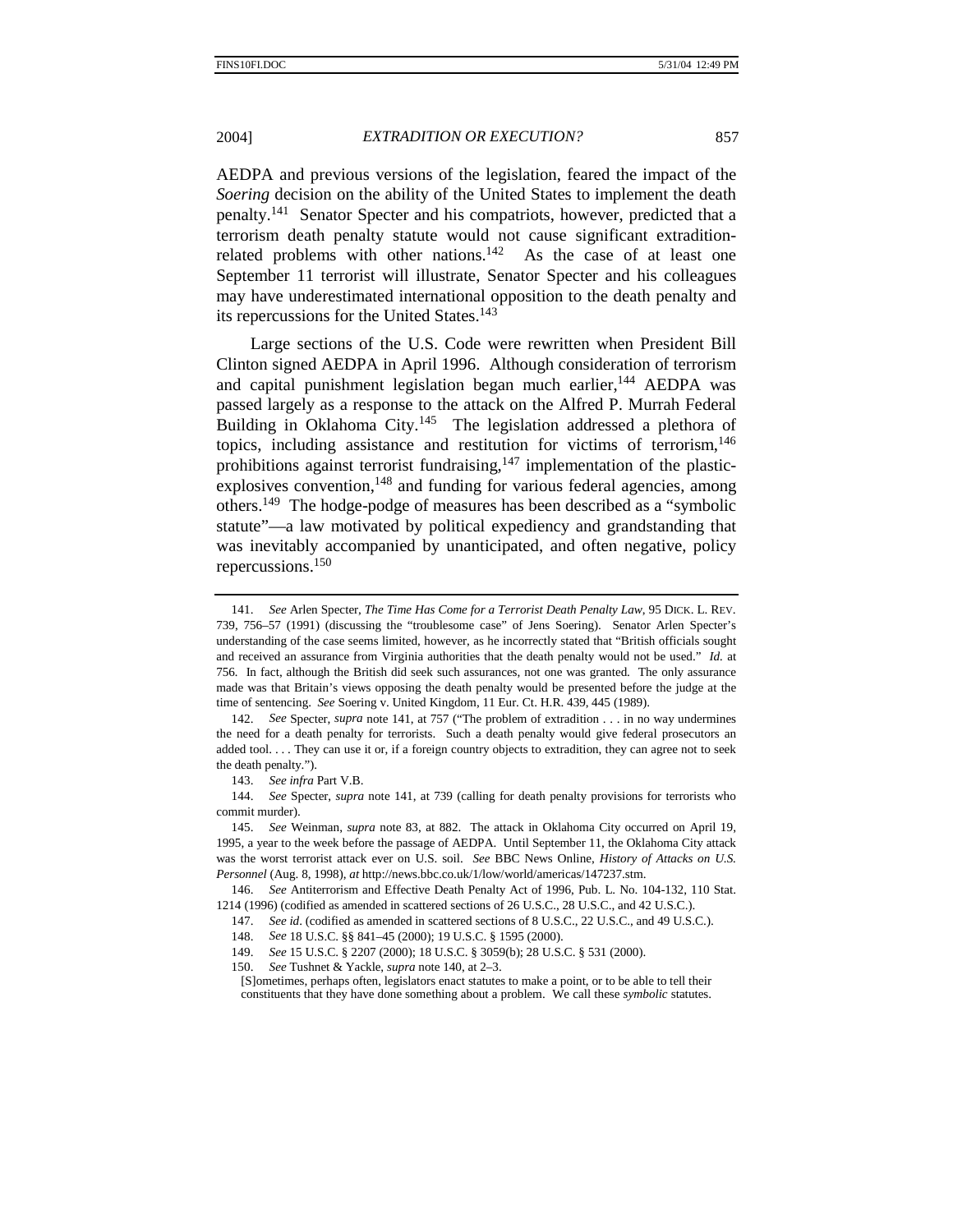Perhaps the most controversial portions of the law concern habeas corpus reform.151 The effects of AEDPA's habeas reform go far beyond terrorism and the death penalty, restricting access to the federal courts for potentially all post-conviction petitioners.<sup>152</sup> AEDPA added a new chapter to title 28 of the U.S. Code, creating an entirely new system for dealing with habeas procedures for capital cases.<sup>153</sup> AEDPA shortened the time limits for raising appeals and restricted the scope of federal review to claims raised in state court.<sup>154</sup>

These provisions have been at the heart of the dispute between the ICJ and the U.S. Supreme Court. In *Breard*, the Supreme Court swept aside the ICJ's order, directly citing the changes to 28 U.S.C. § 2254 made by AEDPA.155 In *LaGrand*, the Court again ignored the ICJ, this time by citing *Breard*. 156 When the ICJ finally got a chance to respond to the Supreme Court, it expressly rejected the legitimacy of the procedural default rule.<sup>157</sup> Again, this rule, as applied by the Supreme Court, is a

*Id.* 

151. *See* 21 U.S.C. § 848 (2000); 28 U.S.C. §§ 2244, 2253–2255, 2261–2266.

152. *See* Tushnet & Yackle, *supra* note 140, at 1 (noting that AEDPA "modifies the habeas corpus statute in a number of ways, affecting the disposition of federal post-conviction challenges to all criminal convictions, not just those resulting in death sentences").

153. *See* 28 U.S.C. §§ 2261–2266.

154. *See id.* §§ 2255, 2261–2266.

155. *See* Breard v. Greene, 523 U.S. 371, 376 (1998). In 1996, before Breard filed his habeas petition raising claims under the Vienna Convention, Congress enacted AEDPA, which provides that a habeas petitioner alleging that he or she is held in violation of "treaties of the United States" will, as a general rule, not be afforded an evidentiary hearing if the petitioner "has failed to develop the factual basis of [the] claim in State court proceedings." 28 U.S.C. § 2254(a), (e)(2). Breard's ability to obtain relief based on violations of the Vienna Convention is subject to this subsequently enacted rule, just as any claim arising under the U.S. Constitution would be. *Id.* 

 156. *See* F.R.G. v. United States, 526 U.S. 111, 112 (1999) ("With respect to the action against the State of Arizona, as in *Breard v. Greene* . . . a foreign government's ability here to exert a claim against a State is without evident support in the Vienna Convention and in probable contravention of Eleventh Amendment principles.").

157. *See* LaGrand Case (F.R.G. v. U.S.), 2001 I.C.J. 140, ¶ 91 (June 27, 2001), *available at* http://www.icj-cij.org/icjwww/idocket/igus/igusjudgment/igus\_ijudgment\_20010625.htm.

[T]he procedural default rule prevented counsel for the LaGrands to effectively challenge their convictions and sentences other than on United States constitutional grounds. As a result . . . the procedural default rule prevented them from attaching any legal significance to the fact, *inter alia*, that the violation of the rights set forth in Article 36, paragraph 1, prevented Germany, in a timely fashion, from retaining private counsel for them and otherwise assisting in their defence as provided for by the Convention. Under these circumstances, the procedural default rule had the effect of preventing "full effect [from being] given to the purposes for which the rights accorded under this article are intended," and thus violated paragraph 2 of Article 36.

*Id.* (alteration in original) (citations omitted).

Legislators may win politically by enacting symbolic laws, but courts, bureaucrats, and others affected by the statutes—here, criminals—may lose as they try to work out what the statutes mean. Symbolic statutes are real laws, posing real problems of interpretation and administration.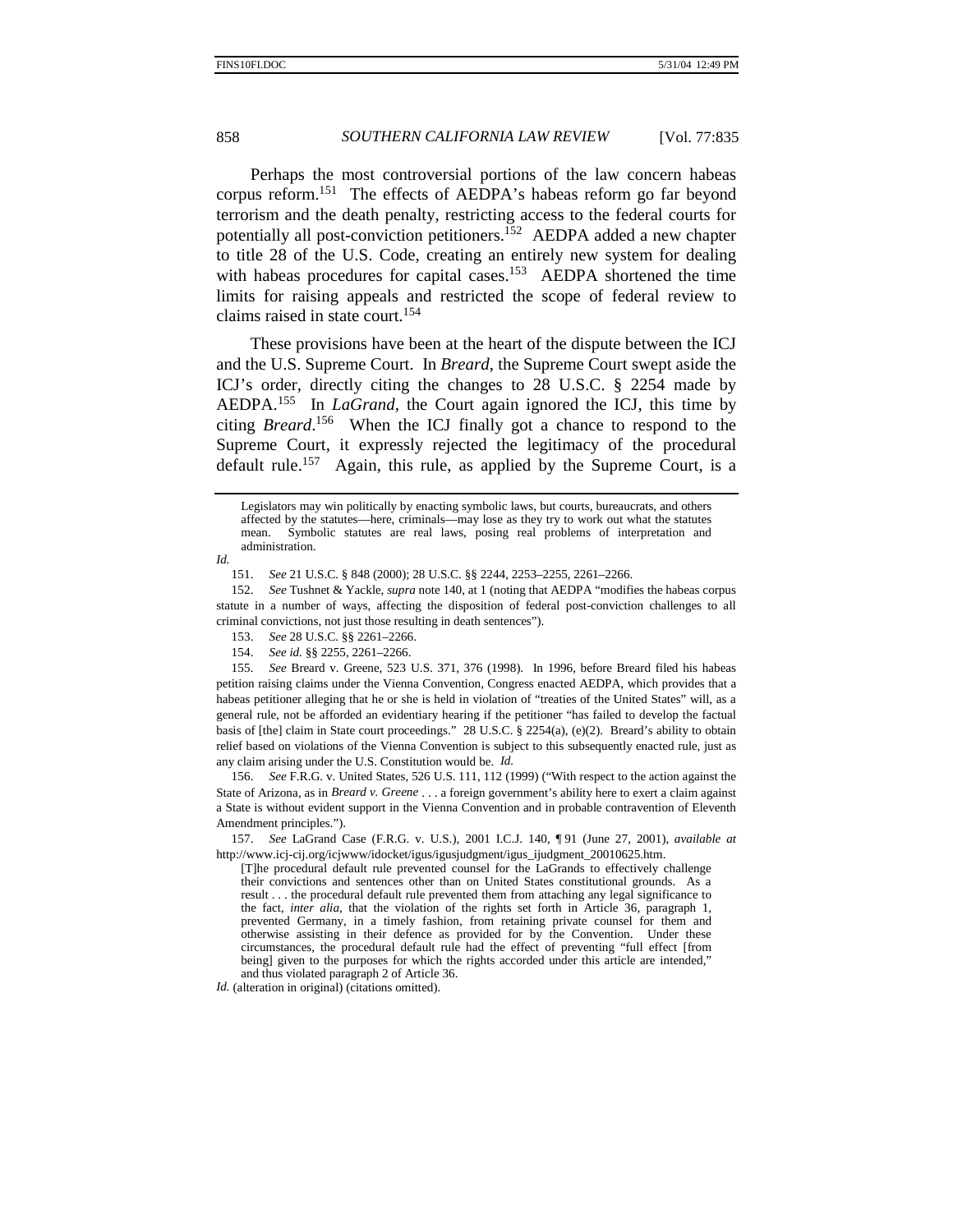product of AEDPA. Thus, the dispute between the ICJ and the Supreme Court has its roots in the United States' legislative response to terrorism.

Just as U.S. lawmakers did not foresee that AEDPA would eventually lead to judgments against the United States in the ICJ, the ICJ could not have known that less than two months after it issued its opinion in the *LaGrand* case, terrorists would slaughter more than 3000 people in New York, Washington, D.C., and Pennsylvania. The ICJ's audience in the United States—courts, lawmakers, Bush administration officials, and an increasingly angry and frightened public—would be reading the *LaGrand* decision in a significantly darker mood.

### V. THE WAR ON TERRORISM AFTER SEPTEMBER 11

Though they were by far the most costly and destructive, the September 11 attacks were far from the first instance of international terrorism directed against the United States.<sup>158</sup> None of these previous terror attacks, however, elicited such a paradigm-altering response on behalf of the United States: From the President on down, virtually the entire federal government reprioritized itself, putting terrorism at the top of the agenda.159

To date, U.S. policy has combined elements of both the criminal justice system and military.<sup>160</sup> Indeed, the line between the two is increasingly blurred by the ongoing war and the Bush administration's

<sup>158.</sup> *See* Note, *Responding to Terrorism: Crime, Punishment, and War*, 115 HARV. L. REV. 1217, 1218–23 (2002) (discussing four episodes of terrorism and the United States' responses to them: the 1988 bombing of Pan American Flight 103, the 1993 World Trade Center Bombing, the 1998 Embassy Bombings in Africa, and September 11).

<sup>159.</sup> *See id.* at 1222–23.

Law enforcement and intelligence authorities again launched an intense criminal investigation, quickly identifying bin Laden's terror network, Al Qaida, as responsible for the attacks. The Bush administration turned its entire attention to formulating and executing a response. . . . The administration promised that the United States' response would combine political, diplomatic, financial, intelligence, and military efforts . . . . Congress granted the President broad authority to use the armed forces of the United States to prevent future acts of terrorism. Within a month, the U.S. military embarked on a campaign in Afghanistan . . . .

Domestic responses proceeded apace. The FBI compiled a list of its most wanted terrorists . . . . Hundreds of foreign nationals were arrested and detained, many for minor immigration violations; thousands more were targeted for questioning based on their nationalities. Congress quickly passed a set of reforms to the criminal justice system, giving broader investigative and surveillance authority to the Justice Department, eroding the Cold War barrier between foreign intelligence and domestic law enforcement, expanding the scope of criminal liability for terrorism, and stiffening punishments for terror crimes.

*Id.*

<sup>160.</sup> *See id.* at 1226 ("Whether a criminal justice process would have been an *appropriate*  response to September 11, such a response was, at a minimum, *available*. . . . But the response to September 11 has, thus far, taken place largely outside the criminal justice system.").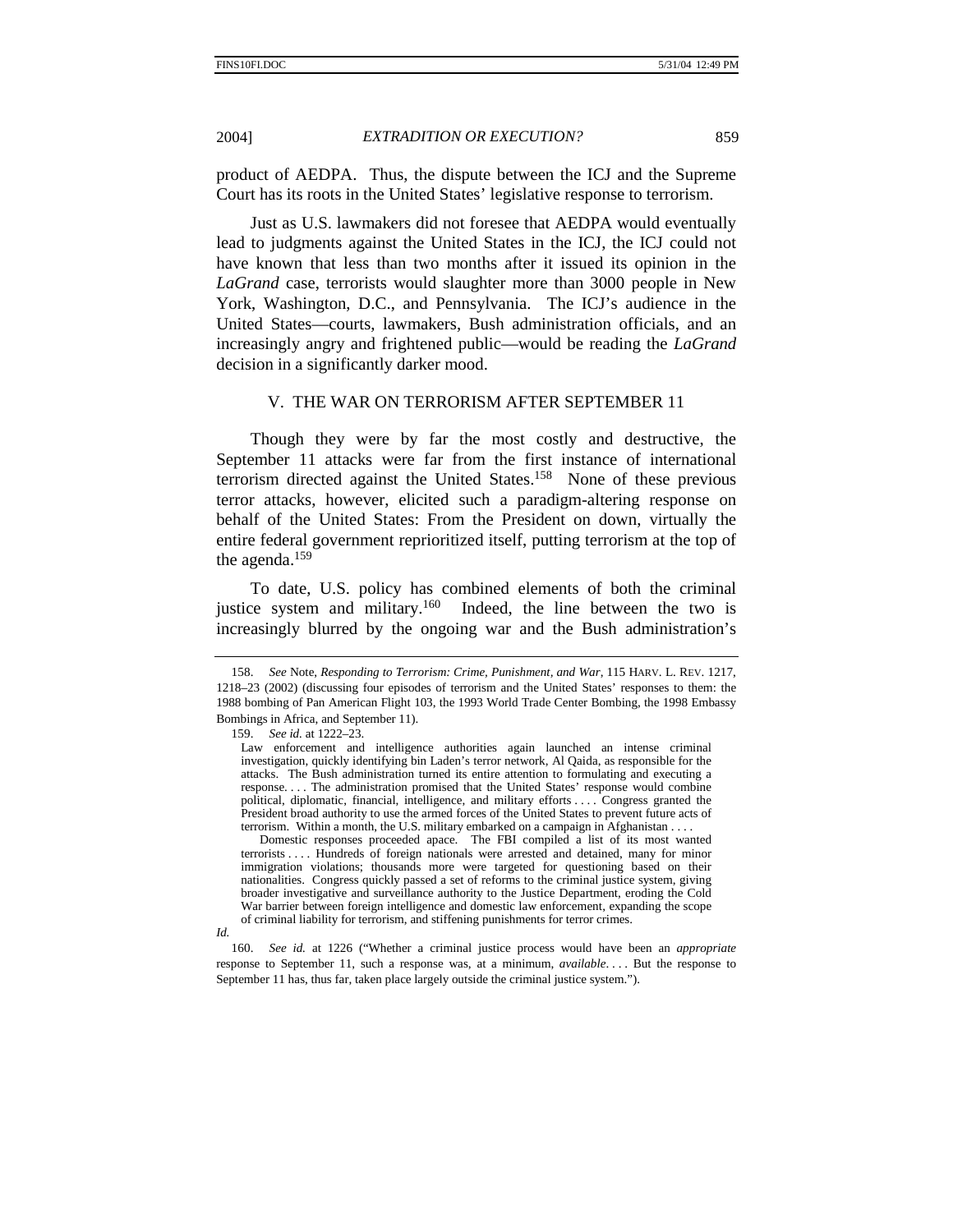threat to use military tribunals, rather than state or federal courts, to prosecute accused terrorists.<sup>161</sup> Additionally, the United States holds hundreds of al-Qaida and Taliban prisoners in Guantanamo Bay, Cuba outside the jurisdiction of civilian courts and in possible violation of the Geneva Convention.<sup>162</sup> Nevertheless, while military action in Afghanistan, Iraq, and elsewhere has certainly been at the forefront of the response to terrorism, the administration continues to use civilian courts, though only sparingly, in the prosecution of those tied directly with September 11 and the broader war on terror.

As much as the administration may wish to act in a unilateral fashion, successful prosecution of the war requires coordination with other countries.<sup>163</sup> Although an overwhelming number of these countries are considered allies in the war on terror, many strenuously oppose the use of capital punishment. This opposition has already manifested itself in three of the cases with the most intact record to date.

### A. KHALFAN KHAMIS MOHAMED

September 11 was not the first attack by al-Qaida against U.S. targets. On August 7, 1998, nearly simultaneous bombings at the U.S. embassies in Nairobi, Kenya, and Dar es Salaam, Tanzania, left hundreds dead.<sup>164</sup> Khalfan Khamis Mohamed, a participant in the Tanzania bombings, fled Tanzania shortly after the attacks. After traveling through Mozambique, Mohamed used fraudulent documents to enter South Africa on August 16, 1998, where he applied for political asylum.<sup>165</sup> U.S. authorities issued warrants for Mohamed's arrest on December 17, 1998, and July 1, 1999.

<sup>161.</sup> *See id.* at 1223 ("[T]he President issued a military order giving the Department of Defense authority to establish military tribunals that could . . . try captured members of Al Qaida unencumbered by the procedural and evidentiary rules of the federal district courts.").

<sup>162.</sup> *See* Erwin Chemerinsky, Editorial, *By Flouting War Laws, U.S. Invites Tragedy*, L.A. TIMES, Mar. 25, 2003, at B13. *See generally* Carl Tobias, *Detentions, Military Commissions, Terrorism, and Domestic Case Precedent*, 76 S. CAL. L. REV. 1371 (2003). Recently, the Supreme Court indicated its willingness to step directly into the military and civilian dispute when it granted certiorari in three cases concerning detention of terrorism suspects. *See* Padilla v. Rumsfeld, 352 F.3d 695 (2d Cir. 2003), *cert. granted*, 124 S. Ct. 1353 (2004) (No. 03-1027); Hamdi v. Rumsfeld, 316 F.3d 450 (4th Cir. 2003), *cert. granted* 124 S. Ct. 981 (2004) (No. 03-6696); Al Odah v. United States, 321 F.3d 1134 (D.C. Cir. 2003), *cert. granted*, 124 S. Ct. 534 (2003) (No. 03-334).

<sup>163.</sup> *See* Demleitner, *supra* note 11, at 157 (noting that "[a]s the 'War on Terrorism' is a global struggle, despite its military might, the United States will have to rely on the cooperation of its allies, including European countries").

<sup>164.</sup> *See* Clarke, *supra* note 9, at 803–05.

 <sup>165.</sup> United States v. Bin Laden, 156 F. Supp. 2d 359, 362 (S.D.N.Y. 2001); Mohamed & Another v. President of the RSA and Others, 2001 (7) BCLR 685, ¶ 10 (CC). *See also* Clarke, *supra* note 9, at 803–05.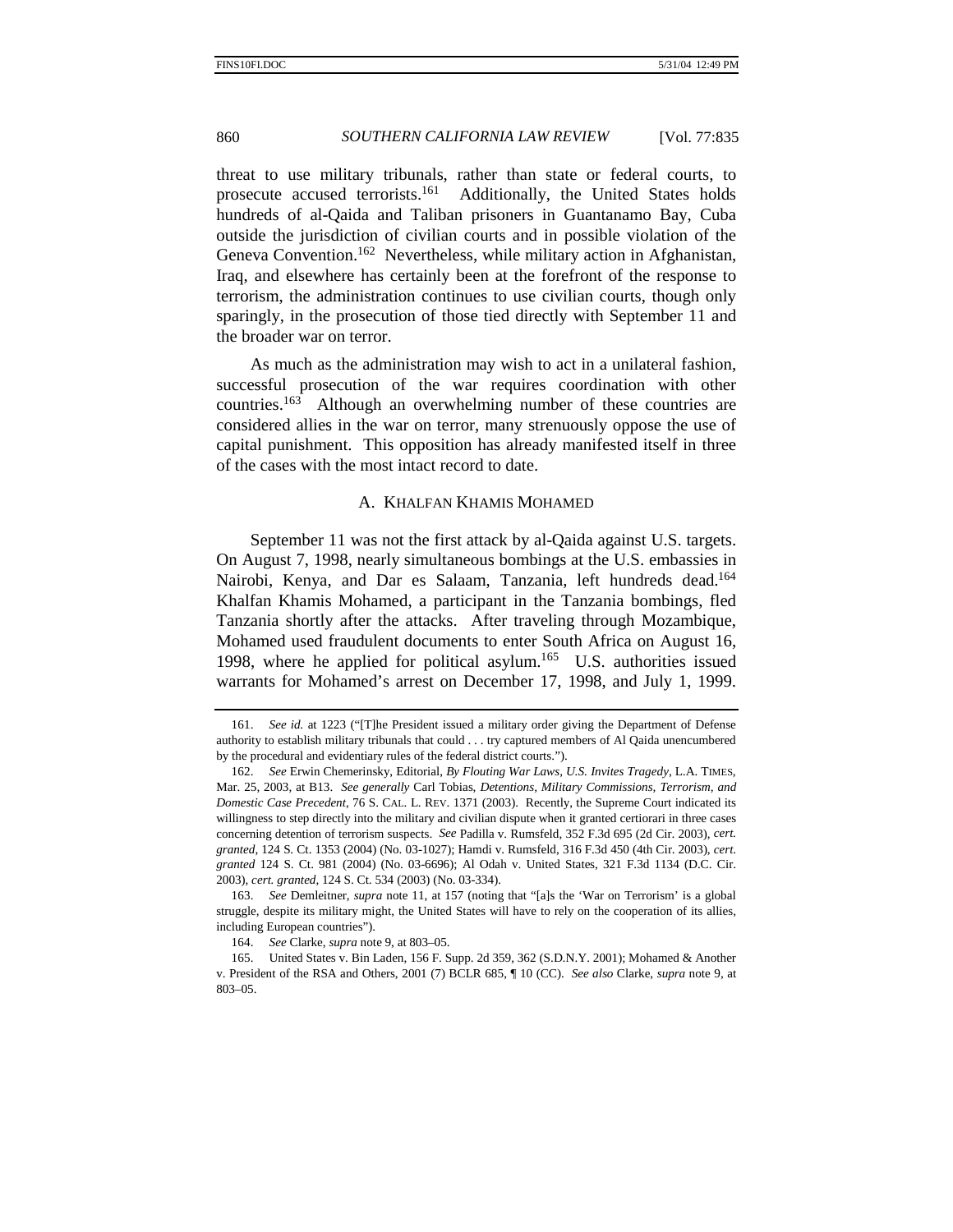The following month, an FBI agent visited Cape Town and identified a photograph of Mohamed in the South African Home Office's immigration files. When he attempted to renew his immigration permit on October 5, 1999, South African authorities arrested him for submitting false documents in his political-asylum application. Significantly, an FBI agent was present at his arrest.<sup>166</sup>

Once in South African custody, Mohamed was taken to Cape Town International Airport, where, during interrogation by FBI agents, he "admitted to playing a role" in the bombings. $167$  On October 6, Mohamed was handed over to the custody of the FBI and flown to the United States for trial, $168$  and on May 29, 2001, he was convicted by a jury in federal court of multiple capital offenses arising out of his participation in the Dar es Salaam bombing.<sup>169</sup>

In the midst of his U.S. legal proceedings, Mohamed's lawyers filed a claim in South African court, arguing that his deportation to the United States constituted an illegal extradition under South African law and that his constitutional rights were violated when South African authorities handed him over to the FBI without assurances that the death penalty would be precluded in the event of a conviction.<sup>170</sup> On May 28, 2001, the day before Mohamed was convicted in New York, the South African Constitutional Court ruled in his favor. In an opinion that quoted directly from *Soering* and *Burns*, 171 the South African court reasoned as follows:

For the South African government to cooperate with a foreign government to secure the removal of a fugitive from South Africa to a country of which the fugitive is not a national and with which he had no connection other than that he is to be put on trial for his life there, is contrary to the underlying values of our Constitution. It is inconsistent with the government's obligation to protect the life of everyone in South Africa, and it ignores the commitment implicit in the Constitution that South Africa will not be party to the imposition of cruel, inhuman or degrading punishment.<sup>172</sup>

The opinion also noted that Mahmoud Mahmud Salim, one of Mohamed's codefendants in the United States' case, had been extradited

<sup>166.</sup> *Bin Laden*, 156 F. Supp. 2d at 362 n.4.

<sup>167.</sup> *Id.*

<sup>168.</sup> *Id.* at 363.

<sup>169.</sup> *Id.* at 361.

<sup>170.</sup> *Mohamed*, 2001 (7) BCLR 685, ¶ 4 (CC).

<sup>171.</sup> *Id.* ¶ 56.

<sup>172.</sup> *Id.* ¶ 59.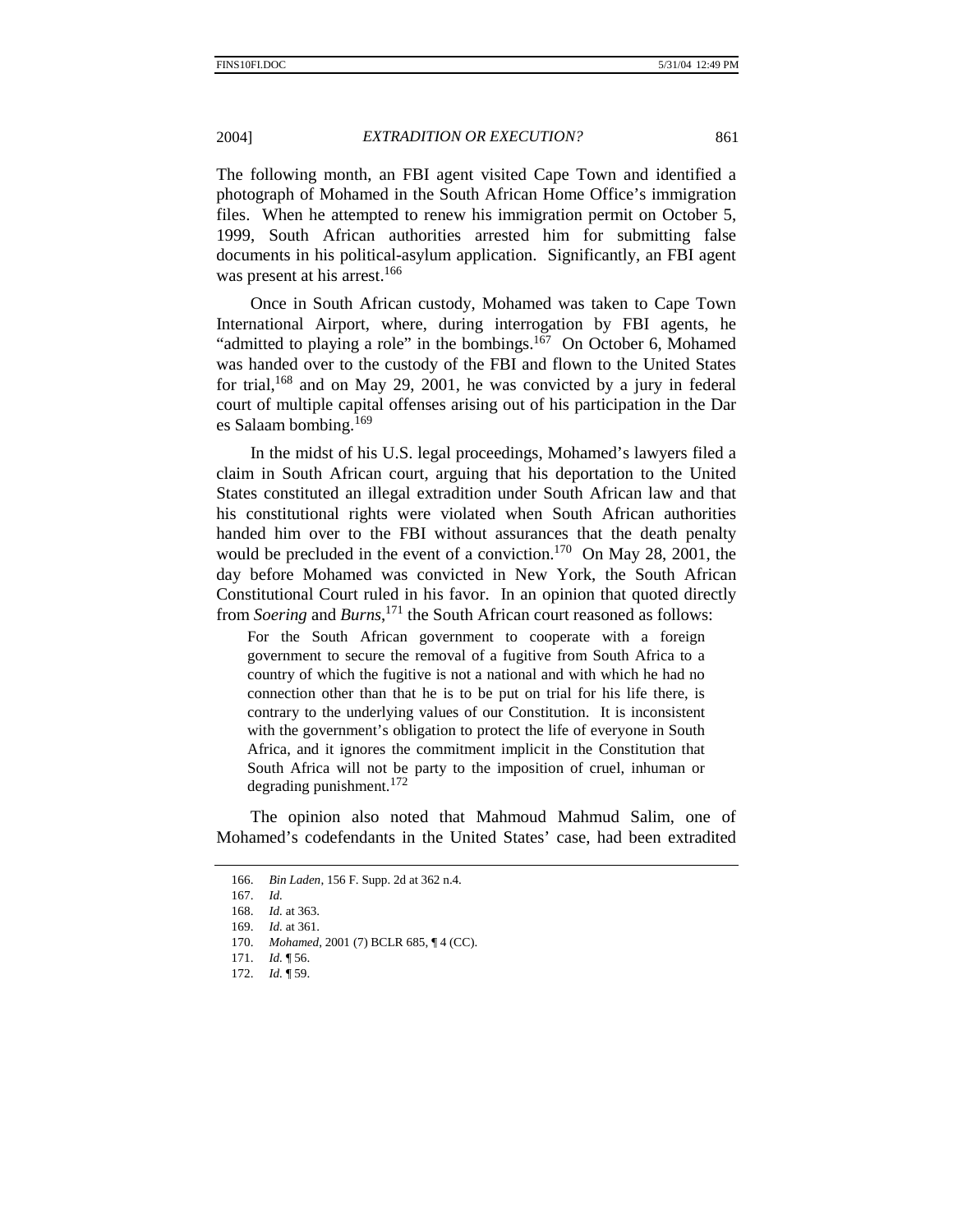from Germany only after that nation had received assurances precluding the death penalty.<sup>173</sup>

The timing and historical context of the court's decision is worth considerable examination. From a historical perspective, the South African court's decision against extradition was the first in a case against an al-Qaida terrorist. His codefendants in the United States included Osama bin Laden, Muhammad Atef, and Ayman al Zawahiri, all of whom are (or were)<sup>174</sup> September 11 suspects. Theoretically, if bin Laden could make it to South Africa, under this ruling he could not be extradited to the United States because he already faces a possible death sentence for his role in the embassy bombings.

From a practical standpoint, the similarity to *LaGrand* is striking: In both cases there was a dramatic last-minute intervention by a foreign court, though instead of on the eve of carrying out a death sentence, the South African court rendered its decision *while the jury was deliberating at trial.* A copy of the South African court's ruling was hand delivered to Judge Leonard Sand between the jury's rendering of a conviction and the initiation of the penalty phase.<sup>175</sup> The judge refused Mohamed's petition to quash the possibility of a death sentence in light of the South African court's opinion, but allowed excerpts to be shown to the jury as a mitigating factor.<sup>176</sup> After reviewing the South African opinion, the jury announced its failure to reach unanimity on July 10, 2001, and Mohamed was sentenced to life imprisonment without the possibility of parole.<sup>177</sup> One is free to speculate about the jury's unanimity had the sentencing been delayed another two months and a day—to September 11.

176. *Id.* at 362.

177. *Id.* at 371.

<sup>173.</sup> *Id.* ¶ 45.

 <sup>174.</sup> Mohamed Atef is believed to have been killed in Afghanistan. *See* CNN, *Reports Suggest al Qaeda Military Chief Killed* (Nov. 16, 2001), *at* http://www.cnn.com/2001/world/asiapcf/central/ 11/16/ret.atef/index.html.

<sup>175.</sup> United States v. Bin Laden, 156 F. Supp. 2d 359, 361 n.1 (S.D.N.Y. 2001).

<sup>[</sup>T]he Court . . . declines to direct the Government to discontinue its capital case against Khalfan Mohamed. . . . [H]owever, the Court holds that he may present to the jury, as a mitigating factor, the fact that the Constitutional Court has ruled that had the proper procedures been followed by South African authorities, Mohamed's delivery to United States officials would have been conditioned on an assurance that he would not be eligible for the death penalty.

*Id.* Judge Leonard Sand's opinion includes significant analysis of the South African court's opinion and the weight it should be afforded by U.S. courts. *See id.* at 363–71.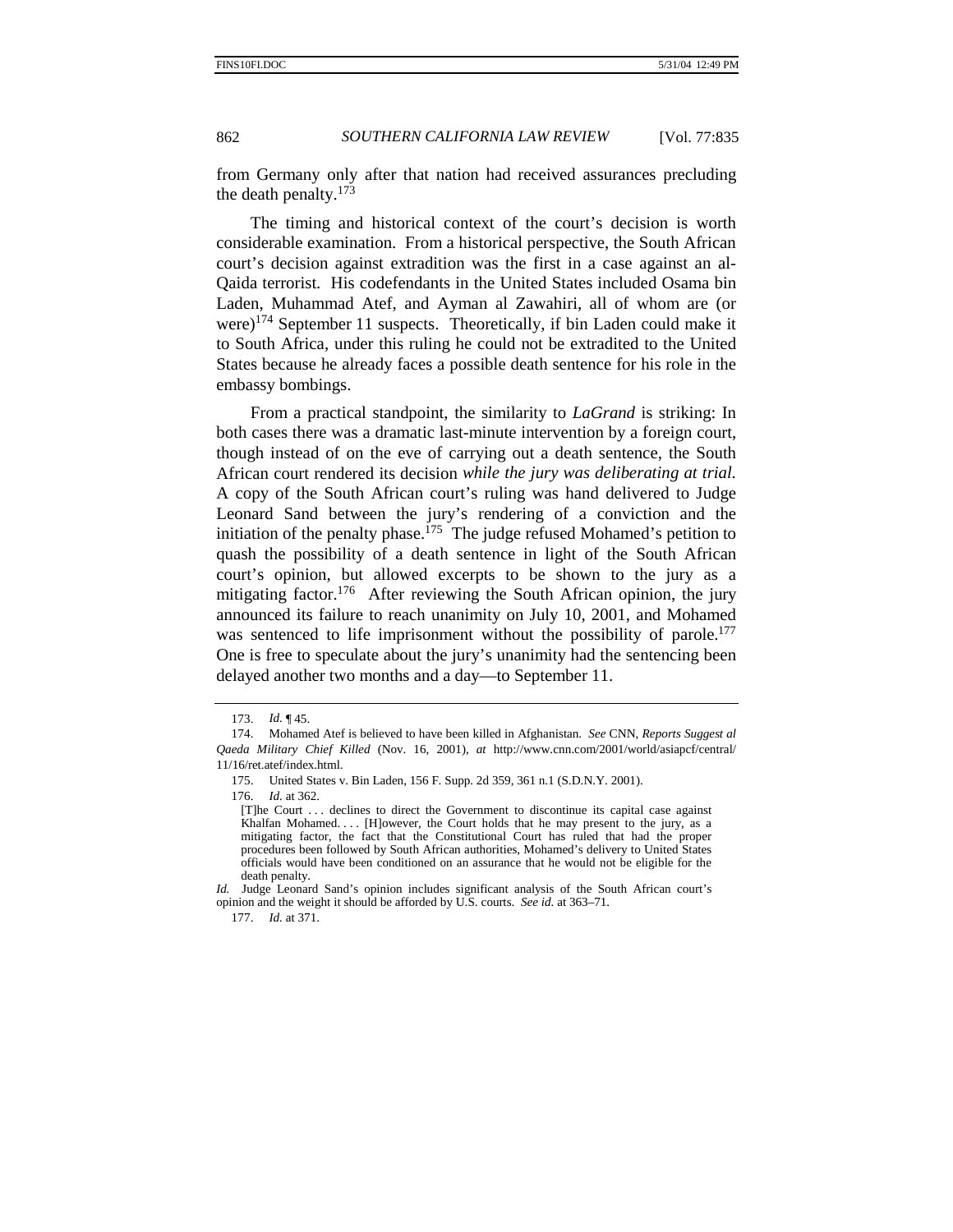### B. ZACHARIAS MOUSSAOUI

Although the federal courts are currently being used to prosecute several accused terrorists, the only person under indictment in the United States for crimes relating specifically to September 11 is Zacharias Moussaoui, a French national of Moroccan ancestry who has been in U.S. custody since August 17, 2001, three weeks prior to the attacks.<sup>178</sup> Moussaoui, who was originally indicted three months after the attacks, on December 11, 2001, faces six counts, the most serious of which is conspiracy to commit acts of terrorism transcending national boundaries in violation of 18 U.S.C. § 2332b(a)(2) and (c).<sup>179</sup> The indictment includes many details relating to the September 11 attacks and alleges that Moussaoui was part of the conspiracy responsible for its planning and execution.180 The following March, the DOJ declared its intention to seek the death penalty for Moussaoui if he is convicted on any of counts one through four of the indictment.<sup>181</sup>

Moussaoui faces charges in federal rather than state court, and, as a result, a narrow reading of the ICJ's *LaGrand* decision would not appear germane. The record is unclear about whether or not Moussaoui was ever informed of his rights to consular notification, but the point is rendered moot: Moussaoui must be convicted before any appellate process can begin because the case is at the trial level. Nevertheless, international legal principles regarding the death penalty have impacted the case.

Based on the actions of U.S. officials, including Attorney General Ashcroft, the DOJ needed more evidence to convict Moussaoui—evidence available in France and Germany. German officials possessed documentation of money transfers from Ramzi Binalshibh (one of the conspirators currently in U.S. custody at an undisclosed location) to Moussaoui while the latter was in the United States, and French officials had information regarding Moussaoui's early contacts with Islamic

<sup>178.</sup> *See* Demleitner, *supra* note 11, at 158 n.151 (noting that "[t]he only individuals indicted for offenses directly connected to terrorism are six U.S. citizens from upstate New York, Zacharias Moussaoui and Richard Reed"). While all of these suspects are accused of connections to al-Qaida, Moussaoui is the only one specifically charged with crimes relating to September 11. Subsequent to the publication of Nora Demleitner's article, the DOJ issued further terror-related indictments against a Portland terrorist cell and John Walker Lindh. Again, neither was charged with crimes arising out of the events of September 11.

 <sup>179.</sup> Indictment at 1, United States v. Moussaoui, 282 F. Supp. 2d 480 (E.D. Va. 2003), *available at* http://www.usdoj.gov/ag/moussaouiindictment.htm.

<sup>180.</sup> *See id.* at 4*.*

 <sup>181.</sup> Notice of Intent to Seek a Sentence of Death, United States v. Moussaoui, 282 F. Supp. 2d 480 (E.D. Va. 2003) (No. 01-455-A), *available at* http://www.usdoj.gov/ag/mouss21.htm.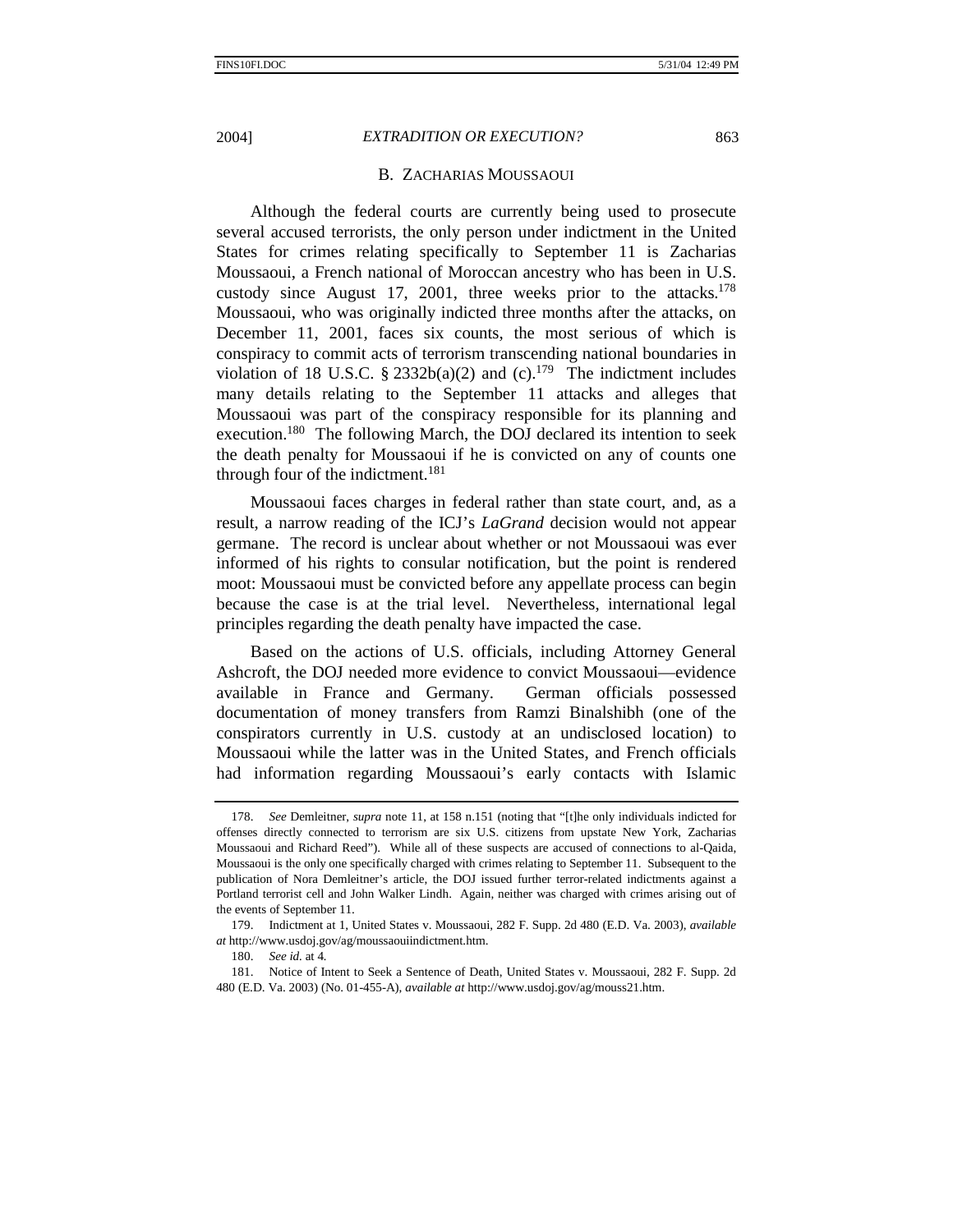radicals. Attorney General Ashcroft and other top DOJ officials met repeatedly with French and German officials to obtain the evidence.<sup>182</sup>

Almost as soon as it was announced that the United States would seek the death penalty, France and Germany declared that they would not cooperate with U.S. authorities as long as Moussaoui faced a possible death sentence. Eventually they compromised, allowing the Europeans to turn over the data only after U.S. officials assured them that it would not be used to seek or impose the death penalty.<sup>183</sup> Nonetheless, the DOJ continued to seek the death penalty against Moussaoui, even as it refused to permit his lawyers access to possible defense witnesses in government custody.

The DOJ spent the entirety of 2003 fighting Moussaoui's attempts to depose government detainees, while continuing to seek his execution. On January 31, 2003, the trial court ordered the depositions of government detainees by Moussaoui's attorneys.<sup>184</sup> The Fourth Circuit upheld the district court order, even as the United States argued that allowing Moussaoui access to such persons jeopardized national security.<sup>185</sup> The government continued in its refusal to comply with the district court, which finally sanctioned the prosecution on October 2, 2003, by precluding the death penalty.186 The government filed its appeal five days later in the Fourth Circuit and continues to seek Moussaoui's execution to this day.<sup>187</sup>

### C. MOUNIR MOTASSADEQ AND ABDELGHANI MZOUDI

While Moussaoui was waiting for trial in the United States, Mounir Motassadeq became the only person convicted of crimes relating to September 11 when he was convicted in Germany of over 3000 counts of

<sup>182.</sup> *See* Dan Eggen, *U.S. to Get Moussaoui Data from Europe*, WASH. POST, Nov. 28, 2002, at A19.

<sup>183.</sup> *See id.* ("French and German authorities have agreed to turn over documents relating to terror suspect and French national Zacharias Moussaoui, after being assured by the Justice Department that the evidence will not be used to seek or impose the death penalty . . . .").

 <sup>184.</sup> United States v. Moussaoui, No. 03-4162, 2003 WL 1889018, at \*1 (4th Cir. Apr. 14, 2003).

 <sup>185.</sup> United States v. Moussaoui, 333 F.3d 509, 515 (4th Cir. 2003), *petition for rehearing en banc denied*, 336 F.3d 279, 280 (4th Cir. 2003).

 <sup>186.</sup> United States v. Moussaoui, 282 F. Supp. 2d 480, 487 (E.D. Va. 2003) ("That the United States has deprived Moussaoui of any opportunity to present critical testimony from the detainees at issue in defense of his life requires, as sanction, the elimination of the death penalty as a possible sentence. The defendant remains exposed to possible sentences of life imprisonment.").

 <sup>187.</sup> Motion to Expedite Appeal and for Longer Briefs, United States v. Moussaoui, 333 F.3d 509 (4th Cir. 2003) (No. 03-4792).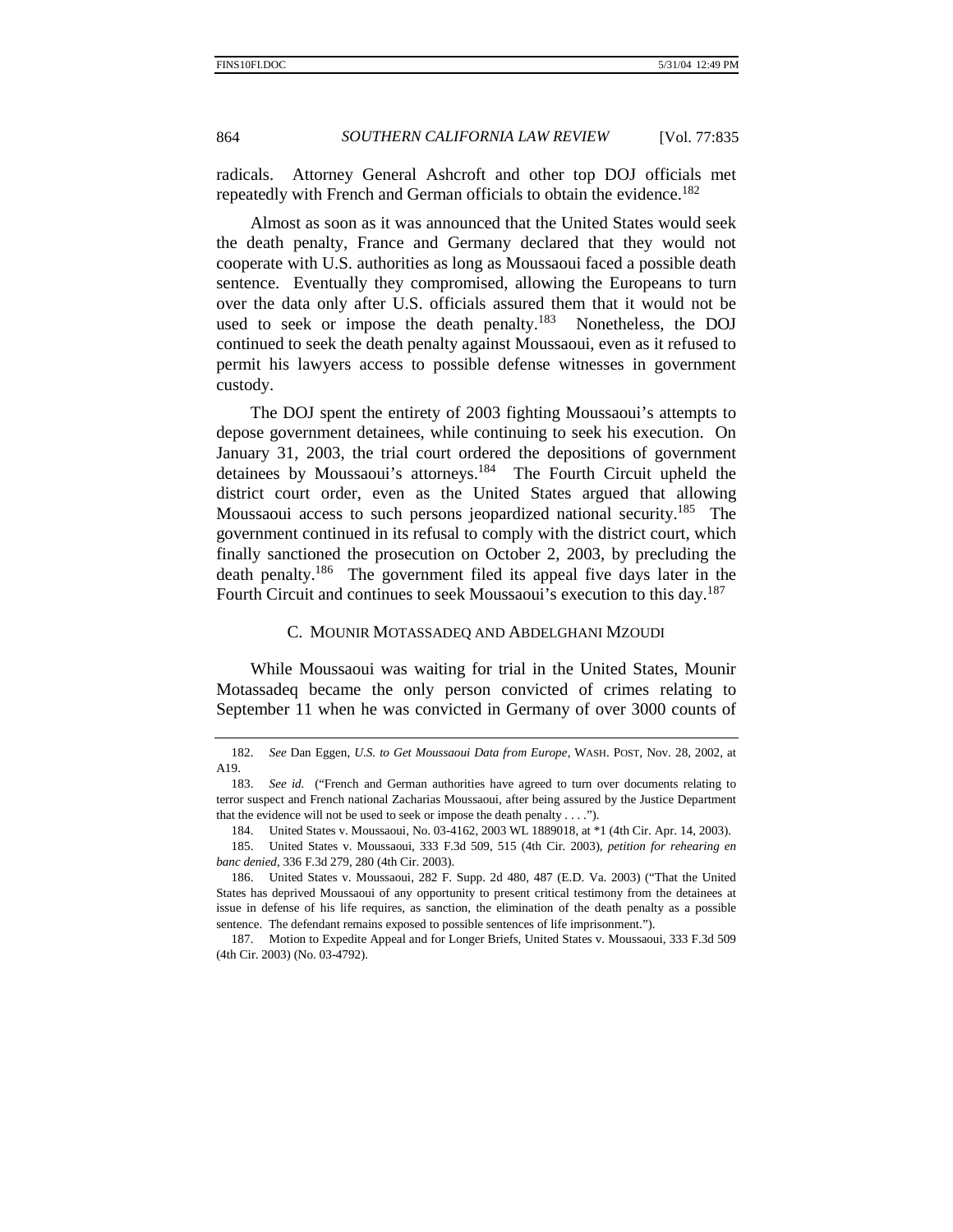$accessory$  to murder.<sup>188</sup> Motassadeq, a Moroccan national living in Hamburg, Germany, admitted signing the Islamic will of Mohammed Atta, the al-Qaida operative who flew the first plane into the World Trade Center.189 He also admitted attending an al-Qaida training camp in Afghanistan after initially denying the allegation in court.<sup>190</sup> Additionally, prosecutors were able to show that Motassadeq had power of attorney over a bank account belonging to Marwan al-Shehhi (the pilot of the second plane to hit the Trade Center), and that he transferred money into the account, which may have paid for flight lessons for al-Shehhi and the other pilots.191

In order to convict Motassadeq under German law, the court had to find that he was directly involved in planning and carrying out the attacks.<sup>192</sup> Although it was clear that he was not a mastermind of the plot, Presiding Judge Albrecht Mentz found that Motassadeq had been a full member of the Hamburg cell since early 1999, when planning for the attacks began in earnest. This alone was sufficient for conviction.193

Shortly before Motassadeq's trial began, Germany arrested a second suspect, twenty-nine-year-old Abdelghani Mzoudi.<sup>194</sup> Like Motassadeq, Mzoudi is a Moroccan accused of participating in the Hamburg cell. German prosecutors have evidence that Mzoudi may have lived in an apartment used by al-Shehhi, Atta, and Binalshibh.<sup>195</sup> Days after Motassadeq was convicted, a spokeswoman from the German Federal Prosecutors Office announced that Mzoudi would be tried in the same Hamburg court that convicted Motassadeq and would face essentially the same charges of accessory to murder.<sup>196</sup>

Prosecutors were unable, however, to convict Mzoudi. Though the five-judge trial court was not convinced of his innocence, Mzoudi was acquitted in February 2004, largely because the United States refused to share evidence of Binalshibh's interrogations.<sup>197</sup> This is the same reason

 <sup>188.</sup> Stevenson Swanson & John Crewdson, *Germany Convicts Moroccan in 9/11 Plot*, CHI. TRIB., Feb. 20, 2003, at 1.

<sup>189.</sup> *Id.*

<sup>190.</sup> *Id.*

 <sup>191.</sup> Anton Notz, Deborah Steinborn & Hugh Williamson, *Guilty of Terrorism*, FIN. TIMES, Feb. 20, 2003, at P15.

<sup>192.</sup> *Id*.

<sup>193.</sup> *See id.*

 <sup>194.</sup> Stephen Graham, *Germany to Charge a Second 9/11 Suspect*, A.P. ONLINE, Feb. 22, 2003.

<sup>195.</sup> *Id.*

<sup>196.</sup> *Id.*

<sup>197.</sup> *See* John Crewdson, *Only 9/11 Conviction Tossed Out in Germany; Judges Cite Lack of Cooperation by U.S. Government*, CHI. TRIB., Mar. 5, 2004, at 1.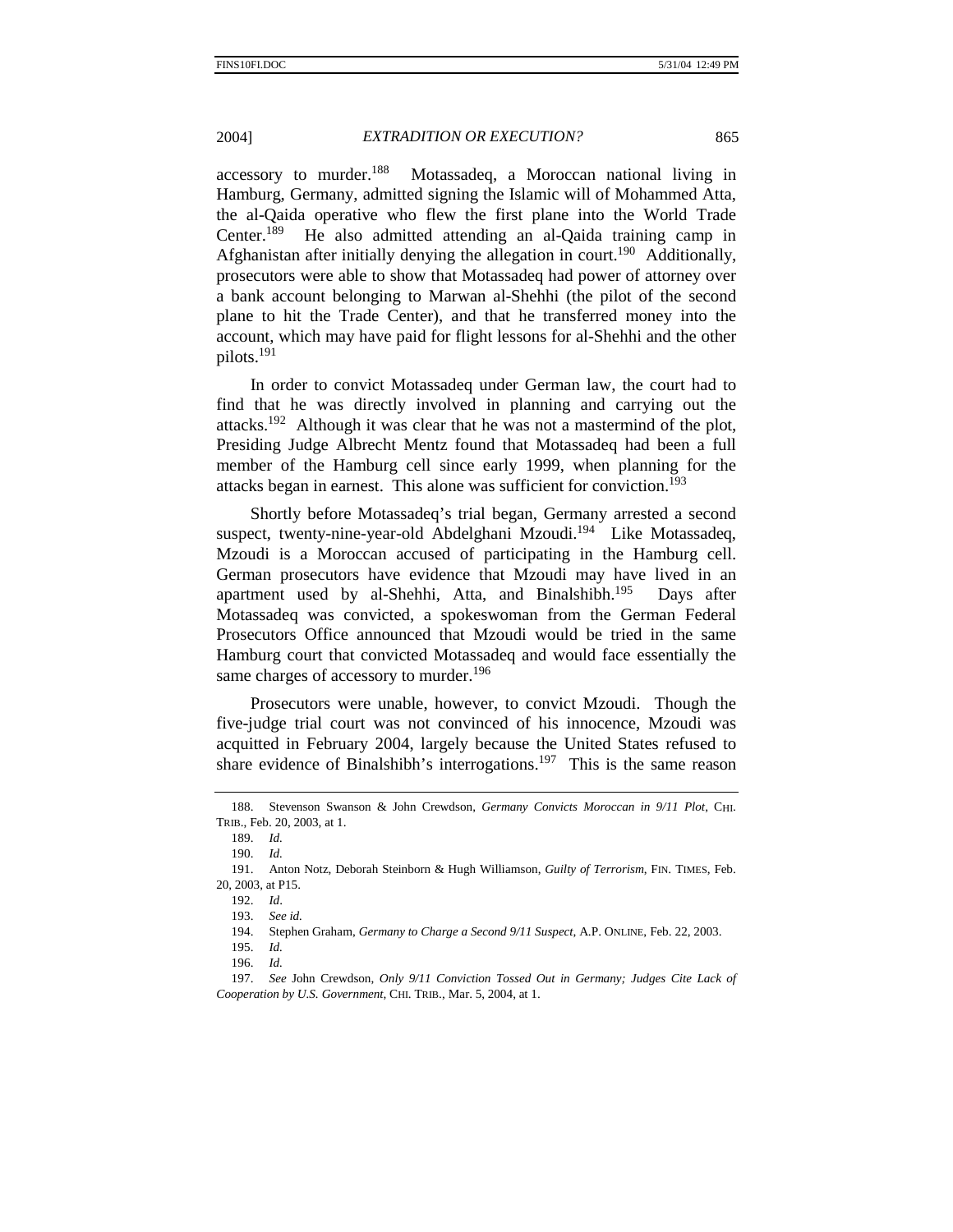why U.S. prosecutors were required to forfeit the death penalty in the Moussaoui case.<sup>198</sup>

Meanwhile, Motassadeq's lawyers pressed the same issue in their appeal of the conviction. Two weeks after Mzoudi's acquittal, Motassadeq's conviction was overturned and a new trial ordered. While noting that he was not "clear of suspicion,"199 the appellate court held that the United States' refusal to allow Binalshibh's testimony impinged Motassadeq's right to a fair trial.<sup>200</sup> On April 7, 2004, German authorities released Motassadeq from custody, believing that he no longer posed an "urgent" risk.<sup>201</sup> At least one German commentator worried that "something isn't quite right in the way we're handling terrorism."<sup>202</sup>

Thus, the three cases to date where charges were brought stemming from September 11can be described as nothing short of a shocking failure on the part of U.S. and German authorities. The same stumbling block, namely the DOJ's exclusion of Binalshibh's testimony, resulted in the loss of the death penalty for Moussaoui, acquittal for Mzoudi, and an overturned conviction for Motassadeq.<sup>203</sup> Again, one must bear in mind that the only reason Mzoudi and Motassadeq were tried in Germany was because the DOJ preferred that outcome to forgoing the death penalty in a U.S. prosecution.204

203. *See* Andrew C. McCarthy, *Kerry's Exaggerated Terror Problem*, NAT'L REV. ONLINE, Mar. 30, 2004, *at* http://www.nationalreview.com/comment/mccarthy200403300858.asp.

204. *See id.* In an otherwise effective commentary (that expresses a healthy amount of outrage at the behavior of German authorities), Andrew McCarthy attacks presumptive Democratic presidential nominee John Kerry (rather than Attorney General Ashcroft or President Bush) for treating terrorism as a law enforcement issue. *Id.* He notes that the Germans "would not even consider extraditing Mzoudi and Motassadeq to the U.S., where the death penalty—the bane of European sensibilities—would have been a real possibility." *Id.* Once the death penalty is off the table, as in Moussaoui's case, why not accept the ruling, apply it to Mzoudi and Motassadeq, and then demand their extradition for trial in the United States? McCarthy fears that this possibility is further precluded by the German doctrine of *ne bis in idem*, which he describes as a "super double-jeopardy doctrine that bars a second prosecution not only for the same charge but for any charge that is based in part on the same evidence that has already

<sup>198.</sup> *See supra* notes 184–86 and accompanying text.

 <sup>199.</sup> Crewdson, *supra* note 197.

 <sup>200.</sup> *See* David Rising, *War on Terror Is Suffering in Courtroom*, SALON, Mar. 22, 2004, *at*  http://www.salon.com/news/wire/2004/03/22/courtroom/print.html. *See also German Court Is Denied Evidence from U.S. Sept. 11 Suspect*, AGENCE-FR. PRESSE, Jan. 14, 2003 (noting that the DOJ had refused the German court's request to allow FBI Director Robert Mueller and Ramzi Binalshibh to testify, but that an FBI agent had been sent to testify before the court in December).

 <sup>201.</sup> Jeffrey Fleishman, *Man Convicted of Aiding 9/11 Plot Freed in Germany*, L.A. TIMES, Apr. 8, 2004, at A3. Motassadeq "must remain in Hamburg and check in with police twice a week" until his new trial, which is expected to begin later this summer. *Id.*

 <sup>202.</sup> Andrew Tzortzis, *Al Qaeda and the Courts*, DW-WORLD, Mar. 5, 2004, *at* http://www.dwworld.de/english/0,3367,1432\_A\_1131276,00.html.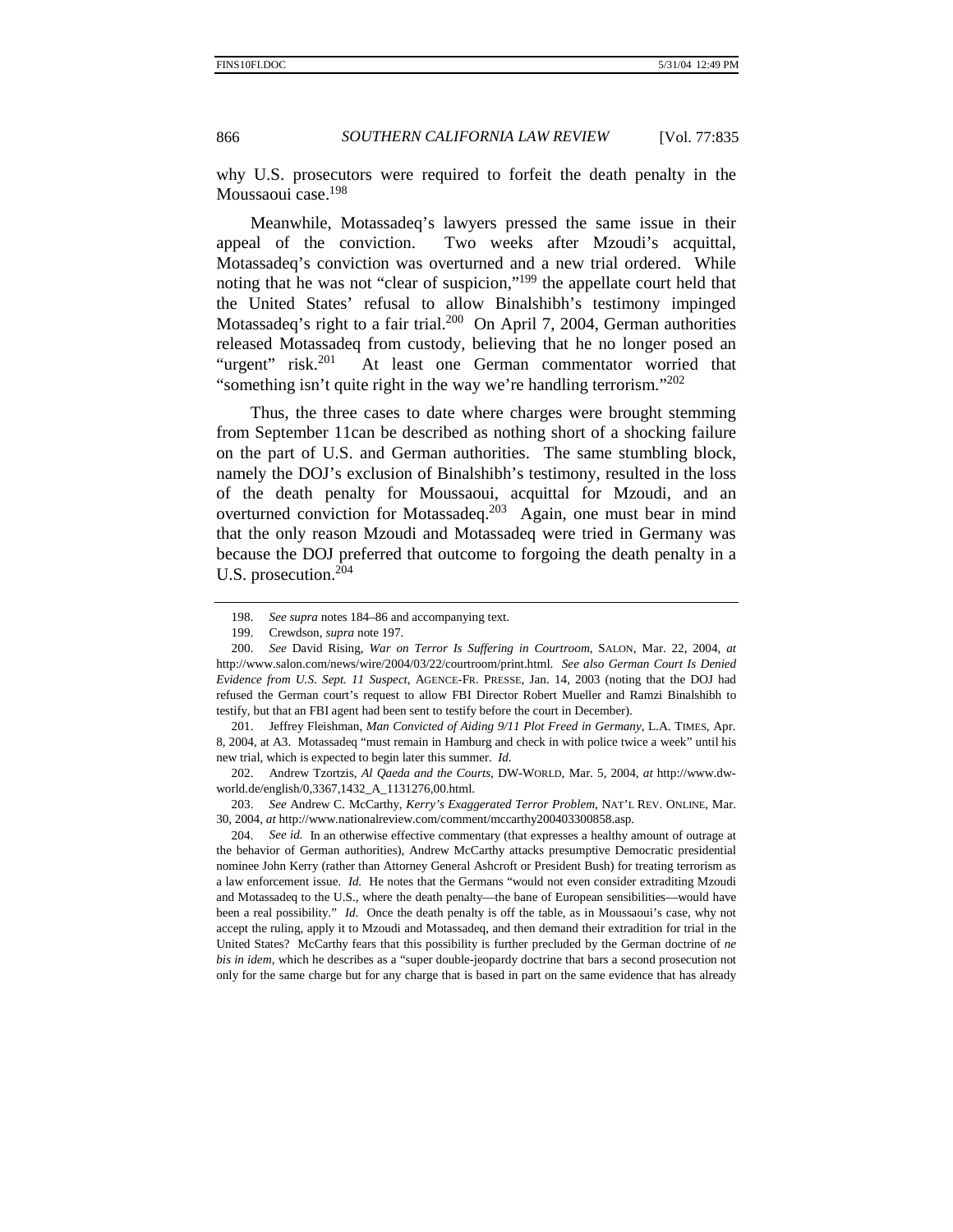Even though *Soering* is not factually related to terrorism, the *Soering*  principle clearly shapes the landscape by which national courts have responded to September 11. U.S. officials have yet to issue indictments for Motassadeq and Mzoudi or attempt to extradite them to the United States, but only because the prospect of a death sentence prevented their extradition from Germany.

Policymakers on both sides of the Atlantic are somewhat silent on this point. As mentioned in Part I, during a trip to Berlin, Attorney General Ashcroft avoided a question explicitly linking extradition and the possibility of a death sentence for Motassadeq.<sup>205</sup> At the same press conference, the attorney general thanked the Germans for their cooperation and acknowledged that "for us to succeed we need the help and cooperation of the international community. We cannot do it alone because we know that terrorism is an international phenomenon."206 Given the prosecutorial record of the last two and a half years, this cooperation can only be described as an enormous failure.

The understanding between Attorney General Ashcroft and Interior Minister Shily may have set a precedent for future suspects in the September 11 investigations. At the time of the Attorney General's trip, in December 2001, Germany had only made one arrest (presumably Motassadeq).<sup>207</sup> Subsequently, Mzoudi was arrested in October 2002. At the time of Mzoudi's arrest, a spokeswoman for the German Federal Prosecutors Office claimed that there were ten ongoing investigations against other Hamburg plotters of September 11.<sup>208</sup> None of these investigations has yielded convictions, other than Motassadeq's, which was overturned.

While the glacial pace of these investigations has yet to result in any further prosecutions, tentacles of the Hamburg cell have apparently continued to target Western civilians with acts of mega-terror.<sup>209</sup> On March 11, 2004, passenger trains in Madrid, Spain were bombed, killing 202 innocent people and injuring more than  $1500<sup>210</sup>$  Within ten days of

been presented in an earlier trial." *Id.* If this is true, it raises further questions as to why the DOJ would allow for any German prosecutions at all.

<sup>205.</sup> *See supra* text accompanying note 7.

 <sup>206.</sup> Ashcroft Press Conference, *supra* note 7.

<sup>207.</sup> *See id.*

 <sup>208.</sup> Graham, *supra* note 194.

<sup>209.</sup> *See* Sebastian Rotella, *Ties Run Deep in Probe of Spanish Blast*, L.A. TIMES, Mar. 21, 2004,

at A1 (alleging links between Jamal Zougam, a prime suspect in the Madrid bombings, and Hamburg cell members Mohammed Atta and Ramzi Binalshibh).

<sup>210.</sup> *Id.*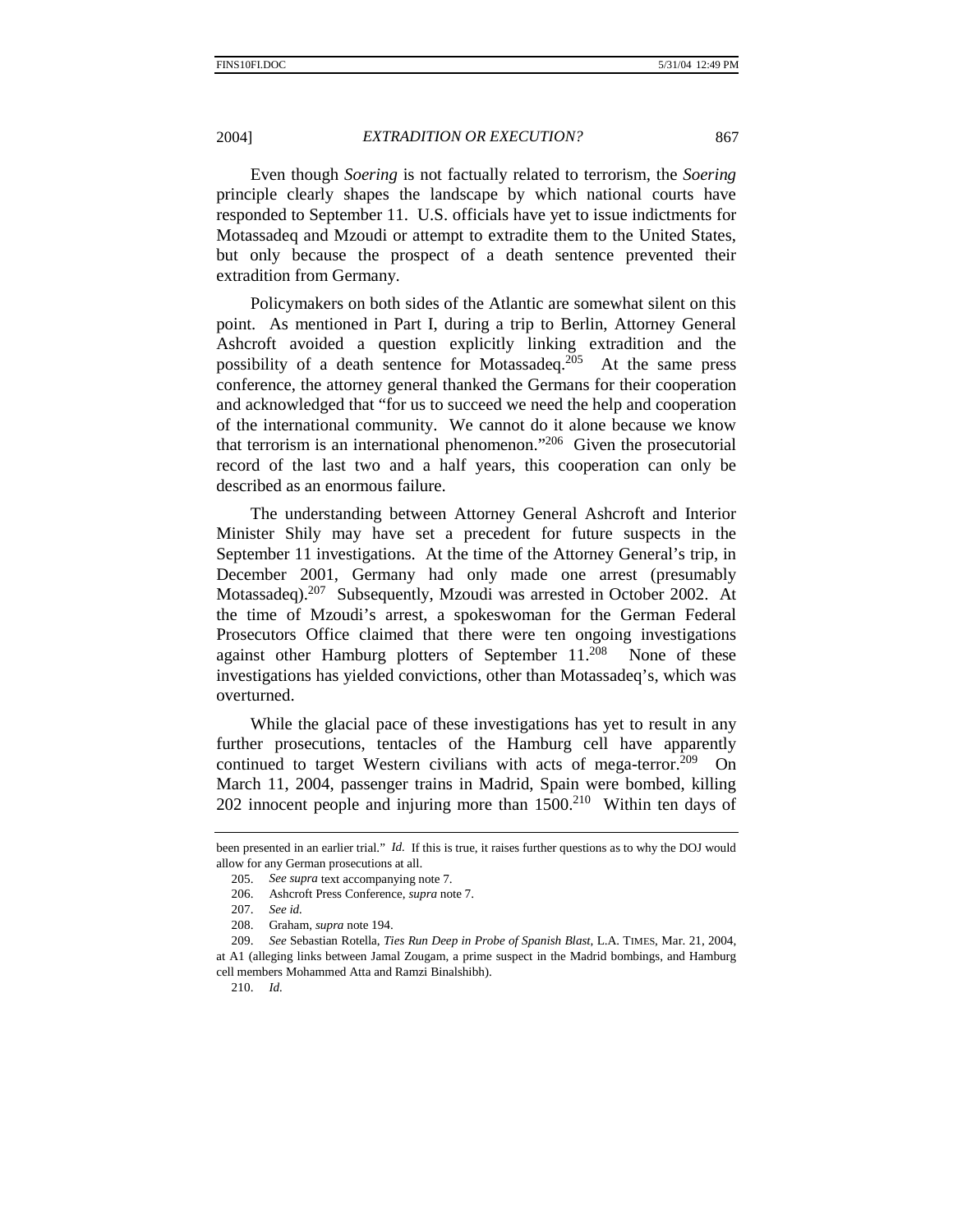the attack, Spanish authorities were able to link prime suspect Jamal Zougam to the Hamburg cell dating back to as early as the summer of 2001.211 Although currently there is "no evidence that Zougam had prior knowledge of September  $11$ ," $212$  intelligence agencies clearly knew he moved in the same circles as the Hamburg cell.<sup>213</sup> The vast amount of information known about the Madrid bombers so quickly after the attacks suggests that not only have authorities been unable to prosecute members of the terror conspiracy, but they are so far unable to stop it from continuing to function.214

### VI. CONCLUSION

As these words are written, the United States is demonstrating its willingness to fight the war on terror using both the military and criminal justice system. The military response is proceeding apace in Iraq, Afghanistan, the Philippines, and elsewhere, but use of the U.S. criminal justice system is increasingly constrained by conflicts with allies over capital punishment. The current situation creates a new set of challenges for national and international law. Past case law is already framing not just the debate, but the policies themselves.

For Europeans and Americans, the *Soering* principle is alive and well, operating in the earliest stages of international terrorism investigations. So far, it has resulted in two overseas criminal prosecutions of suspects connected with the conspiracy to murder thousands of Americans, and these prosecutions have been highly unsuccessful. It may have been easy for U.S. policymakers to ignore *Soering* a decade ago, but as the value of its precedent increases in Europe, it will make things very difficult for U.S. prosecutors seeking to bring terrorists to trial in the United States.

Concerning the ICJ, the dispute over the Vienna Convention may lack specific application to suspects in the war on terror, but the cases are at least as much about the death penalty as they are about consular notification. Besides the fact that the dispute concerned the validity of portions of U.S. terrorism legislation, the ICJ's ruling against the United States in *LaGrand* will undoubtedly frame future cases before the court and

<sup>211.</sup> *Id.*

<sup>212.</sup> *Id.*

<sup>213.</sup> *See id.* (noting that Zougam was with accused plotter Amer Aziz on August 2, 2001, shortly after Aziz may have participated in a final September 11 planning meeting with Atta and Binalshibh in Spain).

<sup>214.</sup> *See* Cohen, *supra* note 4 (arguing that "[t]he brutal March 11th attacks in Madrid might not have occurred if Spanish justice had been quicker to do its job").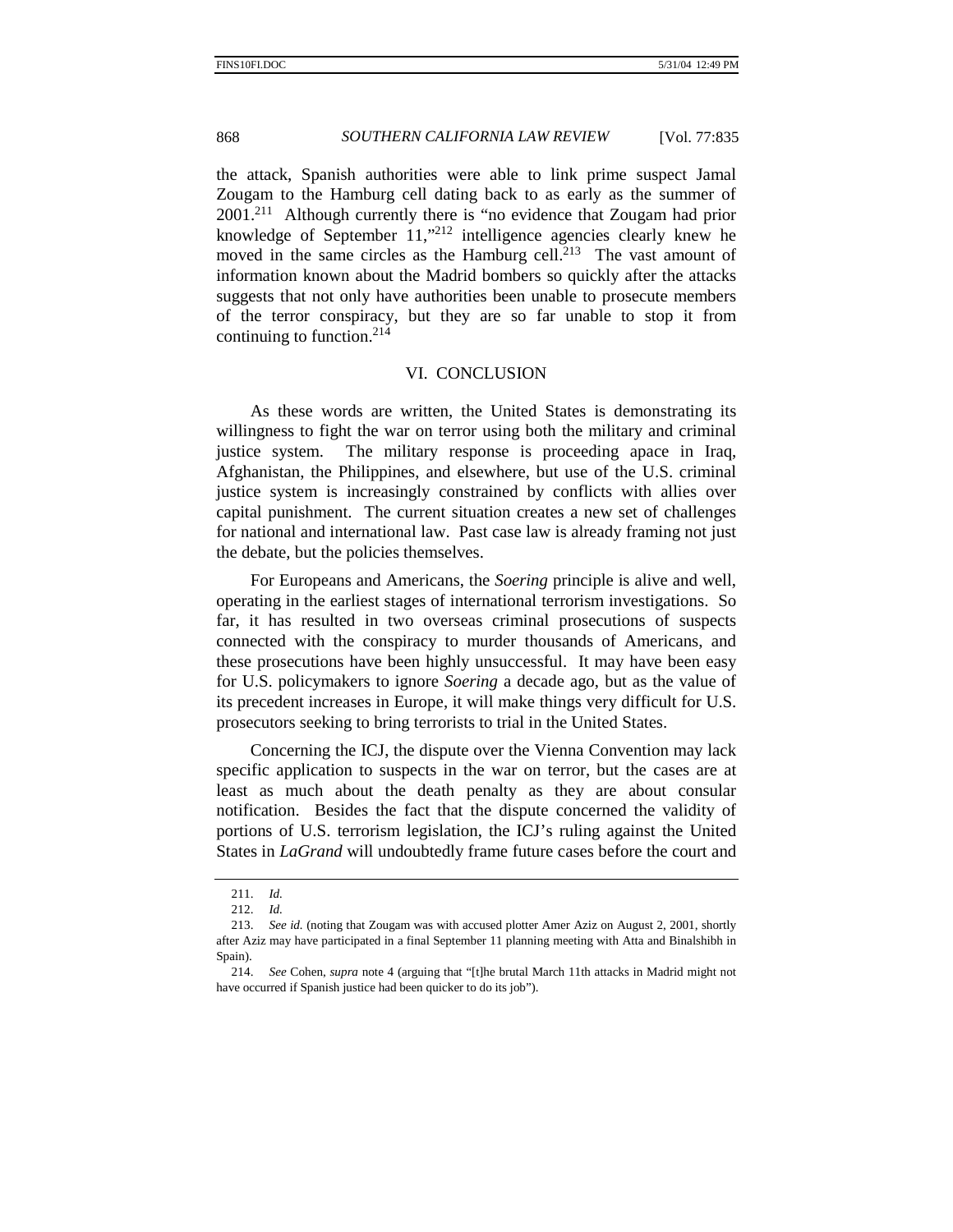will give some indication of the court's attitude toward U.S. death penalty practices. Furthermore, it is important to remember that the ICJ holds jurisdiction over a much larger body of law than simply the Vienna Convention, including possibly the Geneva Convention. The decision to hold some suspects in military custody outside of the jurisdiction of U.S. courts raises serious questions of due process violations, let alone the Geneva Convention.<sup>215</sup>

The United States might be able to make this dispute disappear by simply banning capital punishment outright, paving the way for smoother international cooperation and the extradition of terror suspects to the United States. Given the track record of the Bush administration and the Ashcroft Justice Department, however, such a policy swing at the federal level is highly unlikely. Furthermore, elimination at the federal level (as implausible as it seems) would not be sufficient to eliminate the problem, as both the *Soering* and *LaGrand* decisions involved state murder cases. Nothing short of overturning *Gregg v. Georgia*216 is likely to satisfy international opponents of the death penalty, and such an event is only slightly more likely than a policy reversal by the Bush administration. In any case, the dispute between the United States and Europe must not be allowed to further disrupt intelligence and investigative cooperation.

As for the Europeans, opposition to capital punishment is now an issue of Continental policy, even under the new terrorist threat. As mentioned earlier, Protocol No. 6 of the Convention outlawed capital punishment except in times of war, $2^{17}$  but this amendment was not ratified until after the *Soering* decision, forcing the court to base its opinion on the death-row-phenomenon argument. In the immediate aftermath of the September 11 attacks, the Europeans eliminated the wartime exception for capital punishment through the introduction and subsequent ratification of Protocol No. 13.<sup>218</sup> Opened for signature less than six months after September 11 and ratified in January 2003, the preamble to the protocol notes "that Protocol No. 6 to the Convention, concerning the Abolition of the Death Penalty . . . does not exclude the death penalty in respect of acts committed in time of war or of imminent threat of war," and further

<sup>215</sup>*. See* Chemerinsky, *supra* note 162 ("Under the third Geneva Convention, those who were caught in Afghanistan are deemed prisoners of war if they were fighting for the Taliban."). The issue of prisoner-of-war status is actually governed by section II of the 1977 Geneva Protocol I. *See* Protocol Additional to the Geneva Conventions of 12 August 1949, and Relating to the Protection of Victims of International Armed Conflicts (Protocol I), June 8, 1977, art. 43–45, 1125 U.N.T.S. 3-608.

<sup>216</sup>*. See supra* note 10 and accompanying text.

<sup>217</sup>*. See supra* text accompanying note 44.

<sup>218</sup>*. See* European Convention, *supra* note 39, art. 3.